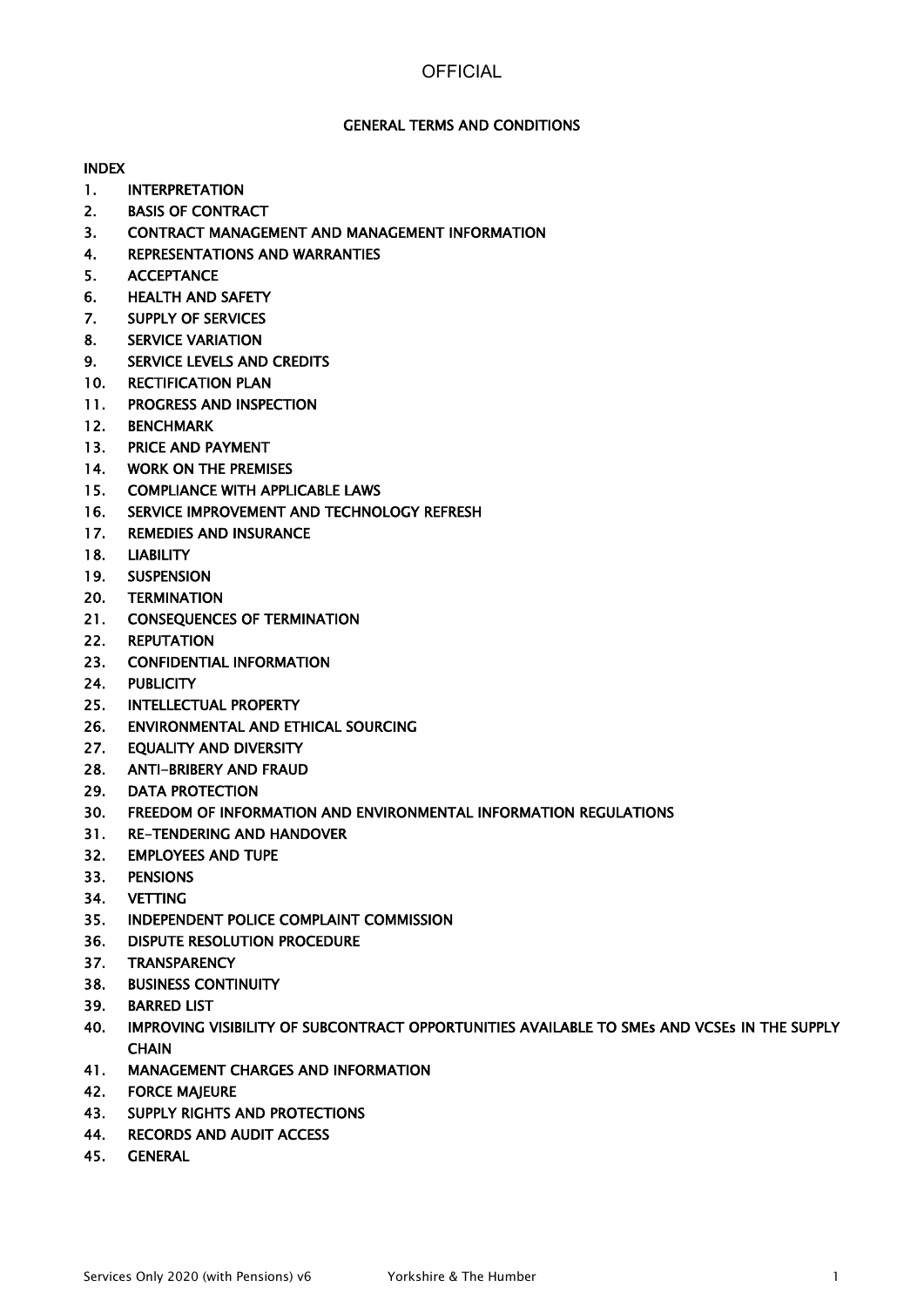### 1. INTERPRETATION

1.1 Definitions. In these Conditions, the following definitions apply:

"Acceptance" means that an Authorised Person has accepted that the Services as meeting the requirements of the Contract.

"Acceptance Date" means the date on which the Authorised Person has accepted the Services in accordance with clause 5.2.

"Administering Authority" means the body notified to the Supplier by the Authority to act in its capacity as the administering authority of the Authority's pension fund for the purpose of the LGPS Regulations.

"Admission Agreement" means an admission agreement entered into in accordance with Part 3 of Schedule 2 of the LGPS Regulations by the Administering Authority and the Supplier.

"Admission Body" means an admission body for the purposes of Part 3 of Schedule 2 of the LGPS Regulations.

"Affected Person" means the Party seeking to claim relief in respect of a Force Majeure Event.

"Auditor" means:

- a) the Authority's internal and external auditors;
- b) the Authority's statutory or regulatory auditors;
- c) the Comptroller and Auditor General, their staff and/or any appointed representatives of the National Audit Office
- d) HM Treasury or the Cabinet Office
- e) any party formally appointed by the Authority to carry out audit or similar review functions; and
- f) successors or assigns of any of the above;

"Authorised" means signed by an Authorised Person.

"Authorised Person" means the Authority's employee or the Chief Constable's employee or a police officer if applicable authorised either generally or specifically by the Authority to enter into the Contract and act on behalf of the Authority in relation to the Contract.

"Authority" means the contracting Authority referred to in the Contract or any successor organisation responsible for the tendering, award and overall management (including the issue of any variations and modifications to Contract) of the Contract on behalf of that contracting Authority and where that Authority is a PCC then it is entering into this Contract on behalf of itself and the Chief Constable and all the Conditions will apply to both legal entities.

"Benchmarker" means the person appointed by the Authority to conduct the Benchmark Review.

"Benchmark Report" means the report prepared by the Benchmarker following the Benchmark Review.

"Benchmark Review" means the process of comparing the Services against other provision as set out in the Specification or as subsequently agreed between the Parties.

"Business Continuity Event" means any incident or event that causes (or is likely to cause) an adverse effect on the performance and delivery of the Services or any material interruption, destruction or other loss of operational system capacity, which is material in nature and cannot be managed within the context of normal operating procedures.

"Business Day" means a day (other than a Saturday, Sunday or public holiday) when banks in London are open for business.

"CDM Regulations" means the Construction (Design and Management) Regulations 2015.

"CEDR" means the Centre for Effective Dispute Resolution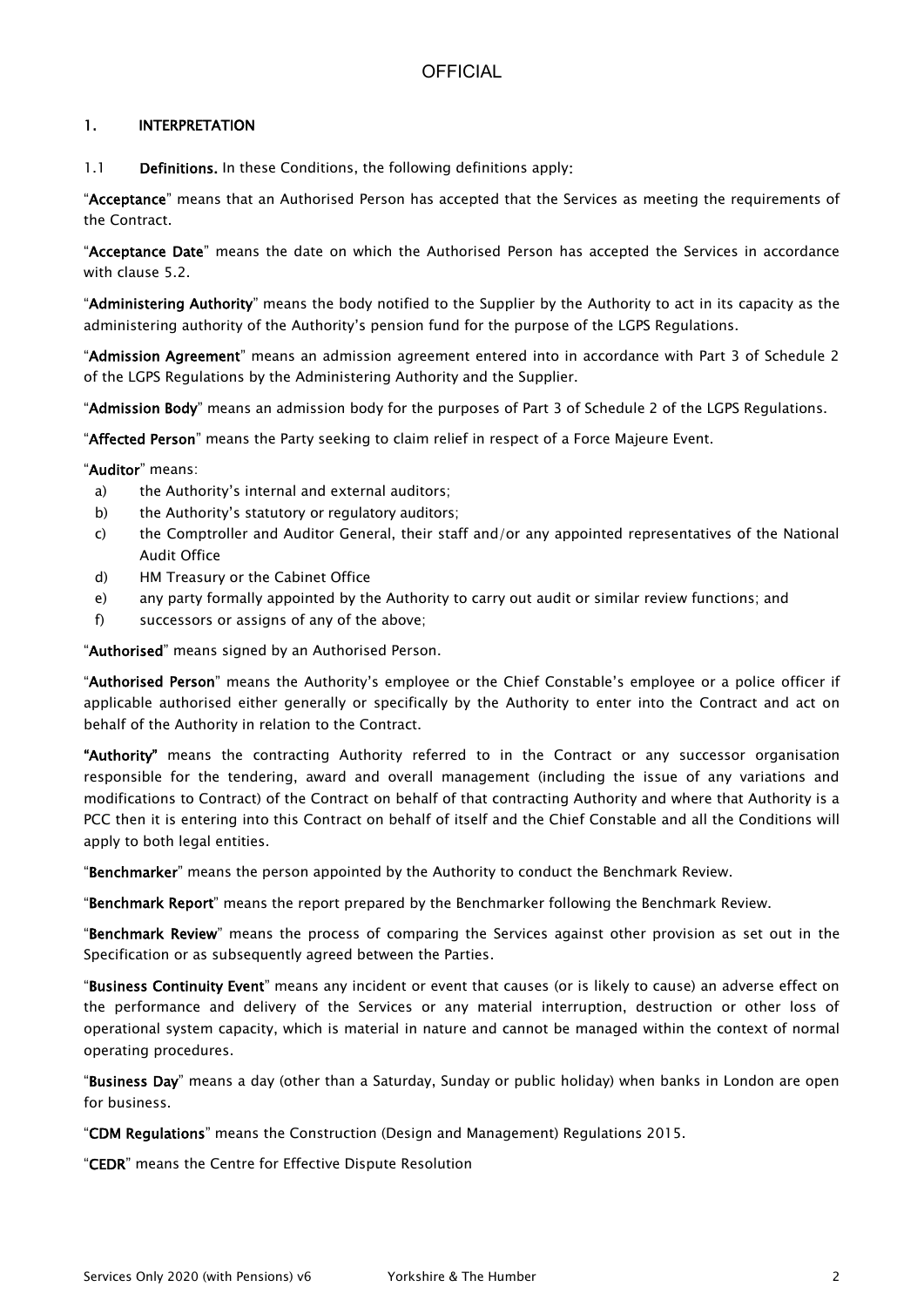"Cessation Date" means any date on which the Supplier ceases to be an Admission Body as referred to in clause 33.1 other than as a result of the termination of this Contract or because it ceases to employ any Eligible Employees.

"Chief Constable" means the Chief Constable of the same relevant policing area as the Authority.

"Commencement Date" means the start date from which the Contract takes effect in accordance with the Contract.

"Conditions" means the terms and conditions (including any attached schedules) set out in the Contract and this document from time to time.

#### "Confidential Information" means any and all:

- (a) information whether technical, operational commercial, financial or otherwise (including without limitation data, know-how, formulae, processes, designs, photographs, audio or videotape, CD ROMs, drawings, specifications, samples, finances, programmes, records, business plans, consumer research, analysis or experience) of whatever nature and whether disclosed orally, pictorially, in writing, by demonstration, by viewing, in machine readable form or other means (including on electromagnetic or CD media or via telephone lines or radio or microwave) and whether stored electronically or otherwise which relates to a person's business, operations, products, developments, services, trade secrets, know-how, personnel, supplies, customers, victims, employees, police officers or the Services;
- (b) notes, reports, analysis and reviews of, and any other information derived from, any information referred to in clause (a) above or which contains or is based in whole or in part upon such information;
- (c) information designated as confidential, commercially sensitive or politically sensitive or which ought reasonably to be considered as such; and
- (d) all materials belonging to another person in respect of which the Parties owe obligations of confidentiality.

"Contract" means this contract between the Authority and the Supplier for the supply of Services in accordance with these Conditions as set out in clause 2.

"Contract Change Notice" means a notice in the form as the template change control notice attached to this Contract.

"Contract Finder" means the Government's publishing portal for public sector procurement opportunities.

"Contract Manager" shall have the meaning as set out in clause 3.

"Contract Period" means the term of the Contract from the Commencement Date until the Expiry Date.

"Data Controller" has the meaning set out in the Data Protection Legislation.

"Data Controller's Data" means any Personal Data, any special categories of personal data as referred to in Article 9(1) of the GDPR and any Personal Data relating to criminal convictions and offences referred to in Article 10 of the GDPR belonging to either the Authority or the Chief Constable if applicable.

"Data Processor" has the meaning set out in the Data Protection Legislation.

"Data Processing Details" means the description of the data Processing being carried out under the Contract, the details of which are set out in the data processing agreement with the relevant Data Controller.

"Data Protection Legislation" means the DPA 2018, the GDPR, the applied GDPR (as applied by the DPA 2018), regulations made under the DPA 2018, regulations made under section 2(2) of the European Communities Act 1972 which relate to the GDPR or Law Enforcement Directive (Directive (EU) 2016/680) and any replacement or supplementary legislation coming into effect from time to time.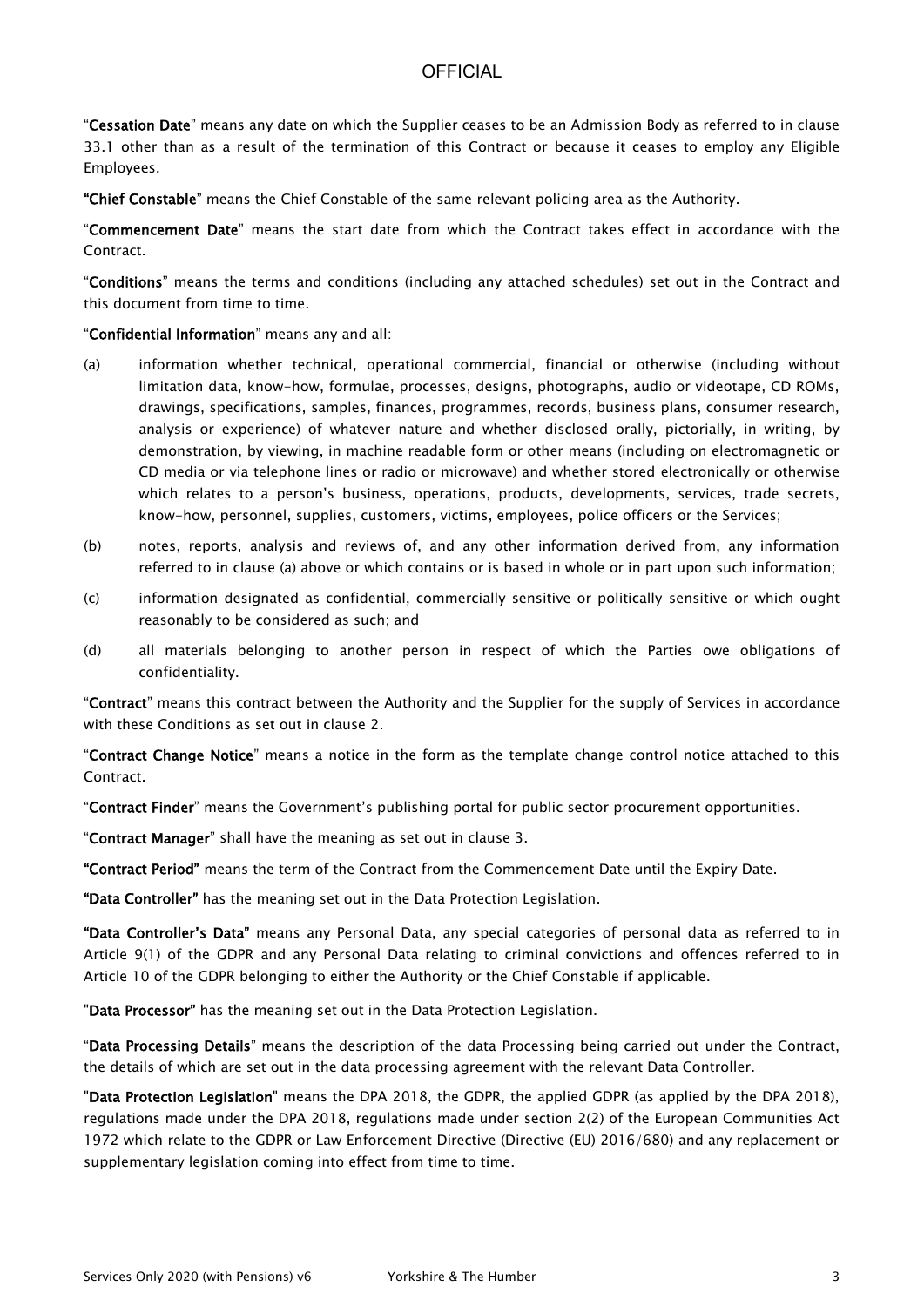"Data Subject" has the meaning set out in the Data Protection Legislation.

"Data Subject Access Request" means a request made by, or on behalf of, a Data Subject in accordance with rights granted pursuant to the Data Protection Legislation to access their Personal Data.

"Deliverables" means all documents, products and materials developed by the Supplier or its agents, contractors and employees as part of or in relation to the Services in any form or media, including without limitation drawings, maps, plans, diagrams, designs, pictures, computer programs, data specification and reports.

"DPA 2018" means the Data Protection Act 2018.

"Eligible Employees" means the Transferring Employees who are active members of or eligible to join the LGPS on the Commencement Date for so long as they are employed in connection with the Services.

"Expiry Date" means the end date of the Contract or, if this Contract is terminated before the date specified in the Contract, the earlier date of termination of the Contract.

"Force Majeure Event" means any event outside the reasonable control of either Party affecting its performance of its obligations under this Contract arising from acts, events, omissions, happenings or non-happenings beyond its reasonable control and which are not attributable to any wilful act, neglect or failure to take reasonable preventative action by that Party, including acts of God, riots, war or armed conflict, acts of terrorism, acts of government, local government or regulatory bodies, fire, flood, storm or earthquake, or disaster but excluding any industrial dispute relating to the Supplier or the Supplier's employees or any other failure in the Supplier's or a Sub-contractor's supply chain.

"Force Majeure Notice" means a written notice served by the Affected Party on the other Party stating that the Affected Party believes that there is a Force Majeure Event.

"GDPR" means the General Data Protection Regulation (Regulation (EU) 2016/679).

"Good Industry Practice" means the exercise of such degree of skill, diligence, care and foresight which would reasonably and ordinarily be expected from a skilled and experienced Supplier engaged in the supply of Services similar to the Services under the same or similar circumstances as those applicable to the Contract.

"Intellectual Property Rights" means patents, copyright, registered and unregistered design rights, utility models, trade marks (whether or not registered), database rights, rights in know-how and confidential information and all other intellectual and industrial property rights and similar or analogous rights existing under the laws of any country and all rights to apply for or register such rights.

"Key Personnel" means those individuals nominated by the Authority as being of importance to the completion or delivery of the Services.

"Laws" means any law, statute, bye-law, regulation, order, regulatory policy, guidance or industry code, rule of court or directives or requirements of any regulatory body, delegated or subordinate legislation or notice of any regulatory body or any approval of any local authority or statutory undertaker having jurisdiction in relation to the Services or with whose systems the Services are, or are to be, connected, including, for the avoidance of doubt, the CDM Regulations, in each case from time to time.

"LGPS" means the Local Government Pension Scheme established pursuant to regulations made by the Secretary of State in exercise of powers conferred by sections 7 and 12 of, and Schedule 3 to the Superannuation Act 1972 (as amended from time to time).

"LGPS Regulations" means the Local Government Pension Scheme Regulations 2013 (as amended from time to time).

"Material Breach" means a breach or an anticipatory breach that is serious in the widest sense of having a serious effect on the benefit which the terminating Party would otherwise derive from: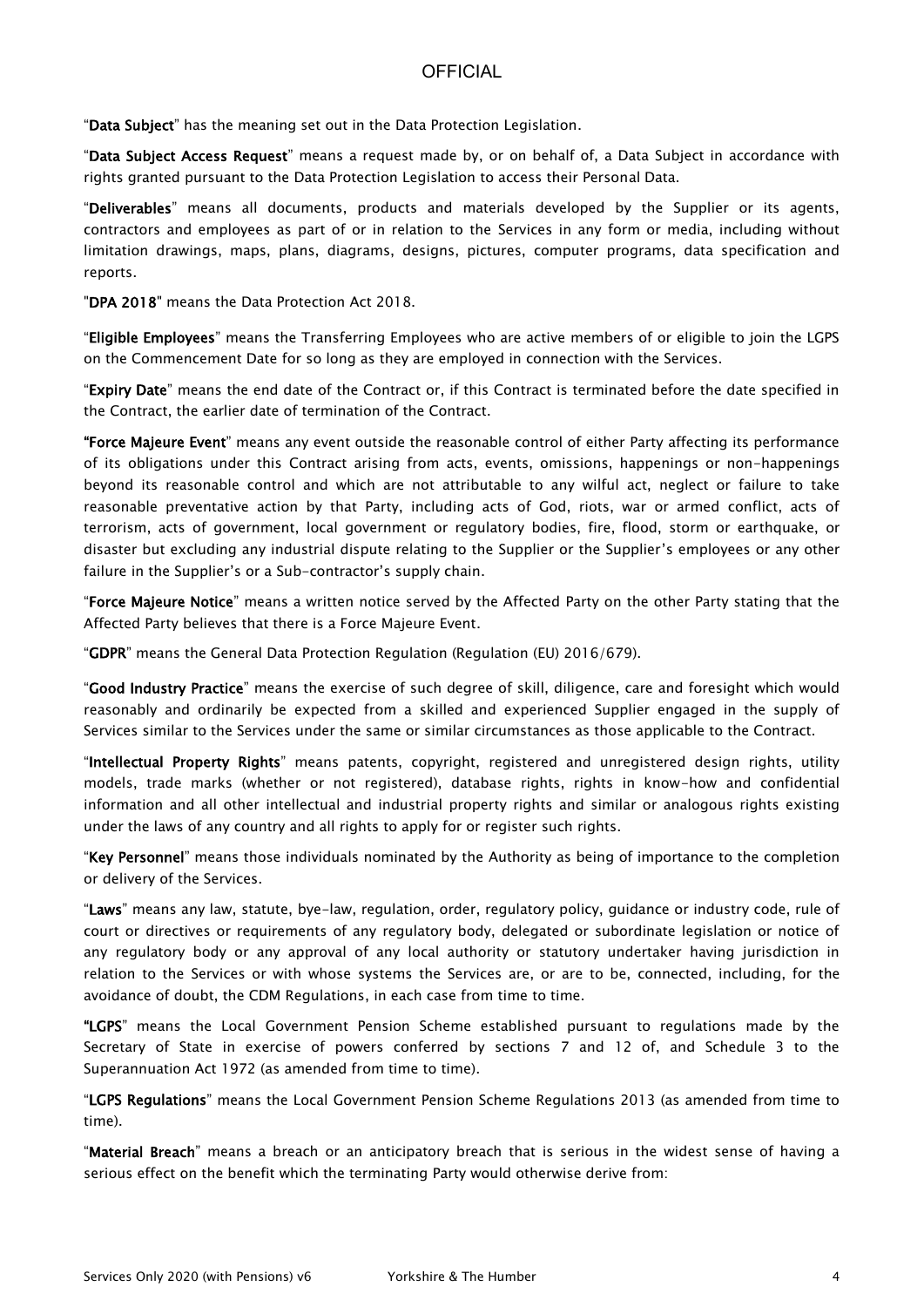- (a) a substantial portion of this Contract; or
- (b) any of the obligations or warranties set out in this Contract,

for the remainder of the Contract.

"Party/Parties" means the party or parties to this Contract.

"PCC" means the Police and Crime Commissioner(s) and/or Police, Fire and Crime Commissioner referred to in the Contract.

"Persistent Breach" means repeated breaches of any of the terms of this Contract in such a manner as to reasonably justify the Authority's opinion that the Supplier's conduct is inconsistent with it having the intention or ability to give effect to the terms of this Contract.

"Personal Data" has the meaning set out in the Data Protection Legislation.

"Process" has the meaning set out in the Data Protection Legislation.

"Premises" means the location(s) owned by the Authority where the Services are to be performed.

"Purchase Order" means an official purchase order raised by the Authority.

"Purchase Order Amendment" means an issued and Authorised Purchase Order Amendment from the Authority or series of Purchase Order Amendments.

"Rectification Plan" means a plan agreed in accordance with clause 10 for the resolution of a Service Failure.

"Regulations" means the Public Contracts Regulations 2015 and "Regulation" will be interpreted accordingly.

"Request" has the meaning set out in the Freedom Of Information Act 2000 (FOIA), and the Environmental Information Regulations 2004 (EIR).

"Services" means the services, including without limitation any Deliverables, installation, and consequential connection, testing, commissioning or training to be provided by the Supplier under the Contract as set out in the Specification.

"Service Credits" means the sum attributable to a Service Failure as set out in the Specification.

"Service Failure" means a failure by the Supplier to deliver any part of the Services in accordance with the Service Levels.

"Service Levels" means those levels of performance set out in the Specification or any service level agreement attached to the Contract.

"Service Variation" means a variation to all or part the Services in accordance with clause 8.

"SME" means an enterprise falling within the category of micro, small and medium-sized enterprises defined by the Commission Recommendation of 6 May 2003 concerning the definition of micro, small and mediumsized enterprises.

"Specification" means the description or specification for the Services that is set out by the Authority to the Supplier as attached to the Contract.

"Special Conditions" means the special conditions attached to this Contract if any.

"Supplier" means the supplier referred to in the Contract.

"Sub-Contract" means any contract or agreement or proposed contract or agreement between the Supplier and any third party whereby that third party agrees to provide:

- a) the Services or any part thereof; or
- b) facilities and/or, services necessary for the provision of the Services or any part thereof; or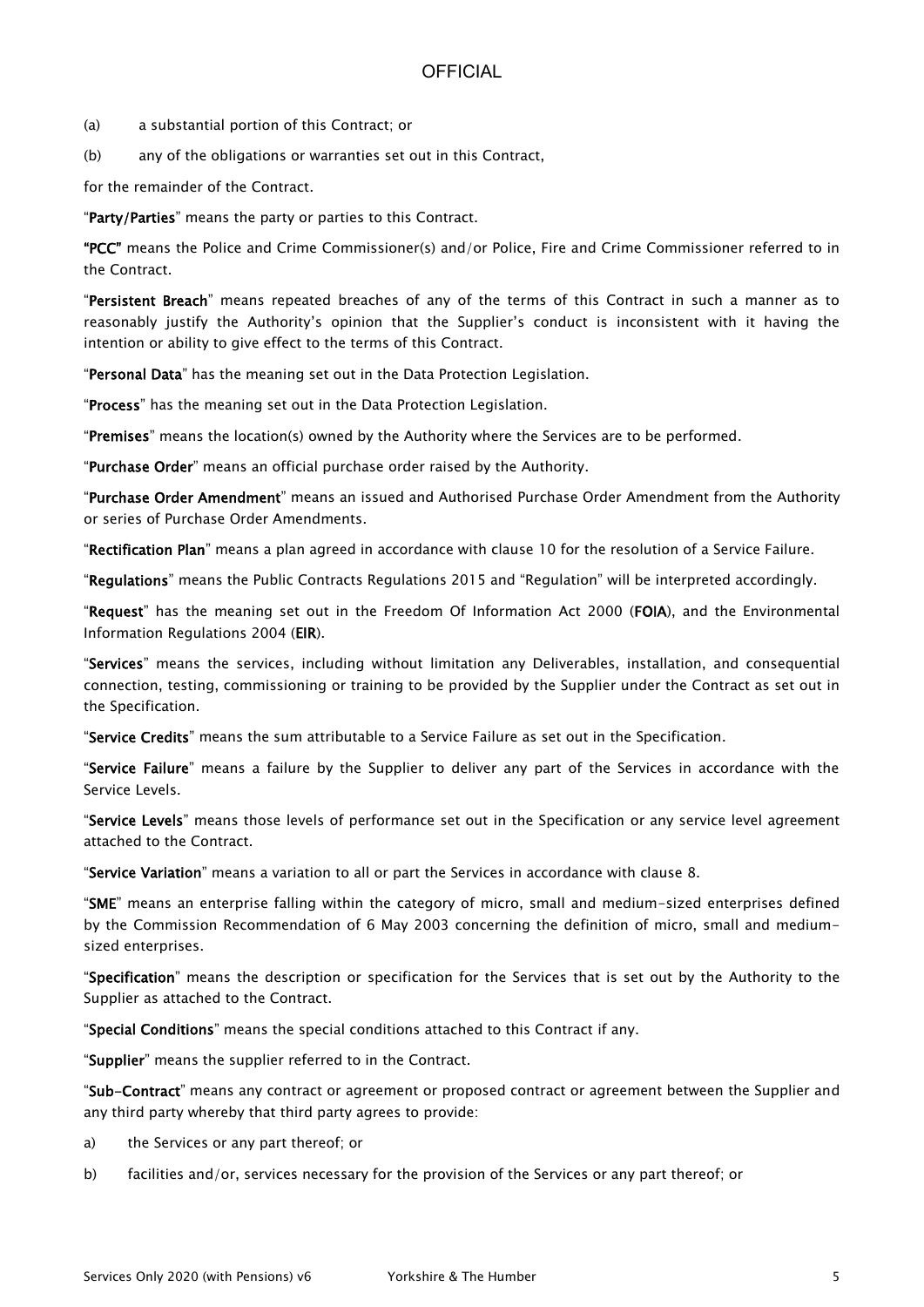c) is responsible for the management, direction or control of the provision of the Services or any part thereof

"Sub-Contractor" means any person other than the Supplier, who is a party to a Sub-Contract and the servants or agents of that person.

"Sub-processor" means any third party appointed to process Personal Data on behalf of the supplier related to this Contract.

"Transferring Employee" means an employee whose employment compulsorily transfers to the Supplier by the operation of TUPE or for any other reason, as a result of the award of this Contract.

"TUPE" means the Transfer of Undertakings (Protection of Employment) Regulations 2006.

"VCSE" means a non-governmental organisation that is value-driven and which principally reinvests its surpluses to further social, environmental or cultural objectives.

#### 1.2 Construction.

- (a) In this Contract unless the context otherwise requires, capitalised expressions shall have the meanings set out in clause 1.1 or the relevant Special Conditions in which that capitalised expression appears.
- (b) If a capitalised expression does not have an interpretation in clause 1.1 or relevant Special Conditions, it shall, in the first instance, be interpreted in accordance with the common interpretation within the relevant market sector/industry where appropriate. Otherwise, it shall be interpreted in accordance with the dictionary meaning.
- 1.3 In these Conditions:
- (a) the masculine gender includes the feminine and neuter and vice versa;
- (b) the singular includes the plural and vice versa;
- (c) references to persons include bodies corporate, unincorporated associations and partnerships;
- (d) the schedules if any form part of this Contract and shall have effect as if set out in full in the body of this Contract. Any reference to this Contract includes the schedules;
- (e) references to clauses and schedules are to clauses and schedules of this Contract;
- (f) the headings of clauses are for convenience only and shall be disregarded in construing this Contract;
- (g) any reference to a statute or statutory provision includes a reference to any modification, consolidation or re-enactment of the provision for in force from time to time and all and any subordinate legislation in force from time to time made under it;
- (h) any obligation in this Contract on a person not to do something includes an obligation not to agree, allow, permit or acquiesce to that thing being done;
- (i) general words shall not be given a restrictive interpretation by reasons of their being preceded or followed by words indicating a particular class of acts, matters or thing;
- (j) a reference to writing or writing does not include email or fax.

#### 2. BASIS OF CONTRACT

2.1 The Authority appoints the Supplier on a non-exclusive and independent contractor basis to provide the Services in accordance with the terms and conditions of this Contract.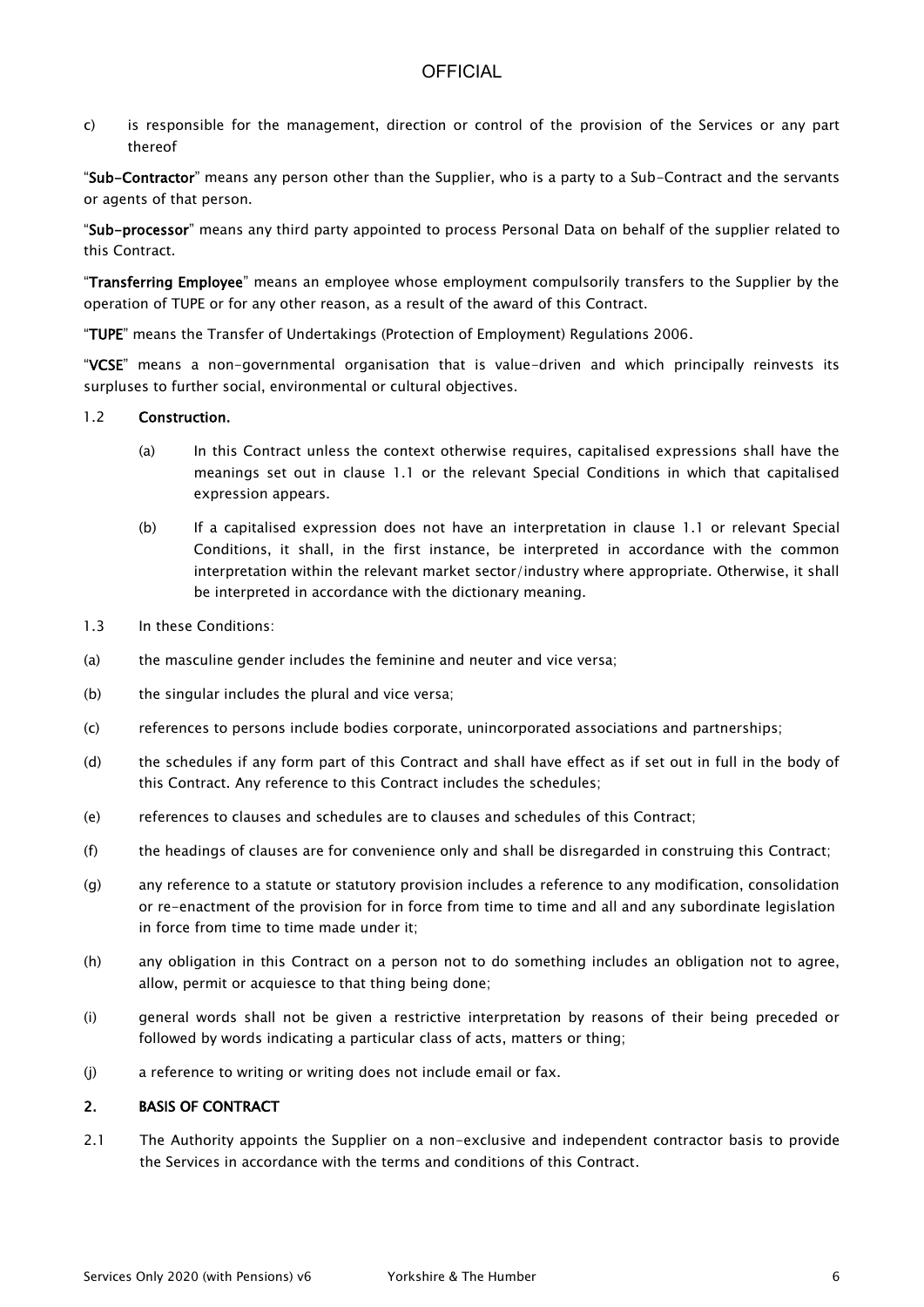- 2.2 The Contract shall commence on the Commencement Date and the term of the Contract shall be the Contract Period.
- 2.1 All Purchase Orders issued by the Authority to the Supplier in relation to the Contract shall be fulfilled in accordance with the terms set out in the Contract.
- 2.3 The Supplier acknowledges that where it has submitted a tender submission prior to the award of this Contract, the Authority has relied on all information provided in writing in such submission and warrants that it is accurate and valid and will notify the Authority of any matters which may arise during the term of the Contract that would cause the Supplier's responses to change. Any failure to notify the Authority in regard to the obligation in this clause shall constitute a Material Breach and the Authority reserves the right to terminate this Contract if the change in circumstances notified to the Authority under the terms of this Contract are of such a significant gravity that in the Authority's reasonable opinion the Contract would not have been awarded and/or the current status of the Supplier is such that the Authority is unable to continue the contractual relationship.
- 2.4 If there is any ambiguity or inconsistency in or between these terms and conditions of the Contract and the Special Conditions, the Special Conditions will prevail.

### 3. CONTRACT MANAGEMENT AND MANAGEMENT INFORMATION

- 3.1 The Supplier shall nominate a Contract Manager who shall have sufficient authority to ensure that required Service Levels are met, to ensure sufficient resources are allocated to the Contract and any Purchase Order, and to maintain performance to the Specification, to pro-actively co-ordinate and communicate relevant purchase orders and to provide comprehensive support and links between the Authority and the Supplier, including sales support, information and advice on the Services. The Contract Manager shall be the prime contact between the Supplier and the Authority and any notice, communication, information or instruction given or made to or by the Contract Manager shall be deemed given to or received by the Supplier. It shall be the responsibility of the Contract Manager to ensure all staff involved in the Contract or any Purchase Order are fully aware of their obligations.
- 3.2 Where applicable, the Supplier shall, at no charge to the Authority, submit complete and accurate management information in connection with the Contract at such reasonable times as the Authority may request in such form as may be agreed between the Parties at the Commencement Date and as varied from time to time throughout the duration of the Contract and the Supplier shall:
	- (a) operate and maintain appropriate systems, processes and records to ensure that it can, at all times, deliver the agreed management information to the Authority; and
	- (b) permit the Authority to share such management information with any other crown bodies or third parties in connection with their normal operational business.

#### 4. REPRESENTATIONS AND WARRANTIES

- 4.1 The Supplier acknowledges that Authority has entered into this Contract in reliance upon the Supplier's expertise in selecting and supplying the Specification fit to meet Authority's business requirements.
- 4.2 Each Party represents and warranties that:
	- (a) it has full capacity and authority to enter into and to perform this Contract;
	- (b) this Contract is executed by its duly authorised representative;
	- (c) there are no actions, suits or proceedings or regulatory investigations before any court or administrative body or arbitration tribunal pending or, to its knowledge, threatened against it that might affect its ability to perform its obligations under this Contract; and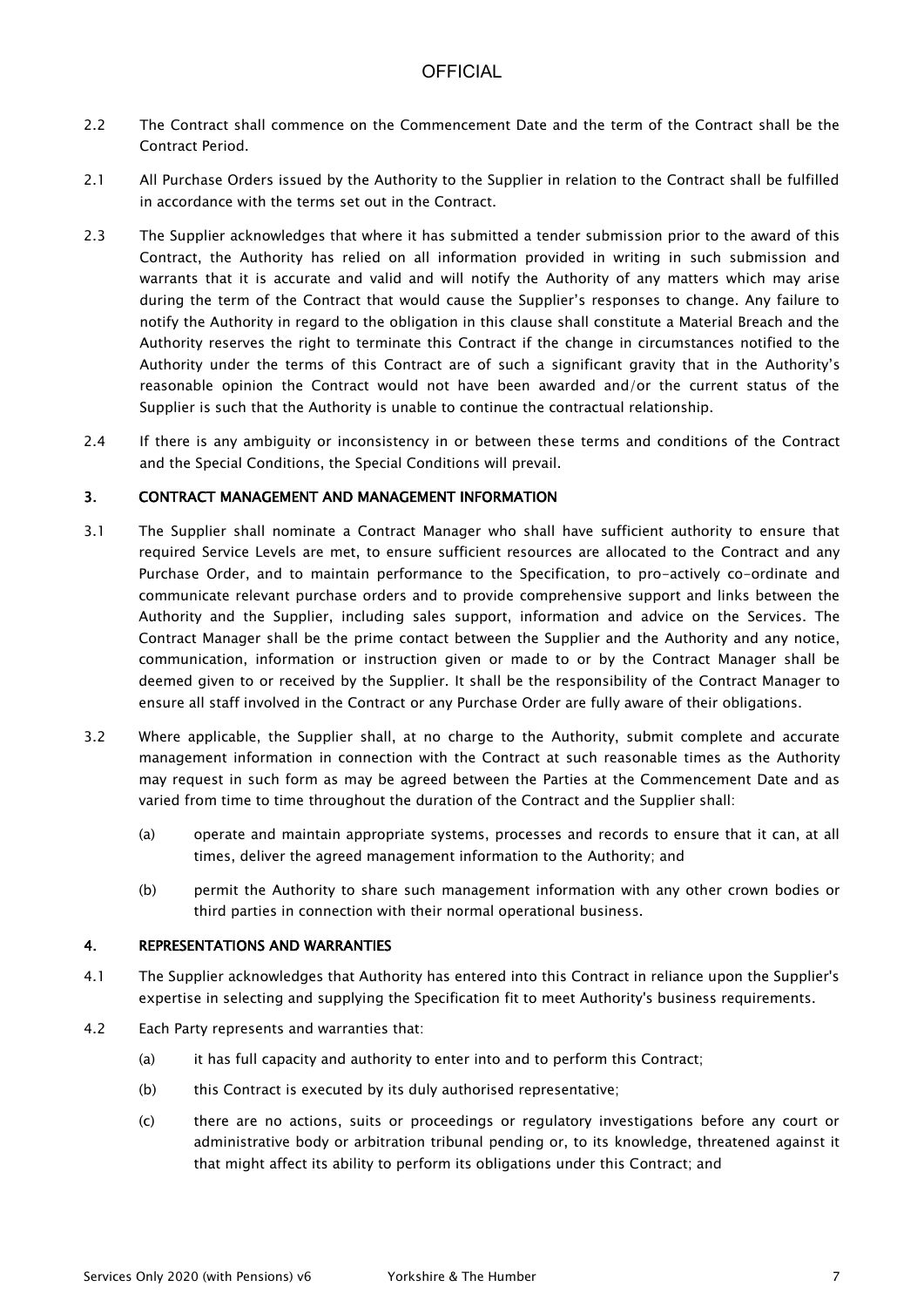- (d) its obligations under this Contract constitute its legal, valid and binding obligations, enforceable in accordance with their respective terms subject to applicable (as the case may be for each Party) bankruptcy, reorganisation, insolvency, moratorium or similar Laws affecting creditors' rights generally and subject, as to enforceability, to equitable principles of general application (regardless of whether enforcement is sought in a proceeding in equity or Law).
- 4.3 The Supplier represents and warrants that:
	- (a) it is validly incorporated, organised and subsisting in accordance with the Laws of its place of incorporation;
	- (b) it has all necessary consents and regulatory approvals to enter into this Contract;
	- (c) the Services will conform in all material aspects to the Specification and be free from defects;
	- (d) its execution, delivery and performance of its obligations under this Contract does not and will not constitute a breach of any Law or obligation applicable to it and does not and will not cause or result in a default under any agreement by which it is bound;
	- (e) as at the Commencement Date, all written statements and representations in any written submissions made by the Supplier as part of the procurement process, including without limitation to its tender submitted to the Authority and any other documents submitted remain true and accurate except to the extent that such statements and representations have been superseded or varied by this Contract;
	- (f) it has and shall continue to have all necessary rights in any Intellectual Property Rights which are necessary for the performance of the Supplier's obligations under this Contract including the receipt of the Services by the Authority;
	- (g) it shall take all steps, in accordance with Good Industry Practice, to prevent the introduction, creation or propagation of any disruptive elements (including any virus, worms and/or trojans, spyware or other malware) into systems, data, software or the Authority's Confidential Information (held in electronic form) owned by or under the control of, or used by, the Authority;
	- (h) it is not subject to any contractual obligation, compliance with which is likely to have a material adverse effect on its ability to perform its obligations under this Contract;
	- (i) it is not affected by any proceedings or other steps have been taken and not discharged (nor, to the best of its knowledge, are threatened) for the winding up of the Supplier or for its dissolution or for the appointment of a receiver, administrative receiver, liquidator, manager, administrator or similar officer in relation to any of the Supplier's assets or revenue; and
	- (j) for the Contract Period and for a period of twelve (12) months after the termination or expiry of this Contract, the Supplier shall not employ or offer employment to any staff of the Authority which have been associated with the provision of the Services without written approval or the prior written consent of the Authority, which shall not be unreasonably withheld. However this clause 4.3(j) shall not preclude the Supplier's rights to (i) make generalised searches for employees by the use of advertisements in the media (including by any recruitment agency), (ii) hire any employee of the Authority who approaches the Supplier on an unsolicited basis; or (iii) solicit for employment or hire any such employee who ceases to be employed by the Authority.
- 4.4 Each of the representations and warranties set out in clauses 4.1 and 4.3 shall be construed as a separate representation and warranty and shall not be limited or restricted by reference to, or inference from, the terms of any other representation, warranty or any undertaking in this Contract.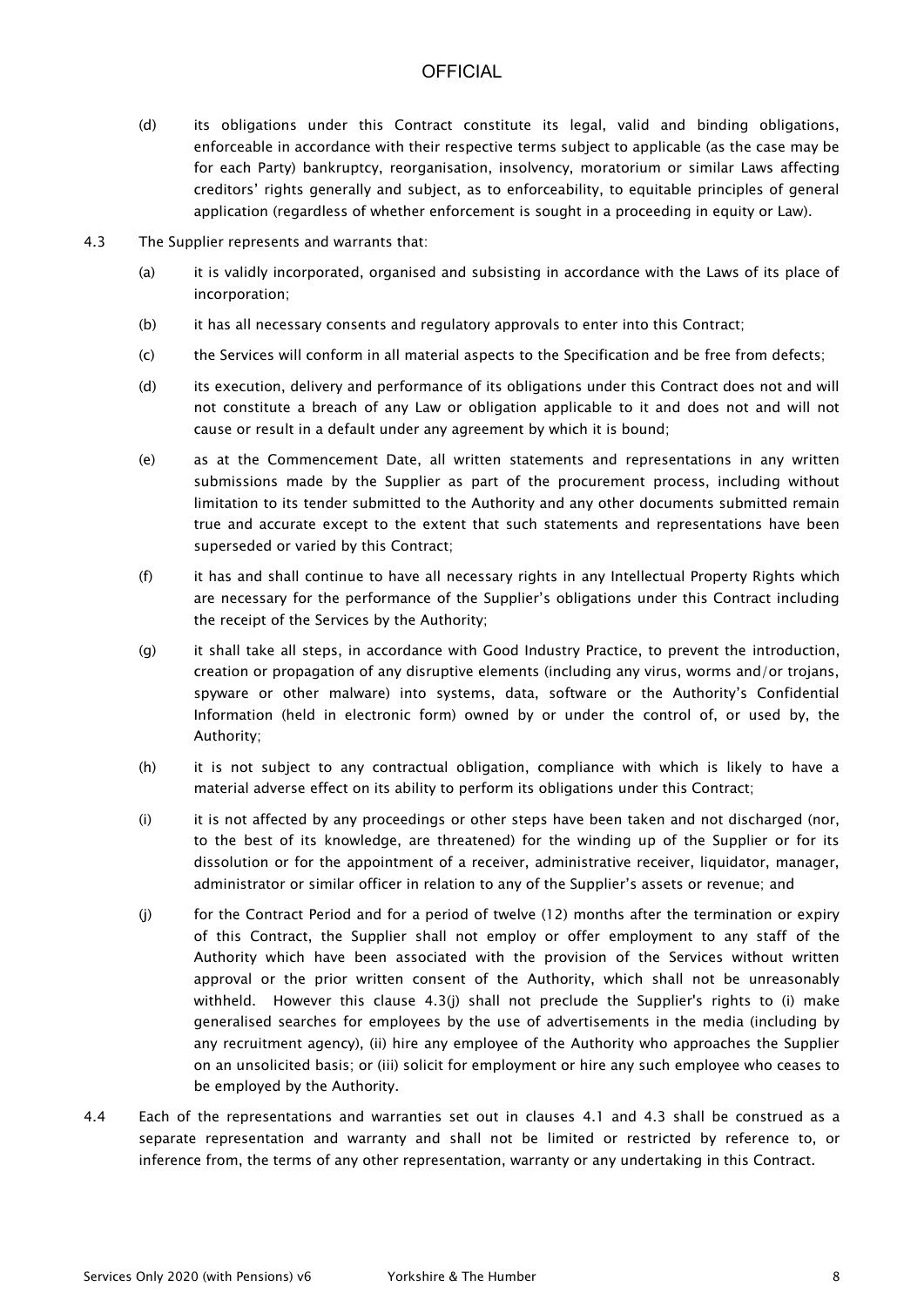- 4.5 If at any time a Party becomes aware that a representation or warranty given by it under clauses 4.1 and 4.3 has been breached, is untrue or is misleading, it shall immediately notify the other Party of the relevant occurrence in sufficient detail to enable the other Party to make an accurate assessment of the situation.
- 4.6 For the avoidance of doubt, the fact that any provision within this Contract is expressed as a warranty shall not preclude any right of termination the Authority may have in respect of breach of that provision by the Supplier which constitutes a Material Breach.

### 5. ACCEPTANCE

- 5.1 The Authority shall have the right to reject the Services in whole or in part whether or not paid for in full or in part within a reasonable time of performance (notwithstanding the commencement by the Authority enjoying the benefit of the Services) if they do not conform to the requirements of the Contract.
- 5.2 Subject to clause 5.1, acceptance shall be deemed to have occurred after the reasonable time of performance referred to above unless the Authorised Person notifies the Supplier in writing of the rejection of the Services.

### 6. HEALTH AND SAFETY

- 6.1 If the Services contain any element which is notifiable for the purposes of the CDM Regulations then the Supplier shall be the principal contractor under the CDM Regulations in respect of those Services and shall perform all the functions and obligations required to be performed by the principal contractor under the CDM Regulations.
- 6.2 The Supplier shall promptly notify the Authority of any health and safety hazards, which may arise in connection with the performance of the Contract. The Authority shall promptly notify the Supplier of any health and safety hazards that may exist or arise at the Premises and that may affect the Supplier in the performance of the Contract.
- 6.3 While on the Premises, the Supplier shall comply with any health and safety measures implemented by or on behalf of the Authority in respect of employees, Sub-contractors and agents of the Supplier and other persons working or present on those Premises.
- 6.4 The Supplier shall notify the Authority immediately in the event of any incident occurring in the performance of the Contract on the Premises where that incident causes any personal injury or damage to property or the creation of a risk that could give rise to personal injury.
- 6.5 The Supplier shall comply with the requirements of the Health and Safety at Work etc. Act 1974 and any other acts, orders, regulations and codes of practice relating to health and safety, which may apply to employees, Sub-contractors and agents of the Supplier and other persons working on the Premises in the performance of the Contract.
- 6.6 The Supplier shall ensure that its health and safety policy statement (as required by the Health and Safety at Work etc Act 1974) is made available to the Authority on request.

### 7. SUPPLY OF SERVICES

- 7.1 The Supplier shall from the Commencement Date and for the duration of this Contract provide the Services to the Authority in accordance with the terms of this Contract.
- 7.2 The Supplier shall meet any performance dates for the Services specified in the Purchase Order or notified to the Supplier by the Authority.
- 7.3 In providing the Services, the Supplier shall: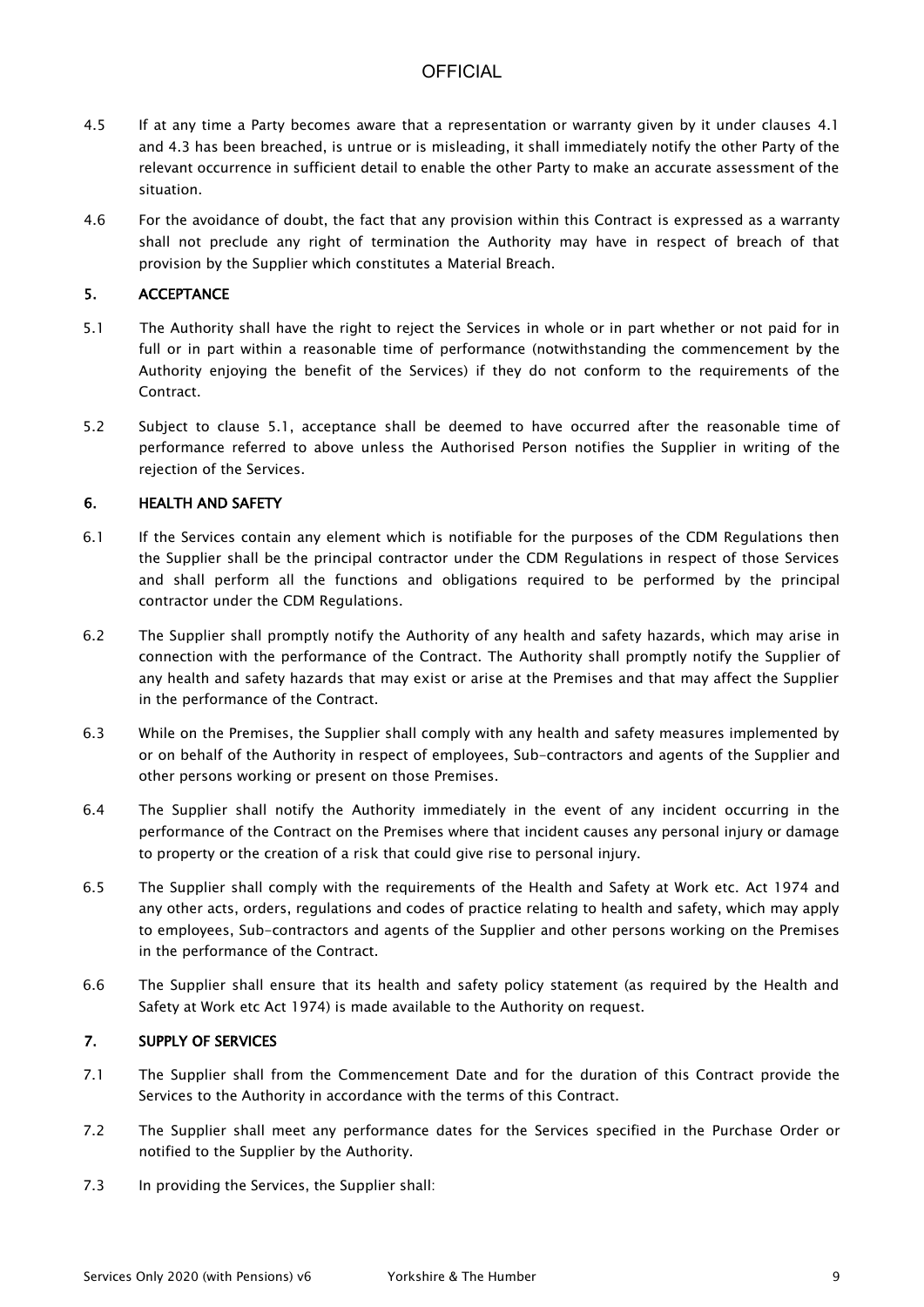- (a) co-operate with the Authority in all matters relating to the Services, and comply with all reasonable instructions of the Authority;
- (b) perform the Services with the best care, skill and diligence in accordance with Good Industry Practice;
- (c) use personnel who are suitably skilled and experienced to perform tasks assigned to them, and in sufficient number to ensure that the Supplier's obligations are fulfilled in accordance with this Contract;
- (d) replace promptly any of its employees who, the Authority shall have reasonably decided have failed to carry out their duties with reasonable skill and care with another person with the necessary training and skills to meet the requirements of the Contract;
- (e) ensure the Services and the Deliverables will conform with all descriptions and specifications set out in the Specification and shall be fit for any purpose expressly or impliedly made known to the Supplier by the Authority;
- (f) provide all equipment, tools and vehicles and such other items as are required to provide the Services;
- (g) use the best quality goods, materials, standards and techniques and ensure that the Deliverables and all goods and materials supplied and used in the Services or transferred to the Authority will be free from defects in workmanship, installation and design;
- (h) obtain and at all times maintain all necessary licences and consents and comply with all applicable Laws;
- (i) hold all materials, equipment and tools, drawings, specifications and data supplied by the Authority to the Supplier ("the Authority's Materials") in safe custody at its own risk, maintain the Authority's Materials in good condition until returned to the Authority and not dispose of or use the Authority's Materials other than in accordance with the Authority's written instructions or authorisation;
- (j) not do or omit to do anything which may cause the Authority to lose any licence, authority, consent or permission upon which it relies for the purposes of conducting its business, and the Supplier acknowledges that the Authority may rely or act on the Services; and
- (k) provide the Services via the Key Personnel (if any) who shall not be released from providing the Services to the Authority, except for reason of sickness, maternity leave, paternity leave, termination of employment or because the Authority has requested they be removed, or the element of the Service in respect of which the individual was engaged has been completed to the Authority's satisfaction or other extenuating circumstances explained to the Authority. Any replacements for the Key Personnel shall be subject to the agreement of the Authority and such replacements shall be of at least equal status or of equivalent experience and skills to the Key Personnel being replaced and be suitable for the responsibilities of that person in relation to the Services. The cost of effecting such replacement shall be borne by the Supplier.
- 7.4 The Supplier shall provide general advice free of charge, in so far as telephone or e-mail can provide this quickly and easily. If detailed consideration is required then an additional charge may be agreed with the Authority.

### 8. SERVICE VARIATION

8.1 Subject to the provisions of this clause 8, either Party may request a Service Variation.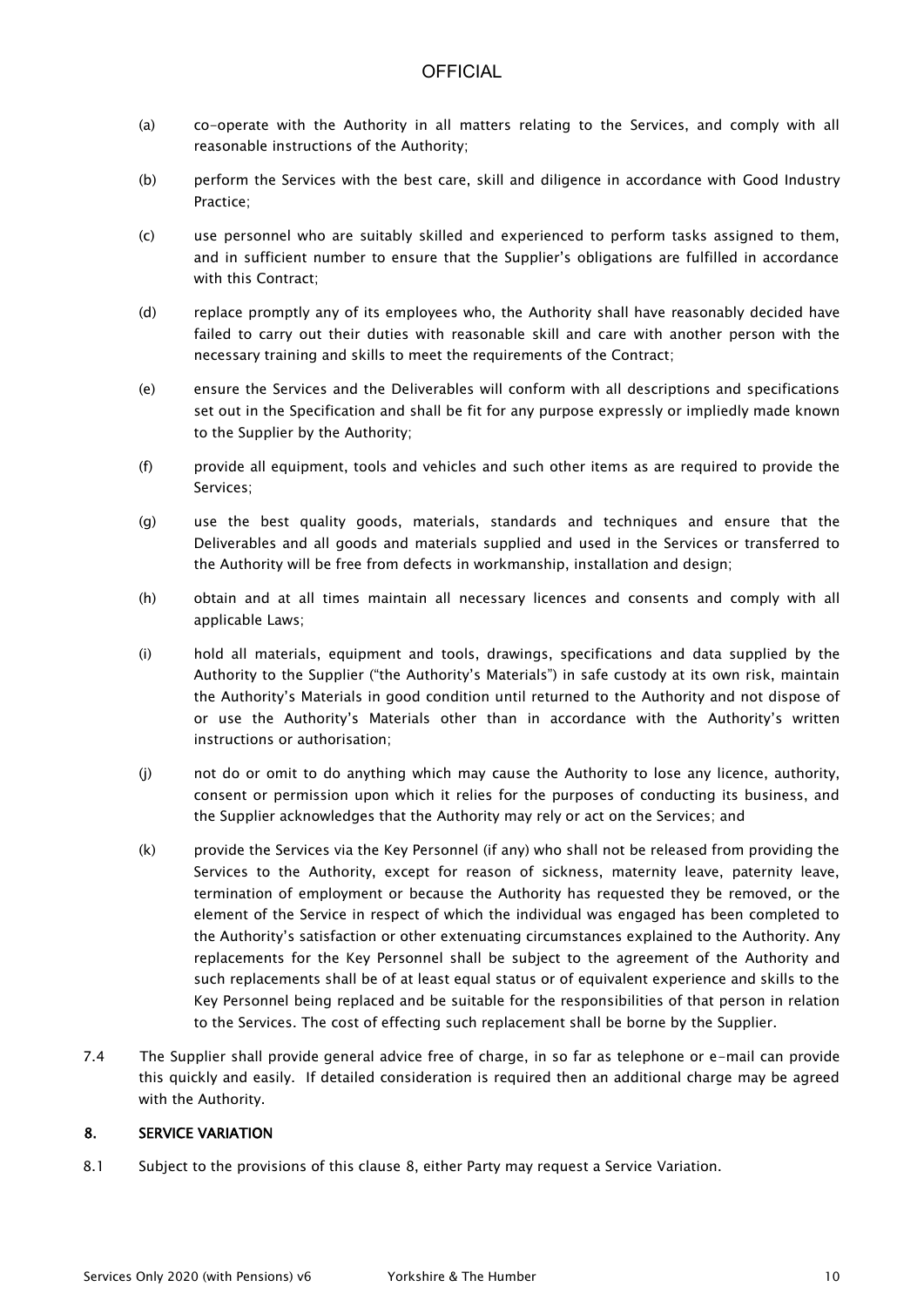- 8.2 Where the Authority requests a Service Variation it shall notify the Supplier in writing (by way of Contract Change Notice if appropriate) and give the Supplier sufficient information to assess the extent and effect of the Service Variation, as follows:
	- (a) where the request relates to an increase in the price to be paid by the Authority the Supplier shall respond within 15 Business Days demonstrating the necessity for any change to the price for those services.
	- (b) when the request relates to a decrease in the Services or the price to be paid by the Authority the Supplier will respond within 15 Business Days showing the effect of the reduction along with such supporting evidence that the Authority shall require.
- 8.3 Where the Supplier requests a Service Variation it shall provide the Authority with sufficient information to assess the extent and effect of the Service Variation including demonstrating the necessity for any change to the price to be paid by the Authority for those services.
- 8.4 Once the other Party has had the reasonable period as requested by the requesting Party to consider the Service Variation requested each shall notify the others of their decision to accept or reject the Service Variation request.
- 8.5 If the Parties agree any Service Variation they shall confirm the same in writing and amend the Contract accordingly by way of Contract Change Notice if appropriate.
- 8.6 In the event that the Parties are unable to agree any Service Variation or the Supplier has not responded to the Authority's request for a Service Variation within the reasonable period referred to in clause 8.4, the Authority may;
	- (a) allow the Supplier to fulfil its obligations under the Contract without the variation; or
	- (b) terminate all or part of the Service with immediate effect if the Authority reasonably considers the Service Variation to be critical to delivery of the Contract.

### 9. SERVICE LEVELS AND CREDITS

- 9.1 The Supplier shall ensure that the Services meet or exceed the Service Levels at all times.
- 9.2 The Supplier shall provide the Authority with a monthly report detailing its performance in respect of each of the Service Levels if requested by the Authority.
- 9.3 If there is a Service Failure, the Supplier shall:
	- (a) notify the Authority immediately of the Service Failure;
	- (b) provide the Authority with a Rectification Plan in accordance with clause 10;
	- (c) deploy all additional resources and take all remedial action that is necessary to rectify or to prevent the Service Failure from recurring; and
	- (d) carry out the actions identified in the Rectification Plan in accordance with its terms.
- 9.4 The Supplier shall automatically credit the Authority with the applicable Service Credits as set out in the Specification if any. Service Credits shall either be shown as a deduction from the amount due from the Authority to the Supplier in the next invoice then due to be issued under this Contract, or the Supplier shall issue a credit note against a previous invoice and the amount for the Service Credits shall be repayable by the Supplier as a debt within 20 Business Days of issue of the credit note. The Parties agree that any such Service Credits have been calculated as, and are, a genuine pre-estimate of the loss likely to be suffered by the Authority.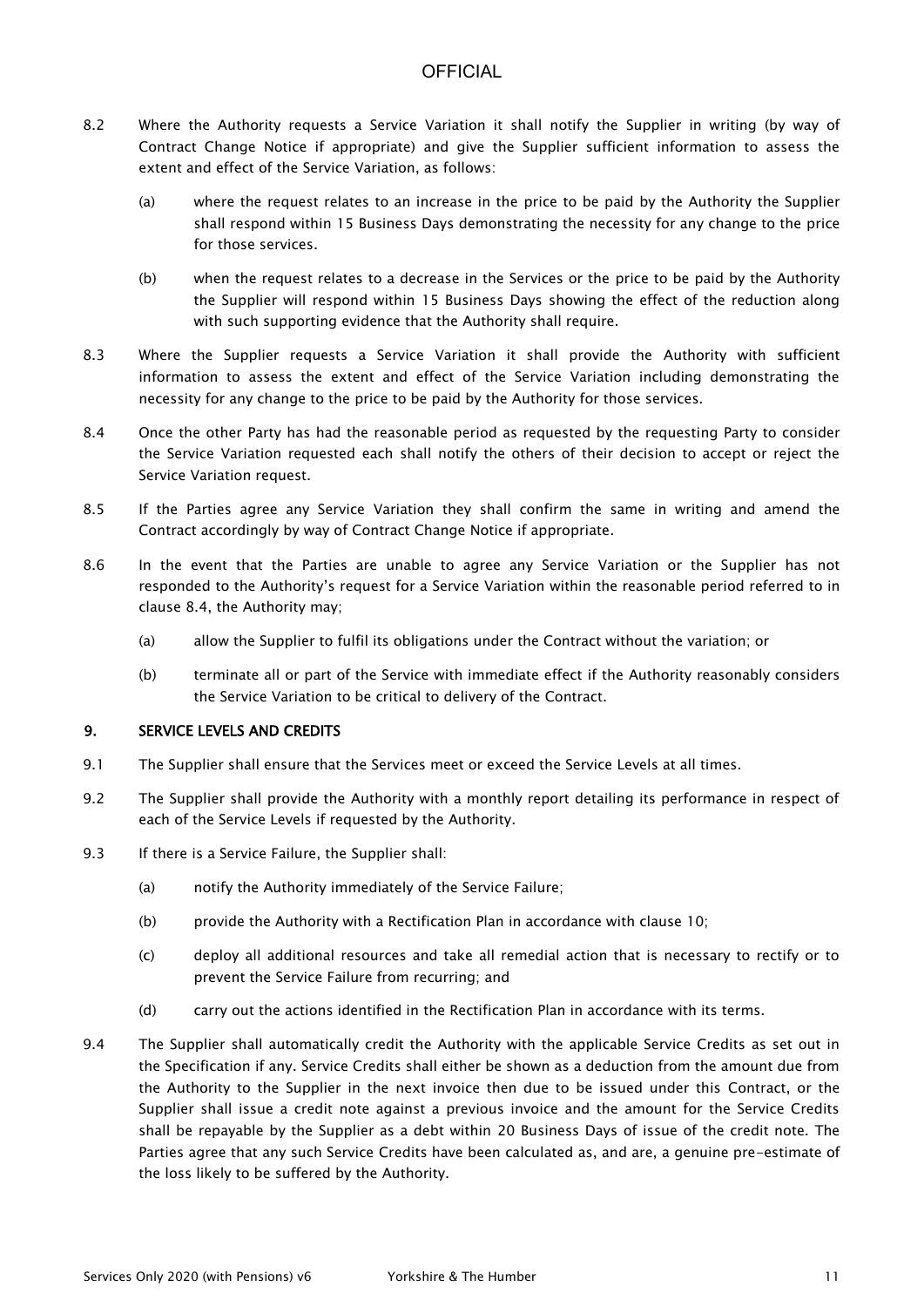9.5 The Authority and the Supplier shall review the Service Levels every 3 months throughout the duration of the Contract and make any changes in accordance with any agreed variation to the Contract in accordance with clause 8 to reflect changes in the Service Levels.

### 10. RECTIFICATION PLAN

- 10.1 If the Supplier commits a Service Failure, the Authority may serve a rectification notice to the Supplier which shall specify the Service Failure in outline and the actions the Supplier needs to take with respect to remedying the Service Failure ("Rectification Notice").
- 10.2 The Authority shall be under no obligation to initiate this rectification process if it has issued a notice of termination pursuant to clause 20.3 or 20.4.
- 10.3 Within the time frame specified in the Rectification Notice, the Supplier shall either:
	- (a) submit a draft Rectification Plan, even if it disputes that it is responsible for the matters which are the subject of the Rectification Notice; or
	- (b) inform the Authority that it does not intend to submit a Rectification Plan, in which event the Authority shall be entitled to terminate the Contract upon the expiry of a notice period specified in the termination notice served on the Supplier by the Authority.
- 10.4 The Authority shall either approve the draft Rectification Plan within 10 Business Days of its receipt or as soon as reasonably practicable, or it shall inform the Supplier why it cannot accept the draft Rectification Plan. In such circumstances, the Supplier shall address all such concerns in a revised Rectification Plan, which it shall submit to the Authority within 5 Business Days of its receipt of the Authority's comments or by such date as stipulated by the Authority.
- 10.5 Once agreed, the Supplier shall immediately start work on the actions set out in the Rectification Plan.
- 10.6 If, despite the measures taken under clause 10.4, the revised Rectification Plan cannot be agreed within 10 Business Days or as soon as reasonably practicable then the Authority may elect to end the Rectification Plan process set out above and terminate the Contract upon the expiry of a notice period specified in the termination notice served on the Supplier by the Authority.
- 10.7 If a Rectification Plan is agreed between the Parties, but the Supplier fails to implement or successfully complete the Rectification Plan by the required Rectification Plan completion date, the Authority may:
	- (a) terminate the Contract upon the expiry of a notice period specified in the termination notice served on the Supplier by the Authority; or
	- (b) give the Supplier a further opportunity to resume full implementation of the Rectification Plan; or
	- (c) escalate any issues arising out of the failure to implement the remediation plan under the dispute resolution procedure set out in clause 36.
- 10.8 If, despite the measures taken under clause 10.7 (b), the Supplier fails to implement the Rectification Plan in accordance with its terms, the Authority may elect to end the rectification plan process and refer the matter for resolution by the dispute resolution procedure set out in clause 36 or terminate the Contract immediately or upon the expiry of a notice period specified in the termination notice.
- 10.9 The Authority shall not be obliged to follow this rectification process if there is a repetition of substantially the same Service Failure as had previously been addressed in a Rectification Plan within a reasonable period following the conclusion of such previous Rectification Plan. In such event, the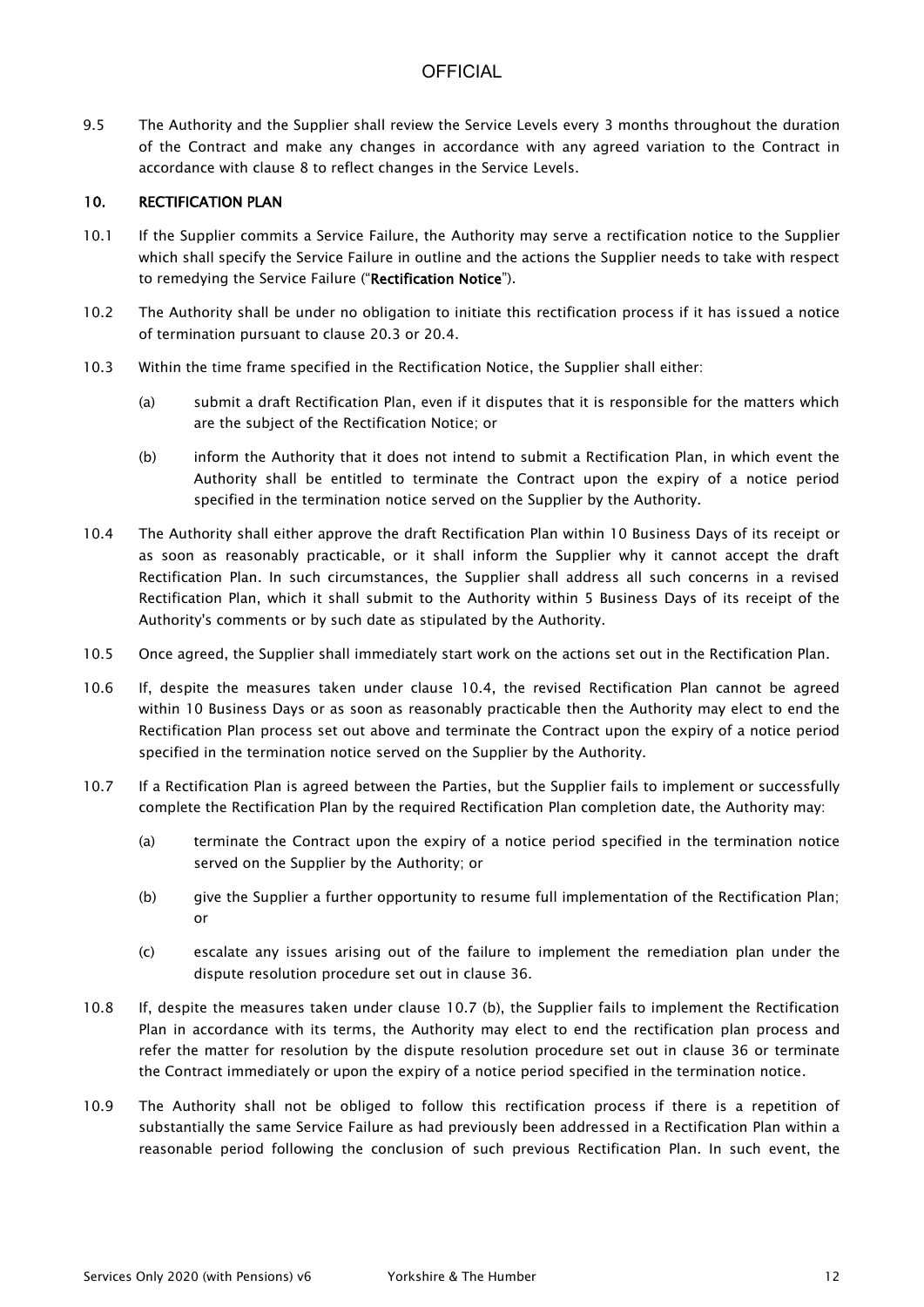Authority may terminate the Contract upon the expiry of a notice period specified in the termination notice served on the Supplier by the Authority.

#### 11. PROGRESS AND INSPECTION

- 11.1 The Supplier shall at its expense provide any programmes for the provision of the Services delivery that the Authority may reasonably require. Such programmes shall be agreed with the Authority.
- 11.2 The Supplier shall notify the Authority, in writing, without delay if manufacturing or production progress falls behind or may fall behind any of these programmes.
- 11.3 The Authority shall have the right to check progress at the Supplier's manufacturing facilities or offices (including home working) or the offices (including home working) of the Supplier's Sub-contractors at all reasonable times to inspect and to reject the Services that do not comply with the Contract. The Supplier's Sub-contracts shall reserve such rights for the Authority.
- 11.4 Any inspection or approval shall not relieve the Supplier from its obligations under the Contract.

#### 12. BENCHMARK

- 12.1 The Authority may, by written notice, require a Benchmark Review of any or the entire price paid by the Authority for the Specification and for the Service Levels.
- 12.2 Subject to clause 12.3 if any Benchmark Review determines that any or all of the price paid by the Authority for the Services and/or the Service Levels are not comparable to, or better than, the terms offered by the Supplier to any of its similarly situated commercial customers of equal or lesser size for comparable products or services, the Authority may require the Supplier to reduce the price and/or implement improvements to the Services or the Service Levels in accordance with the relevant Benchmark Report within 3 months of receipt of the Benchmark Report.
- 12.3 Any amendment to price for the Services and/or the Service Levels in accordance with the Benchmark Report shall be deemed agreed in accordance with the terms of clause 8 without cost to the Authority.
- 12.4 The Authority shall be notified of the Benchmark Report and any amendment to the Price of the Services in accordance with this Contract.

### 13. PRICE AND PAYMENT

- 13.1 Subject to any applicable Service Credits and any Benchmark Review (conducted in accordance with this Contract or by the Authority in accordance with any framework agreement under which this Contract was awarded to the Supplier) the price of the Services shall be set out in the Purchase Order or determined in accordance with the Contract, and shall be the full and exclusive remuneration of the Supplier in respect of the performance of the Services. Unless otherwise agreed in writing by the Authority, the charges shall include every cost and expense of the Suppler directly or indirectly incurred in connection with the performance of the Services.
- 13.2 Where appropriate, the price shall include the cost of instructing and training the Authority's personnel in the use, operation and exploitation of the Services. All instructions and training shall be provided in accordance with this Contract.
- 13.3 The Supplier shall invoice the Authority as agreed in writing between the Parties. Each invoice shall include such supporting information required by the Authority to verify the accuracy of the invoice, including but not limited to the relevant Purchase Order number.
- 13.4 Invoices to the Authority must be sent or emailed to the contact details given in the Purchase Order and must be correctly addressed with the full Purchase Order number quoted.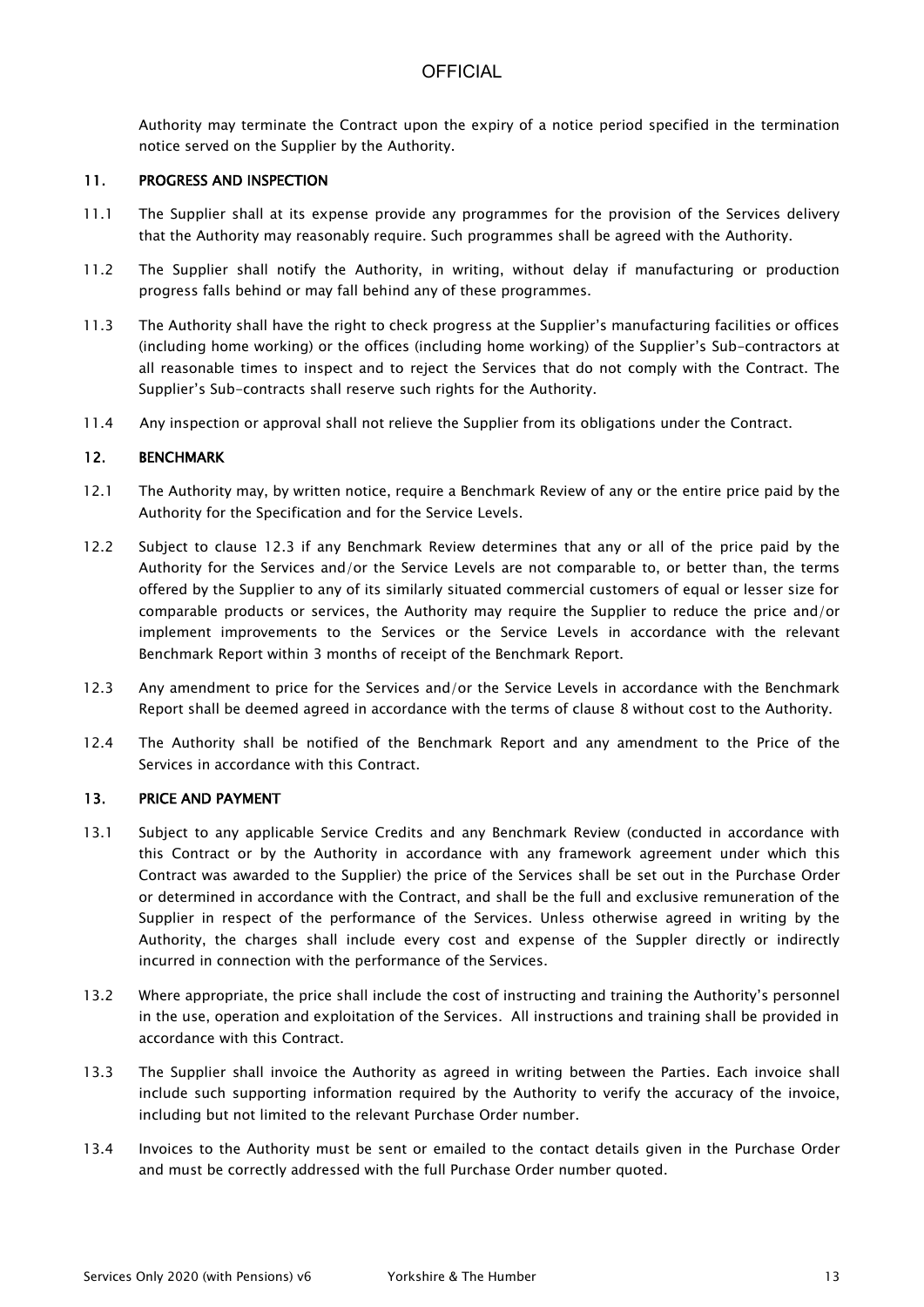- 13.5 The Authority shall pay correctly rendered and undisputed invoices within 30 days of receipt of the invoice ("the Due Date"). Payment shall be made to the UK bank account held in the name of the Supplier and nominated in writing by the Supplier, such payment system to support or interact electronic security payment systems if any.
- 13.6 All amounts payable by the Authority under the Contract are exclusive of amounts in respect of value added tax chargeable from time to time ("VAT"). Where any taxable supply for VAT purposes is made under the Contract by the Supplier to the Authority, the Authority shall on receipt of a valid VAT invoice from the Supplier, pay to the Supplier such additional amounts in respect of VAT as are chargeable on the supply of the Services at the same time as payment is due for the supply of the Services.
- 13.7 If a Party fails to make any payment due to the other under the Contract by the Due Date for payment, then the defaulting Party shall pay interest on the overdue amount at the rate of 4% per annum above the Bank of England's base rate from time to time. Such interest shall accrue on a daily basis from the Due Date until the date of actual payment of the overdue amount, whether before or after judgment. The defaulting Party shall pay the interest together with the overdue amount. This clause shall not apply to payments the defaulting Party disputes in good faith.
- 13.8 The Authority may, without limiting any other rights or remedies it may have, set off any amount owed to it by the Supplier against any amounts payable by it to the Supplier under the Contract providing that the Authority shall give the Supplier not less than 30 days' notice of any such set off.
- 13.9 Whenever, under the Contract any sums of money shall be recoverable from or payable by the Supplier the same may be deducted from any sums then due, or which at any time, thereafter may become due to the Supplier under this Contract or under any other agreement or contract with the Authority or with any other department within the Authority.

### 14. WORK ON THE PREMISES

- 14.1 If the Contract involves any Services which the Supplier performs on the Premises then the following clauses shall apply:
	- (a) the Supplier shall ensure that the Supplier and their employees, Sub-contractors and their employees and any other persons associated with the Supplier will adhere in every respect to all applicable Laws;
	- (b) the Supplier shall ensure that the Supplier and their employees, Sub-contractors and their employees and any other person associated with the Supplier will comply with any regulations or the Authority's reasonable policies that the Authority may notify to the Supplier in writing including any health and safety policies and security arrangements; and
	- (c) when required, the Supplier and their employees, Sub-contractors and their employees shall comply with any security requirements including a right to search when entering or leaving the Premises and being escorted in certain areas. The Authority reserves the right to remove from the Premises anyone not complying with the Authority's security arrangements or suspected of being under the influence of alcohol, or any other substance which has the effect of impairing performance.
- 14.2 The Supplier shall make no delivery of materials, plant or other things nor commence any work on the Premises without obtaining the Authority's prior written consent.
- 14.3 Access to the Premises shall not be exclusive to the Supplier any only such as shall enable the performance of the Contract concurrently with the execution of work by others. The Supplier shall cooperate with such others as the Authority may reasonably require.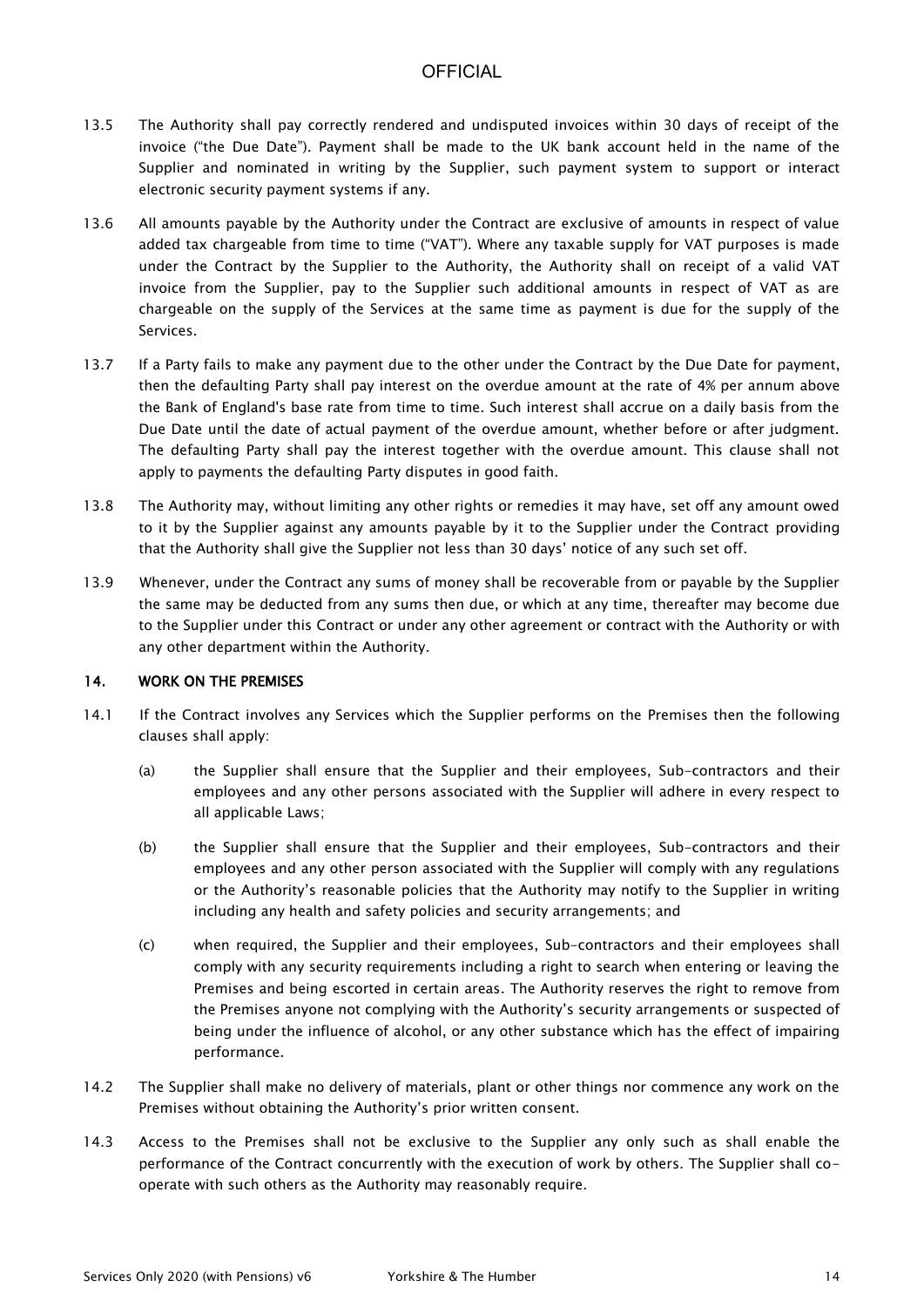- 14.4 The Authority shall have the power at any time during the progress of the Contract to order in writing:
	- (a) the removal from the Premises of any materials which in the Authority's reasonable opinion are either hazardous or not in accordance with or in breach of the Contract; and
	- (b) the substitution of proper and suitable materials; and
	- (c) the removal and proper re-execution notwithstanding any previous test thereof or interim payment therefore of any work or the Services which, in respect of material or workmanship, is not in the Authority's reasonable opinion in accordance with the Contract.
- 14.5 On completion or termination of the Contract the Supplier shall remove their plant, equipment and unused materials and shall clear away from the Premises all rubbish arising out of the Contract and leave the Premises in a neat and tidy condition within the timescales instructed to the Supplier by the Authority and make good any damage caused to the reasonable satisfaction of the Authority.
- 14.6 The Supplier shall ensure that their employees, Sub-contractors and their employees and any other persons associated with Supplier shall be dressed appropriately where applicable. The Authority reserves the right to remove from the Premises anyone who is, in the Authority's absolute discretion, not complying with this requirement.
- 14.7 Any land or Premises made available from time to time to the Supplier by the Authority in connection with the Contract shall be made available to the Supplier on a non-exclusive basis free of charge and shall be used by the Supplier solely for the purpose of performing its obligation under the Contract. The Supplier shall have the use of such land or Premises as licensee and shall vacate the same on completion, termination or abandonment of the Contract.
- 14.8 The Supplier shall limit access to the land or Premises to such personnel as is necessary to enable it to perform its obligations under the Contract.
- 14.9 The Supplier agrees that there is no intention on the Authority's part to create a tenancy of any nature whatsoever in favour of the Supplier or its personnel and that no such tenancy has or shall come into being and, not withstanding any rights granted pursuant to the Contract, the Authority retains the right at any time to use any Premises owned or occupied by the Authority in any manner it sees fit.
- 14.10 The Authority's decision as to whether any person is to be refused access to any Premises occupied by or on behalf of the Authority shall be final and conclusive and the Supplier shall replace promptly any such person to ensure that its requirements under the Contract are met.
- 14.11 The Supplier shall bear the cost of or costs arising from any notice, instructions or decision of the Authority under this clause 14.

### 15. COMPLIANCE WITH APPLICABLE LAWS

- 15.1 The Supplier shall (at no additional cost to the Authority) at all times carry out and provide the Services in compliance with all Laws. The Supplier shall maintain such records as are necessary pursuant to such Laws and shall promptly on request make them available for inspection by any relevant authority that is entitled to inspect them and by the Authority (or its authorised representative).
- 15.2 The Supplier shall neither be relieved of its obligations to supply the Services in accordance with the terms of the Contract nor be entitled to an increase in the price as the result of any modifications to the Laws.
- 15.3 Without prejudice to clause 15.2, the Supplier shall monitor and shall keep the Authority informed in writing of any changes in the Laws which may impact the Services and shall provide the Authority with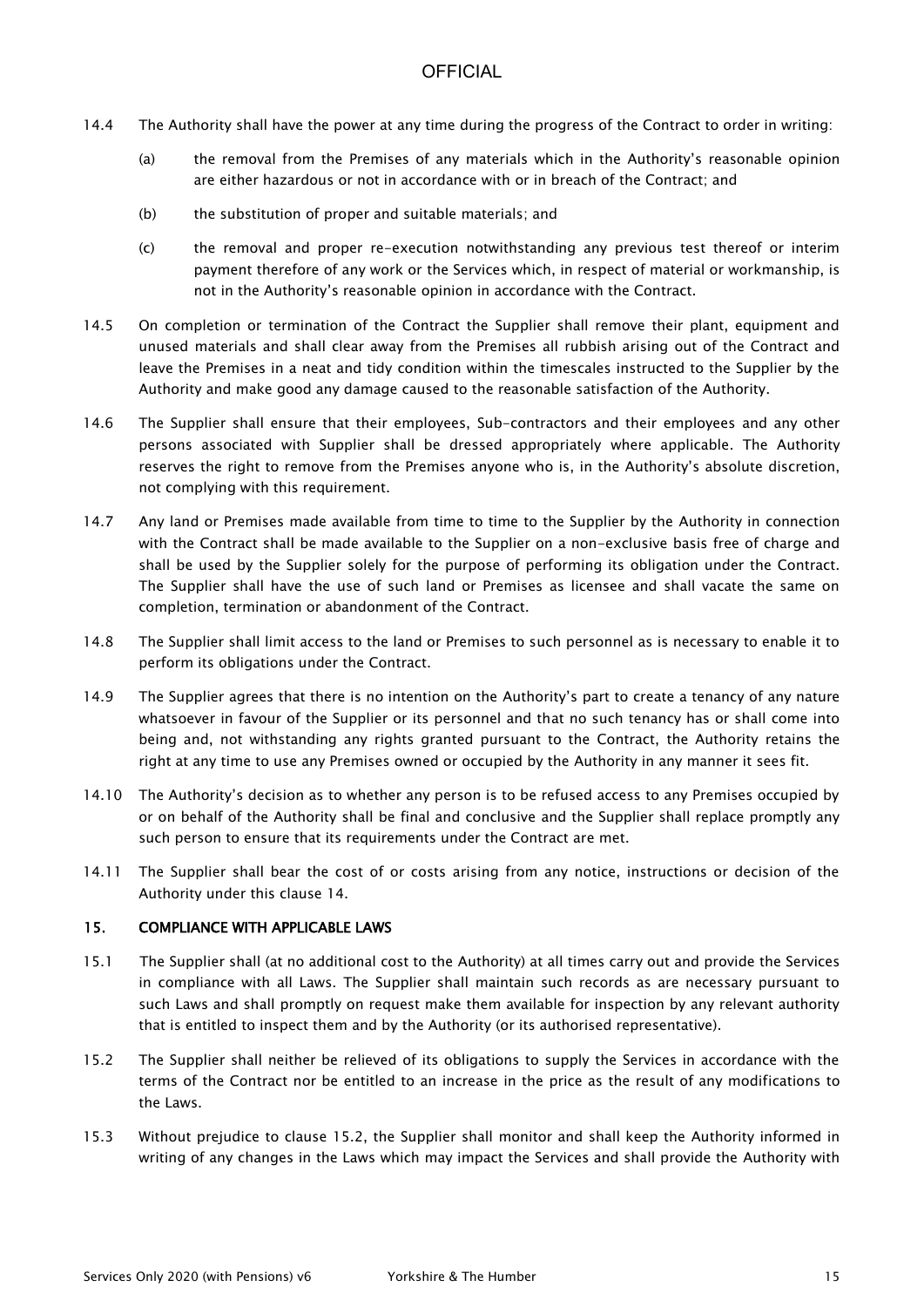timely details of measures it proposes to take and changes it proposes to make to comply with any such changes.

- 15.4 The Supplier shall consult with the Authority (and wherever possible agree with the Authority) on the manner, form and timing of changes it proposes to make to meet any changes in Laws where they would impact the Services. The Supplier shall not implement any change, without the Authority's prior written agreement, which would have an adverse effect on the Supplier's ability to provide the Services in accordance with the Specification.
- 15.5 Without prejudice to the rest of this clause 15, the Supplier shall use all reasonable endeavours to minimise any disruption caused by any changes in applicable Laws introduced pursuant to this clause 15.

### 16. SERVICE IMPROVEMENT AND TECHNOLOGY REFRESH

- 16.1 The Contract Manager and an Authorised Person shall have regular meetings as agreed to monitor and review the performance of this Contract, the achievement of the Service Levels and the provision of the Services. Such meetings shall be minuted by the Authorised Person where appropriate and copies of any such minutes shall be circulated to and approved by both Parties.
- 16.2 Prior to each meeting, the Authorised Person shall notify the Contract Manager, and vice versa, of any issues relating to the provision of the Services for discussion at the meeting. At the meeting, the Parties shall agree a plan to address such issues. In the event of any issue being unresolved, or a failure to agree on the plan, the procedures set out in clause 10 shall apply. Progress in implementing the plan shall be included in the agenda for the next meeting.
- 16.3 The Supplier shall, at its own cost, submit and promptly inform the Authority of any new and evolving relevant technologies and processes which could improve the Services. Such report shall be provided in sufficient detail to enable the Authority to evaluate properly the benefits of the new technology or process and, at the Authority's request, the Supplier shall make available to the Authority the new Services on the terms on which they are generally made available to the Supplier's customers by the Supplier.
- 16.4 If the Authority wishes to incorporate any improvement identified by the Supplier pursuant to clause 16.3, the Parties shall discuss the implementation of the associated change provided always that if the Supplier's costs in providing the Services as a result of any such change implemented by the Authority are reduced, a reasonable proportion as agreed of the cost savings shall be passed on to the Authority by way of a consequential and immediate reduction in the price for the Services.

#### 17. REMEDIES AND INSURANCE

- 17.1 If the Supplier fails to perform the Services by the applicable date(s), or if the Services do not comply with the warranties and obligations set out in clauses 4 and 6 or the terms of the Contract, then, without limiting any of its other rights or remedies, the Authority shall have the right to any one or more of the following remedies:
	- (a) to terminate or suspend the Contract in whole or in part in accordance with clause 20;
	- (b) to require re-performance of the Services;
	- (c) to refuse to accept any subsequent performance of the Services (or part thereof) from the Supplier;
	- (d) to recover from the Supplier any reasonable costs properly incurred by the Authority in obtaining substitute services from a third party; and/or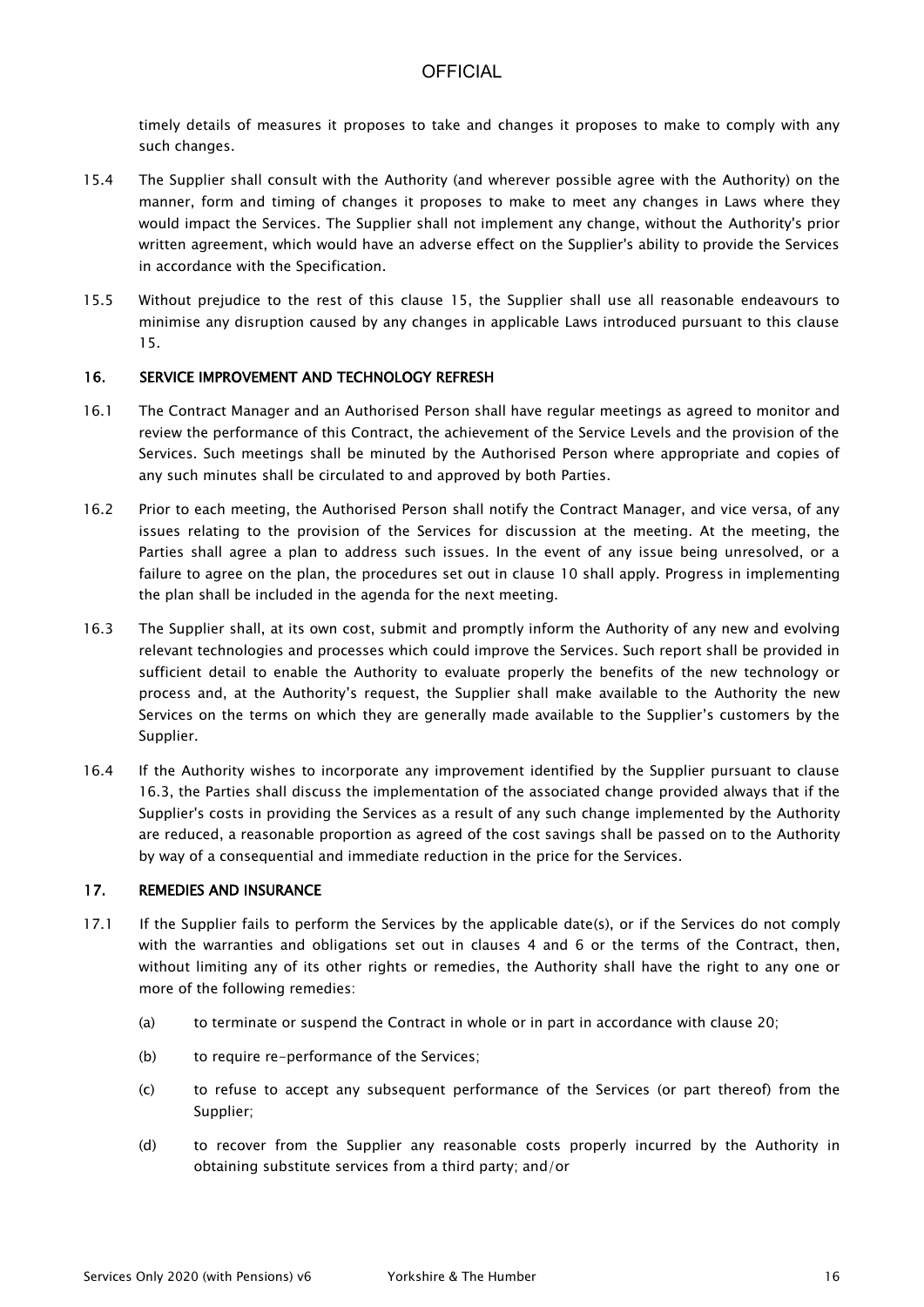- (e) to claim damages for any other costs, loss or expenses incurred by the Authority which are in any way attributable to the Supplier's failure to carry out its obligations under the Contract.
- 17.2 The Supplier shall keep the Authority and the Chief Constable if applicable indemnified in full against all costs, expenses, damages and losses (whether direct or indirect), including any interest, penalties, and legal and other professional fees and expenses awarded against or incurred or paid by the Authority and the Chief Constable if applicable as a result of or in connection with:
	- (a) any claim made against the Authority and/or the Chief Constable if applicable for actual or alleged infringement of a third party's Intellectual Property Rights arising out of, or in connection with, the receipt, use or supply of the Services;
	- (b) any claim made against the Authority and/or the Chief Constable if applicable by a third party arising out of, or in connection with, the supply of the Services, to the extent that such claim arises out of the breach, negligent performance or failure or delay in performance of the Contract by the Supplier, its employees, agents or Sub-contractors;
	- (c) any claim made against the Authority and/or the Chief Constable if applicable by a third party for death, personal injury or damage to property arising out of, or in connection with, defects in the Services, to the extent that the defect in the Services is attributable to the acts or omissions of the Supplier, its employees, agents or Sub-contractors;
	- (d) the provision of the Services, including advice and recommendations made and accepted by the Authority and/or the Chief Constable if applicable, not being in accordance with the Specification;
	- (e) any installation and/or any Services and/or advice given or anything done or omitted to be done under, or in connection with the Contract by the Supplier; and
	- (f) any damage by the Supplier to the Authority's property or Premises (including any materials, tools or patterns sent to the Supplier for any purpose) by the Authority.

This clause 17.2 shall survive termination of the Contract.

- 17.3 The Authority's rights and remedies under the Contract are in addition to its rights and remedies implied by statute and common law and any equitable remedy.
- 17.4 The Supplier must take out and maintain insurance adequate to cover the risks set out in the Contract and in any event shall take out and maintain the following insurance coverages:
	- (a) Professional Indemnity Insurance coverage of not less than five million pounds sterling (£5,000,000) for any one, or series of claims that may arise; and
	- (b) Public Liability Insurance coverage of not less than ten million pounds sterling (£10,000,000) for any one, or series of claims that may arise; and
	- (c) Employer Liability Insurance coverage of not less than ten million pounds sterling (£10,000,000) for any one, or a series of claims that may arise;
	- (d) Any other insurance coverage which is set out in the Special Conditions.
- 17.5 The Supplier will take out and maintain such insurances as set out in this clause 17 with a reputable insurance company and shall at the Authority's request provide evidence of the insurance policy or policies and of payment of the premiums. The Supplier's failure to maintain such insurances or satisfy the Authority, acting reasonably, that such insurances have been maintained, shall be treated as a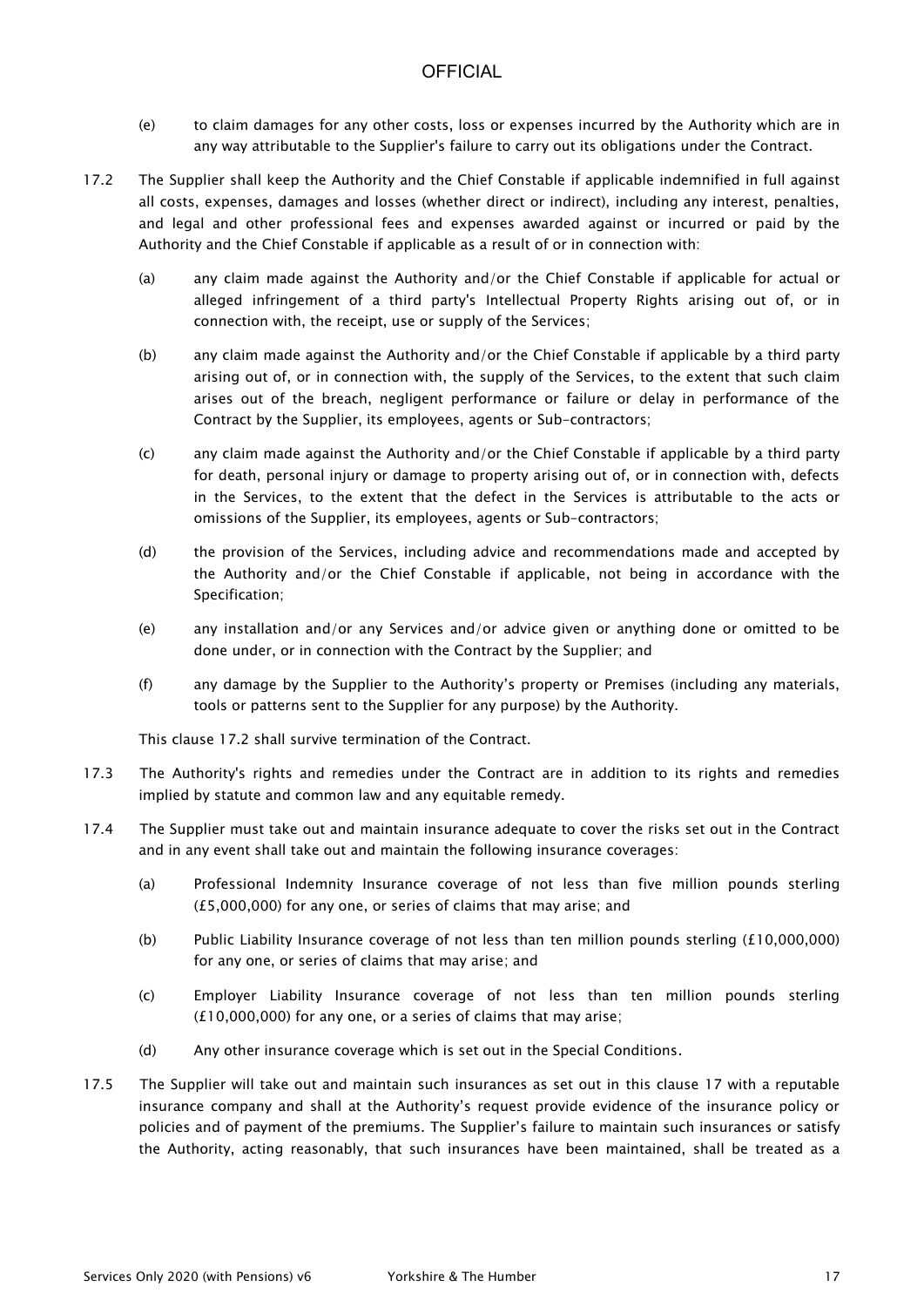Material Breach and shall give the Authority the right to terminate the Contract in accordance with clause 20.

#### 18. LIABILITY

- 18.1 Neither Party excludes or limits its liability for:
	- (a) death or personal injury caused by its negligence or that of its employees, agents or Subcontractors (as applicable);
	- (b) fraud or fraudulent misrepresentation by it or its employees;
	- (c) the wilful abandonment by the Supplier of its obligations in relation to the provision of the Services; or
	- (d) breach of any obligations as to title implied by section 2 of the Supply of Goods and Services Act 1982.
- 18.2 Subject to clause 18.1, neither Party will be liable to the other Party for:
	- (a) indirect loss or damage;
	- (b) special loss or damage;
	- (c) consequential loss or damage;
	- (d) loss of profits (whether direct or indirect);
	- (e) loss of turnover (whether direct or indirect);
	- (f) loss of business opportunity (whether direct or indirect); and/or
	- (g) damage to goodwill (whether direct or indirect),

and in each case, even if that Party was aware of the possibility of such loss or damage to the other.

- 18.3 Subject to clauses 18.1, the provisions of clause 18.2 shall not be taken as limiting the right of the Authority to, amongst other things, recover from the Supplier as a direct loss:
	- (a) any additional operational and/or administrative costs and expenses; and/or
	- (b) any wasted expenditure or charges rendered unnecessary and/or incurred by the Authority; and/or
	- (c) damage due to the loss of data if any, but only to the extent that such losses relate to the costs of working around any loss of data and the direct costs of recovering or reconstructing such data,

resulting directly from any act or omission of the Supplier.

- 18.4 If any limitation or provision contained or expressly referred to in this clause 18 is held to be invalid under any Law, it will be deemed omitted to that extent, and if any Party becomes liable for loss or damage to which that limitation or provision applied, that liability will be subject to the remaining limitations and provisions set out in this clause 18.
- 18.5 Nothing in this clause 18 shall affect a Party's general duty to mitigate its loss.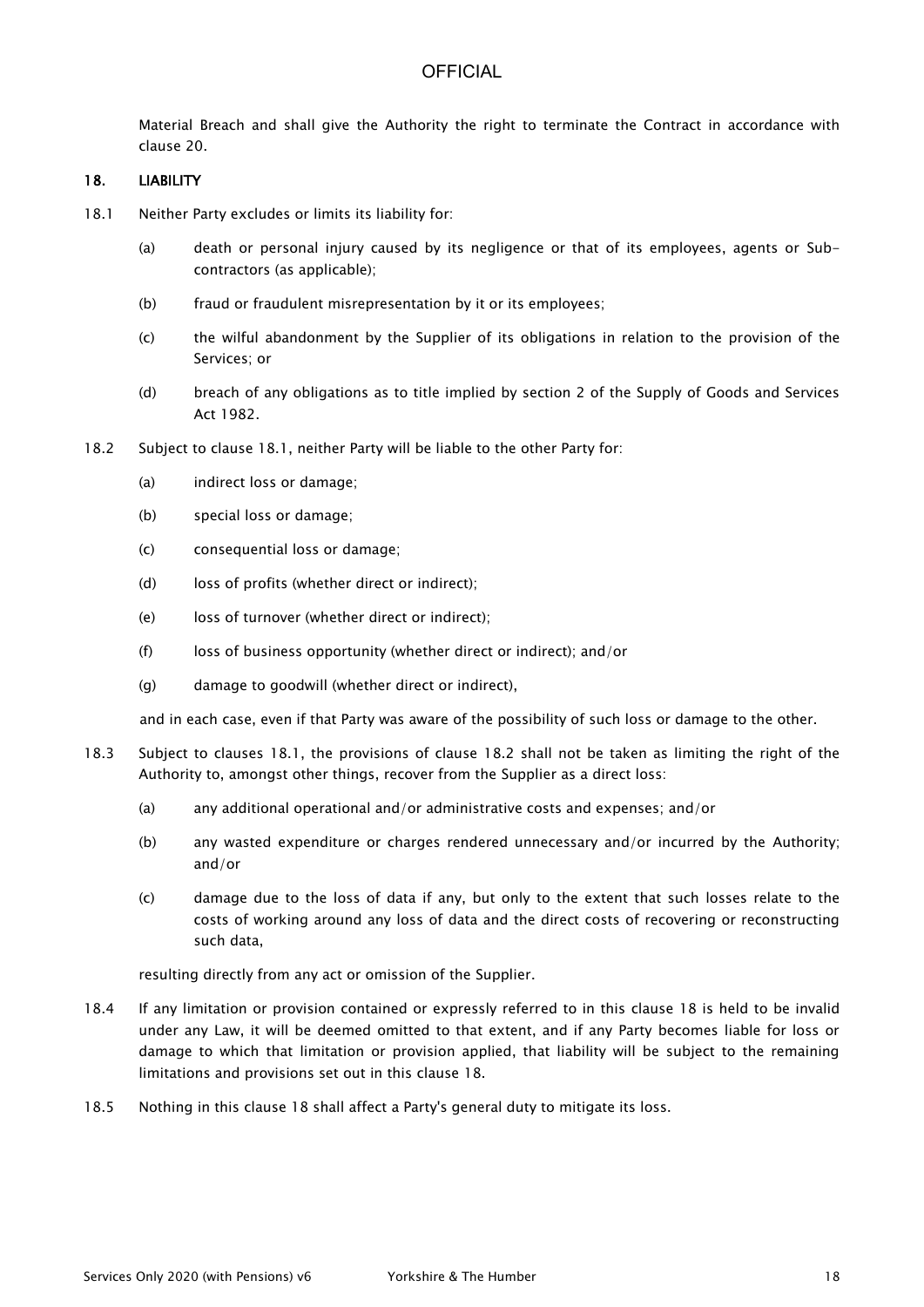### 19. SUSPENSION

- 19.1 Without limiting its other rights or remedies the Authority may suspend the Contract in whole or in part by giving written notice of such suspension to the Supplier if the Supplier or any of their employees or agents are or become;
	- (a) subject to a criminal investigation in respect of allegations arising out of or relating to their professional practice whether in respect of work undertaken in performance of the Contract or otherwise; or
	- (b) subject to a criminal investigation relating to an allegation, which if substantiated, would constitute a breach of the terms of this Contract; or
	- (c) subject to any allegation of professional negligence; or
	- (d) in the reasonable opinion of the Authority, involved in any fraudulent activities or misapplication of funds (whether involving the Contract or not); or
	- (e) subject to investigation by a relevant regulatory body in respect of any alleged breach of a relevant code of practice.
- 19.2 The Supplier must inform the Authority immediately upon becoming aware of any of the matters set out above.
- 19.3 The Authority shall have no liability to accept performance of the Services during the period of suspension and the sums payable by the Authority under the Contract shall be reduced during the period of suspension by an amount equivalent to the value of the Services suspended for the duration of such suspension and the Authority shall have no liability whatsoever to make any payment to the Supplier of any sums withheld during the period of suspension.
- 19.4 For the avoidance of doubt the Authority will be entitled during any period of suspension to engage other Supplier to provide the Services which the Supplier is unable to provide by reason of the suspension.
- 19.5 Following a suspension pursuant to clause 19.1 above the Authority shall keep the matter under review and should the reasons for the suspension be resolved to the satisfaction of the Authority then the Authority may give written notice lifting suspension of the Contract.
- 19.6 For the avoidance of doubt, if the investigations or allegations at clause 19.1 are substantiated this will constitute a Material Breach for which the Authority reserves the right to terminate the Contract under clause 20 below.

### 20. TERMINATION

- 20.1 Without limiting its other rights or remedies, the Authority may terminate the Contract in respect of the supply of the Services or part of such supply by giving the Supplier 6 months' written notice.
- 20.2 The Authority may terminate this Contract in the circumstances provided for under clauses 10.3, 10.8 or 10.9.
- 20.3 The Authority may immediately terminate this Contract where:
	- (a) the Contract has been subject to a substantial modification which would have required a new procurement procedure in accordance with Regulation 72(9); or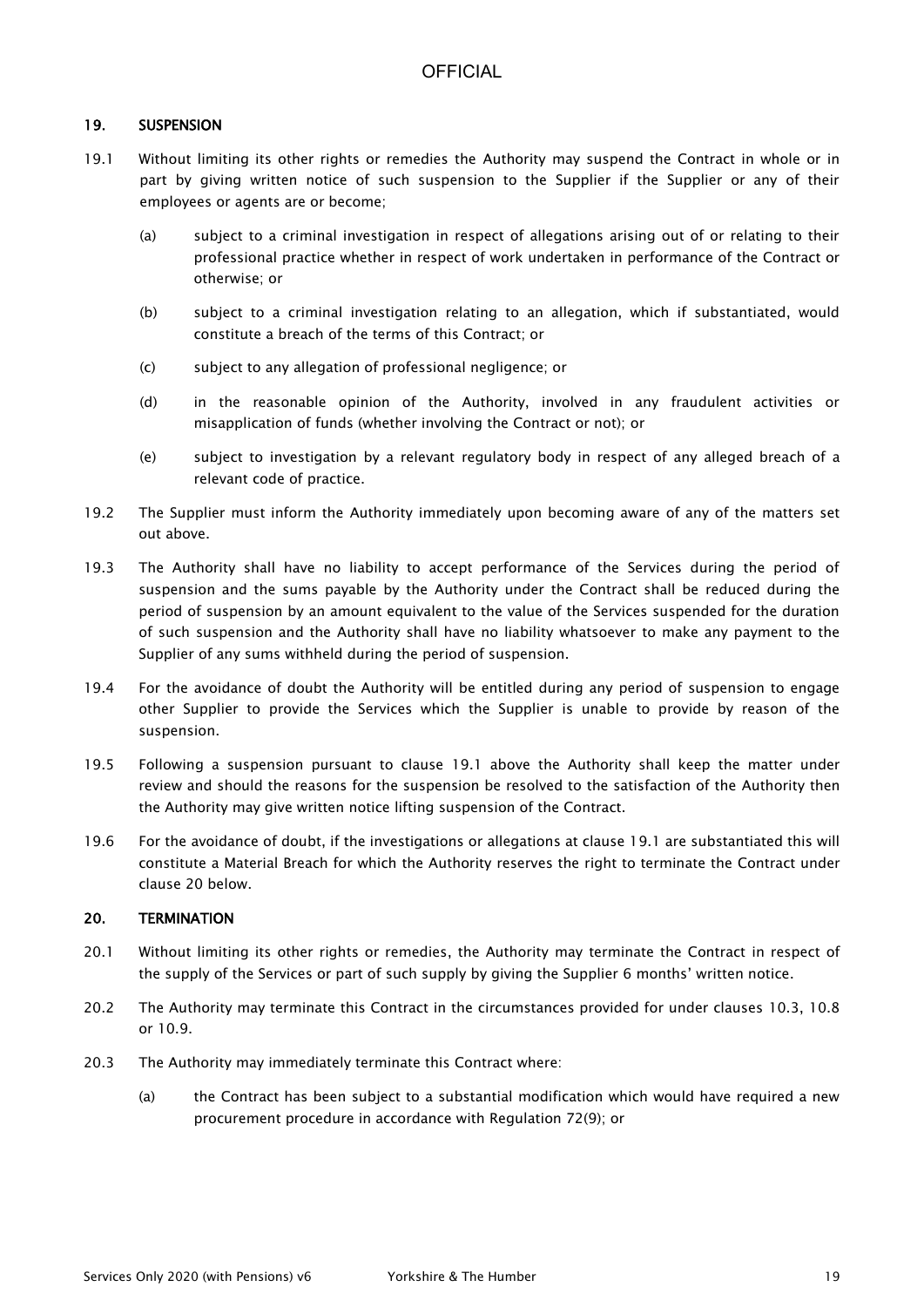- (b) the Supplier has, at the time of contract award, been in one of the situations referred to in Regulation 57(1), including as a result of the application of Regulation 57(2), and should therefore have been excluded from the procurement procedure; or
- (c) the Contract should not have been awarded to the Supplier in view of a serious infringement of the obligations under the Treaty on European Union and the Public Contracts Directive 2014/24 or the Treaty on the Functioning of the European Union that has been declared by the Court of Justice of the European Union in a procedure under Article 258 of Treaty on the Functioning of the European Union.
- 20.4 The Authority may immediately terminate or suspend this Contract, either in whole or in part to the extent that it relates to any part of the Services which are materially affected by the relevant circumstances where:
	- (a) the Supplier commits a Material or Persistent Breach of the Contract and (if such breach is remediable) fails to remedy that breach to the satisfaction of the Authority within the reasonable timescale as specified by the Authority, after issue of a written notice specifying the breach and requesting it to be remedied;
	- (b) in the reasonable opinion of the Authority there is a material detrimental change in the financial standing and/or credit rating of the Supplier which adversely impacts on the Supplier's ability to supply the Services under the Contract or could reasonably be expected to have an adverse impact on the Supplier's ability to supply the Services under the Contract;
	- (c) the Supplier suspends, or threatens to suspend, payment of its debts, or is unable to pay its debts as they fall due or admits inability to pay its debts, or (being a company) is deemed unable to pay its debts within the meaning of section 123 of the Insolvency Act 1986, or (being an individual) is deemed either unable to pay its debts or as having no reasonable prospect of so doing, in either case, within the meaning of section 268 of the Insolvency Act 1986, or (being a partnership) has any partner to whom any of the foregoing apply;
	- (d) the Supplier commences negotiations with all or any class of its creditors with a view to rescheduling any of its debts, or makes a proposal for or enters into any compromise or arrangement with its creditors;
	- (e) (being a company) a petition is filed, a notice is given, a resolution is passed, or an order is made, for or in connection with the winding up of the Supplier, other than for the sole purpose of a scheme for a solvent amalgamation of the Supplier with one or more other companies or the solvent reconstruction of the Supplier;
	- (f) (being an individual) the Supplier is the subject of a bankruptcy petition or order;
	- (g) a creditor or encumbrancer of the Supplier attaches or takes possession of, or a distress, execution, sequestration or other such process is levied or enforced on or sued against, the whole or any part of its assets and such attachment or process is not discharged within 14 days;
	- (h) (being a company) an application is made to court, or an order is made, for the appointment of an administrator or if a notice of intention to appoint an administrator is given or if an administrator is appointed over the Supplier;
	- (i) (being a company) a floating charge holder over the Supplier's assets has become entitled to appoint or has appointed an administrative receiver;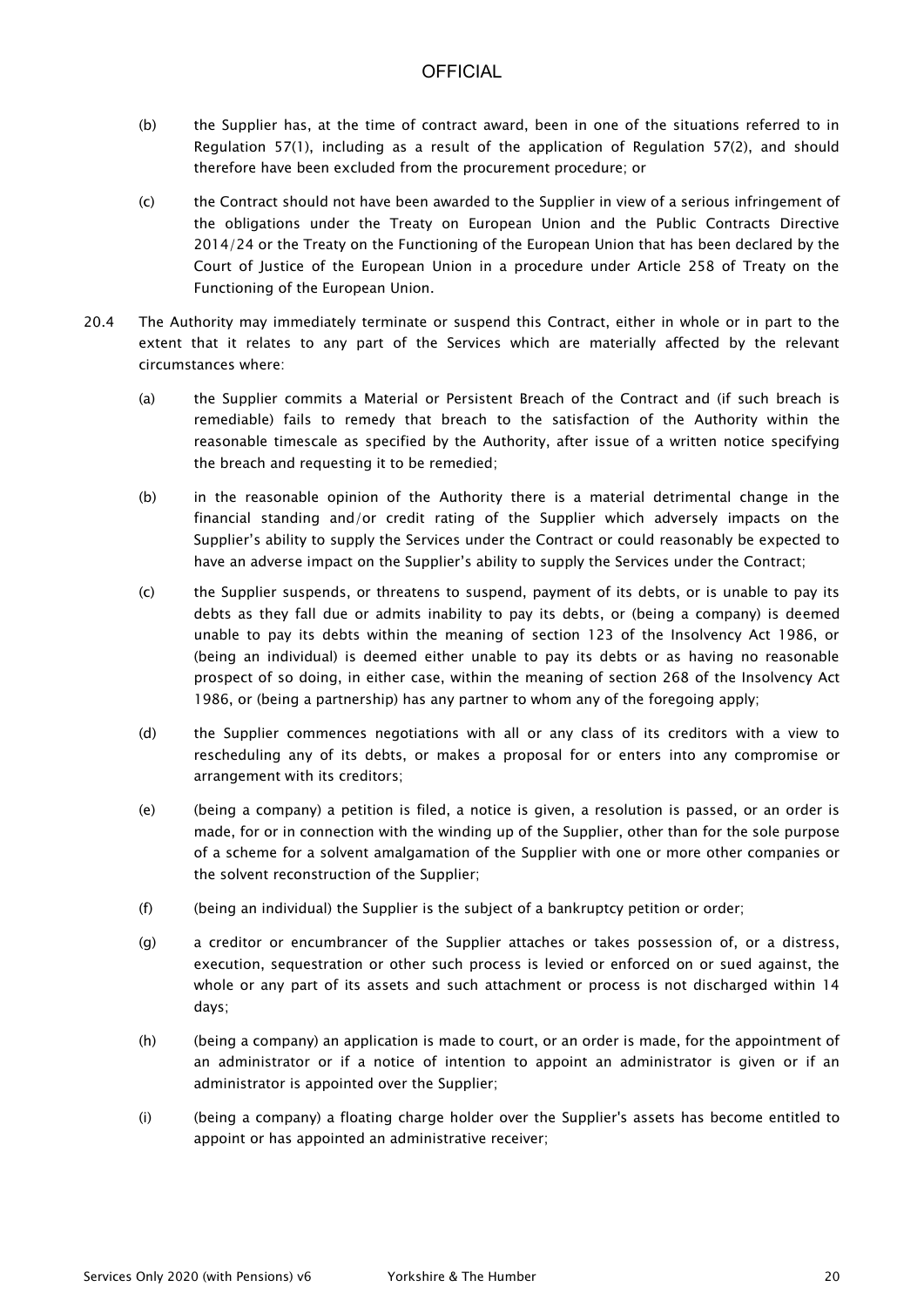- (j) a person becomes entitled to appoint a receiver over the Supplier's assets or a receiver is appointed over the Supplier's assets;
- (k) any event occurs, or proceeding is taken, with respect to the Supplier in any jurisdiction to which it is subject that has an effect equivalent or similar to any of the events mentioned in clause 19.4(c) to clause 19.4(j) inclusive;
- (l) the Supplier suspends, or threatens to suspend, or ceases or threatens to cease to carry on, all or substantially the whole of its business;
- (m) (being an individual) the Supplier dies or, by reason of illness or incapacity (whether mental or physical), is incapable of managing his or her own affairs or becomes a patient under any mental health legislation; or
- (n) there is a change of control of the Supplier (within the meaning of section 1124 of the Companies Tax Act 2010).

### 21. CONSEQUENCES OF TERMINATION

- 21.1 Where the Authority terminates (in whole or in part) the Contract for any reason (except for under clause 20.1) then makes other arrangements for the supply of the Services, the Authority may recover from the Supplier the cost reasonably incurred of making those other arrangements and any additional expenditure incurred by the Authority throughout the remainder of the Contract Period provided that Authority shall take all reasonable steps to mitigate such additional expenditure. No further payments shall be payable by the Authority to the Supplier until the Authority has established the final cost of making those other arrangements.
- 21.2 Upon termination of the Contract whether by expiration of the Contract Period or otherwise, the Supplier agrees and hereby guarantees that it will co-operate fully with the Authority to transfer to the Authority (including but not limited to) any plans, drawings, specifications, technical and legacy data, copies of records (electronic or otherwise), copies of reports (electronic or otherwise), information (howsoever stored), test results, samples relating to this Contract which are in the possession of the Supplier or any third party, provided always that:
	- (a) the Supplier shall not be required to transfer to the Authority any patent design or other Intellectual Property Right owned by the Supplier and valid at the time the Contract was originally tendered or the Purchase Order was accepted, in any of the specifications, drawings or plans etc, and which has not already transferred under this Contract to the Authority; and
	- (b) any charges applicable for any samples or drawings, which were made known to (and agreed by) the Authority prior to the signing of this Contract, will be made to the Supplier if outstanding at the time of termination.
- 21.3 All items shall be delivered to the Authority within 14 days of termination of the Contract or upon a request being made to the Supplier by the Authority). Any request by the Authority shall detail the reasonable location of delivery, method of delivery, format of any data or information and the medium to be used for its migration. Unless otherwise agreed, the language that any drawings, data, reports or information etc shall be written and presented in shall be modern British English.
- 21.4 Other than the prices agreed at clause 21.1(b), the Supplier shall make no other charge for the return of any item listed at clause 21.2.
- 21.5 All items shall be returned to the Authority in the original condition they were in when presented to the Supplier. Samples should be in the condition or state they were in at the time of acceptance or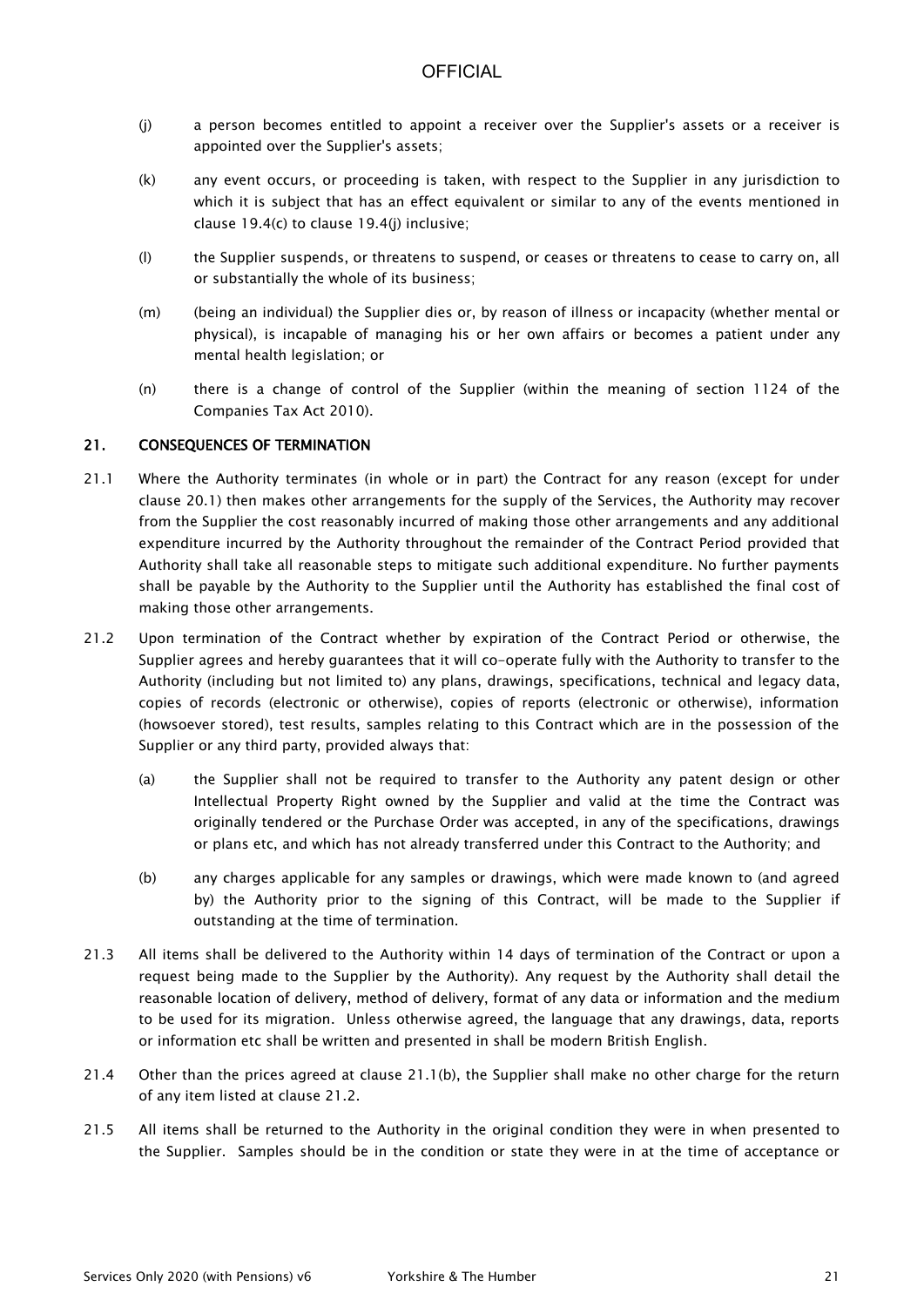approval by the Authority as being in compliance with the design or specification detailed within the Contract, subject to any subsequent agreed testing or reasonable wear and tear.

- 21.6 The accrued rights and remedies of the Parties as at termination shall not be affected, including the right to claim damages in respect of any breach of the Contract which existed at or before the date of termination.
- 21.7 Clauses which expressly or by implication have effect after termination shall continue in full force and effect.

### 22. REPUTATION

- 22.1 The Supplier shall not, and shall procure that its employees and Sub-contractors shall not:
	- (a) do any act or make any omission that has or could reasonably be expected to have an adverse impact upon the security of the business, operations, systems or properties or Premises of the Authority;
	- (b) take any action which might or shall:
		- (i) harm or be prejudicial to the public confidence in the Authority and/or the Chief Constable if applicable or to its public image(s); or
		- (ii) bring the Authority and/or the Chief Constable if applicable into disrepute.
- 22.2 Without limiting clause 22.1, the Supplier shall comply with the provisions of the reasonable standards, policies, procedures and regulations provided from time to time to the Supplier by the Authority.

#### 23. CONFIDENTIAL INFORMATION

- 23.1 If the Authority has required the Supplier or its Sub-contractors to sign a mutual confidentiality agreement with it or the Chief Constable if applicable prior to signing or during the term of this Contract, the Supplier shall comply at all times with its obligations under that mutual confidentiality agreement.
- 23.2 The Supplier shall, upon the reasonable request at any time by the Authority, obtain signed individual confidentiality undertakings from any employees or Sub-contractors in a form approved by the Authority.
- 23.3 A Party is entitled to disclose the whole or any part of the other's Confidential Information:
	- (a) to its directors, officers, employees, servants, Sub-contractors, agents or professional advisers to the extent necessary to enable the performance or enforcement of its rights or obligations under this Contract subject to any such persons signing confidentiality undertakings in a form approved by the Authority if requested to do so;
	- (b) when (and to the extent) required to do so by Laws or pursuant to the rules or any order having the force of law of any court, association or agency of competent jurisdiction or any governmental agency;
	- (c) to the extent that the Confidential Information has, except as a result of breach of obligations of confidentiality, become publicly available or generally known to the public at the time of such disclosure (provided that no Confidential Information shall be deemed to be so publicly available or generally known only because such information is within or part of more general information, or (in the case of a complex body of such information) because one or more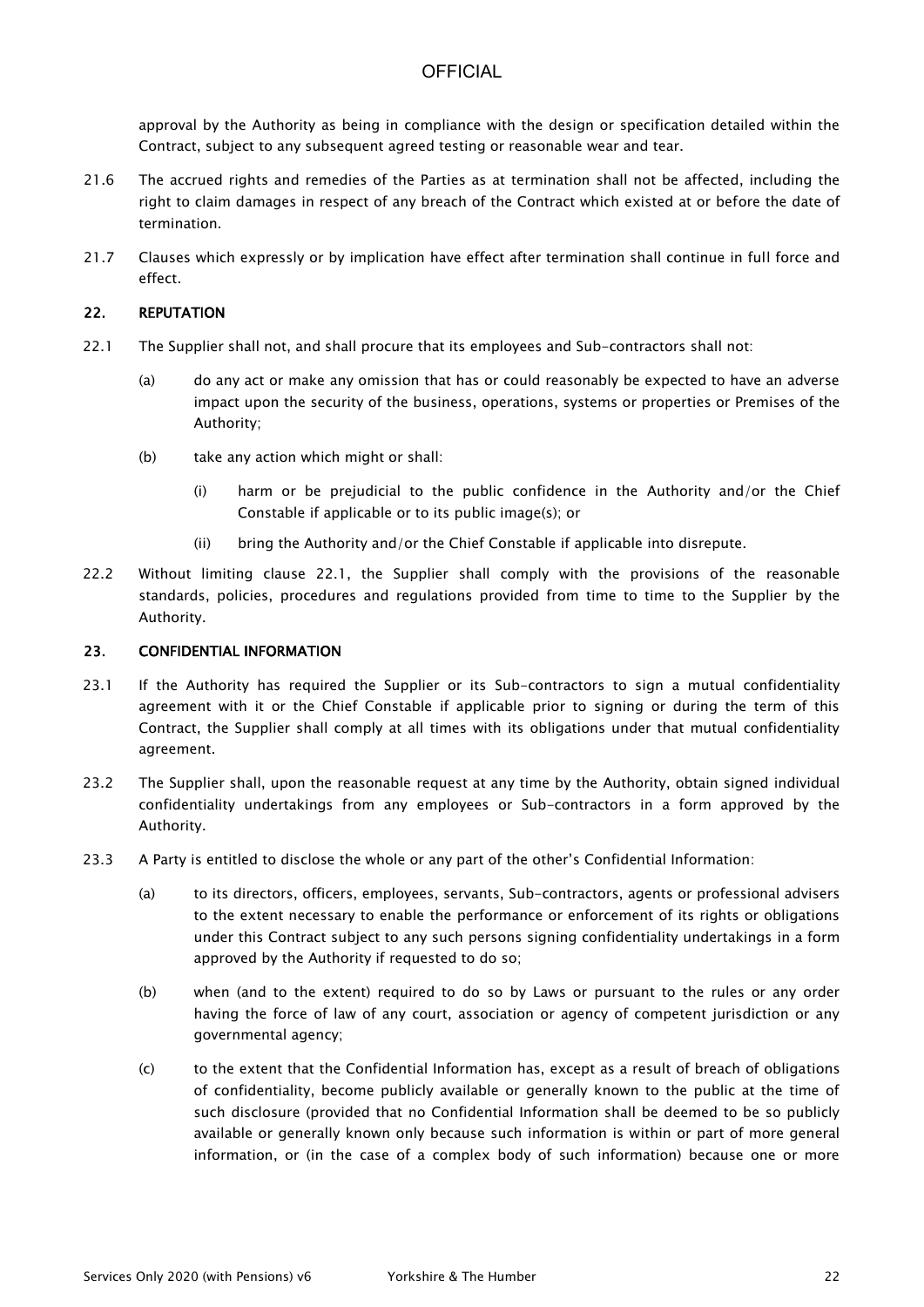elements of it separately comprise publicly available information or information generally known to the public);

- (d) in the case of disclosure by the Authority:
	- (i) to the extent required for the purpose of the continued provision of the Services (or similar replacement services) in the event of suspension, expiry or termination of particular Services;
	- (ii) in relation to the outcome of a procurement as may be required to be published in the Official Journal of the European Union or elsewhere;
	- (iii) to any department, office or agency of the Government or other entity where required for its proper departmental, parliamentary, governmental, statutory or judicial purposes;
	- (iv) to any consultant, contractor or other person engaged by the Authority in connection with the provision of the Services or the performance of the Supplier's obligations under this Contract, to the extent reasonably necessary to enable that consultant, contractor or other person to carry out their engagement with the Authority;
	- (v) to the extent the Authority (acting reasonably) deems disclosure necessary or appropriate in the course of carrying out its public functions in accordance with the law; and
	- (vi) subject to clause 30, to the extent the Authority (acting reasonably) deems disclosure necessary or appropriate in order to comply with its obligations and responsibilities under the FOIA or the Environmental Information Regulations.
- 23.4 Notwithstanding clause 23.3, the Supplier shall give the Authority prompt advance notice of any disclosure of the Authority's Confidential Information and shall consult and give the Authority reasonable opportunity to comment on the nature and extent of disclosure, and shall take account of any reasonable comment made by the Authority. Notwithstanding the permitted disclosures under clause 23.3, the Authority shall have the right to prohibit disclosure of the Authority's Confidential Information to any person and the Supplier shall not make such disclosure to any such person so prohibited by the Authority unless subject to a court order or permitted under Freedom of Information legislation.

#### 23.5 The Supplier shall:

- (a) use the Authority's, and the Chief Constable's if applicable, Confidential Information solely for this Contract;
- (b) take all necessary precautions to ensure that all of the Authority's and the Chief Constable's if applicable Confidential Information is held in confidence and treated as proprietary;
- (c) comply with all instructions and/or guidelines produced by the Authority from time to time for the handling and storage of its and the Chief Constable's if applicable Confidential Information generally or for specific items;
- (d) inform all staff and Sub-contractors and agents that breach of any of its confidentiality obligations shall result in contractual and/or disciplinary action (and the Supplier shall ensure that such contractual and/or disciplinary actions and proceedings are reported to the Authority and instituted and enforced as required); and
- (e) forthwith report to the Authority all failures to comply with the obligations set out in this clause 23.5 of which the Supplier is or becomes aware.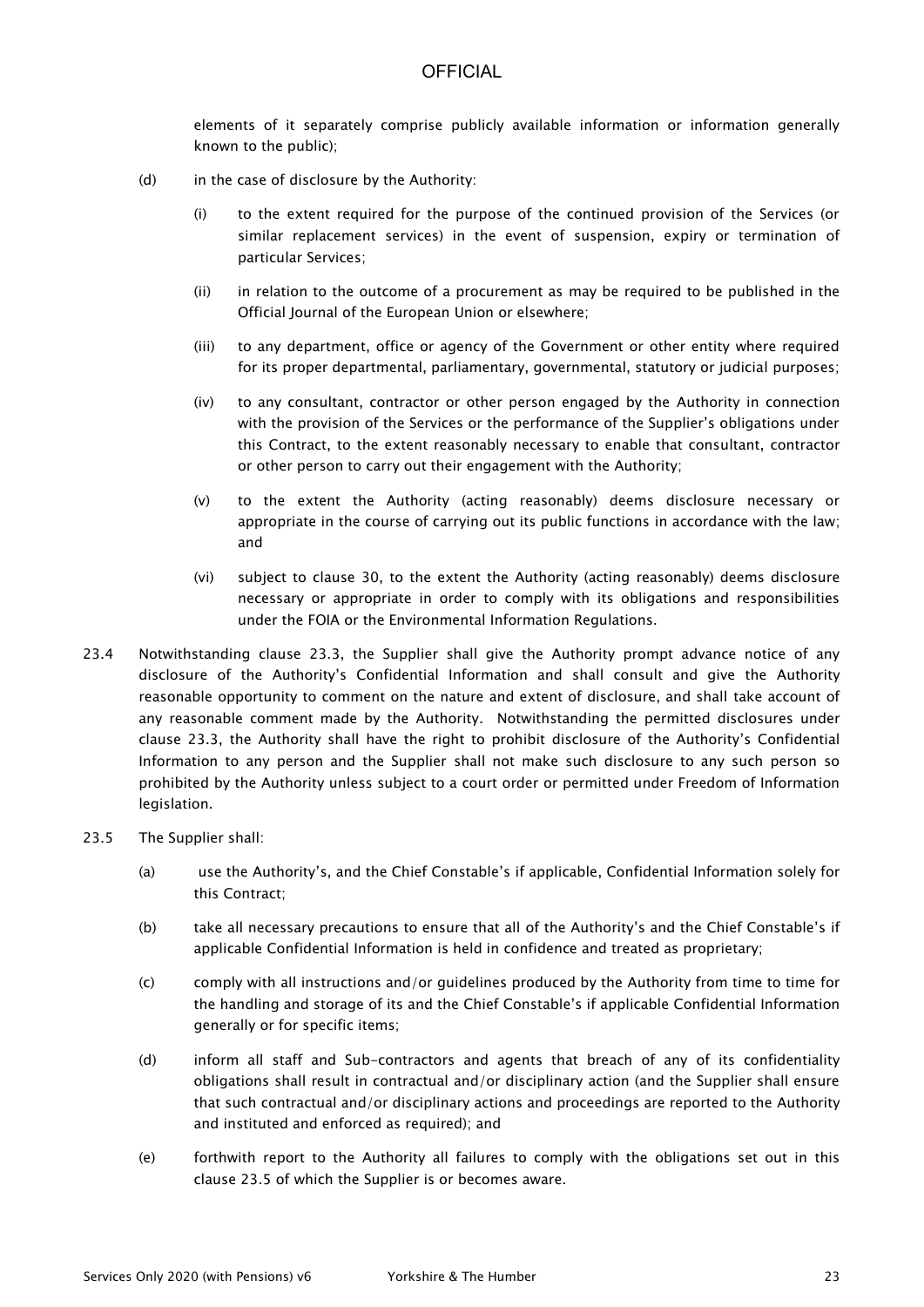- 23.6 Notwithstanding the generality of clause 23.3, Personal Data shall not be released from any of the confidentiality obligations of clause 23, except with the prior consent of the Authority in accordance with the relevant laws.
- 23.7 Without prejudice to any other rights and remedies that the other Party would have, each Party agrees that damages would not be an adequate remedy for any breach of this clause 23 and that the other Party shall be entitled to the remedies of injunction, specific performance and/or other equitable relief for any threatened or actual breach of this clause 23.
- 23.8 The Authority's and the Supplier's obligations under this Contract with respect to Confidential Information shall survive its expiry or termination and shall continue for as long as such information remains confidential.
- 23.9 Nothing in this clause 23 limits, diminishes, waives or releases either Party's obligations and responsibilities under the Official Secrets Acts 1911 to 1989 or in regard to personal data in accordance with the Data Protection Legislation.
- 23.10 The Supplier shall at all times (including after termination or expiry of this Contract) comply with the obligations imposed by the Official Secrets Acts 1911 to 1989.
- 23.11 The Supplier shall:
	- (a) take all reasonable steps, by display of notices or by other appropriate means, to ensure that such persons have notice that the Official Secrets Acts 1911 to 1989 applies to them and shall continue so to apply; and
	- (b) where requested by the Authority at any time, procure (within 10 Business Days of the request) the signature by all of the persons specified by the Authority of an Official Secrets undertaking in a form specified by the Authority.
- 23.12 The Supplier shall ensure that a similar obligation to this clause 23 is included in all contracts or agreements the Supplier entered into with a Sub-contractor or agent in connection with the provision of the Services.
- 23.13 The Authority may terminate this Contract immediately in the event that the Supplier fails to comply with any requirement of this clause 23, including the failure to procure the signature of an Official Secrets undertaking for any person specified by the Authority or any disclosure of the Authority's Confidential Information in breach of this clause 23.

### 24. PUBLICITY

- 24.1 Unless expressly permitted in writing by the Authority, the Supplier shall not publish or permit to be published either alone or in conjunction with any other person any information, articles, photographs or other illustrations relating to or connected with the Contract.
- 24.2 This Contract shall not entitle the Supplier or any of their Sub-contractors, agents or employees to endorse its services with any reference to the Authority, the relevant police force or Chief Constable if applicable and the Supplier shall not exhibit for advertising or any other reason any services supplied under the Contract which can be identified with the Authority without the prior written consent of the Authority.
- 24.3 Clause 24 includes any such reference made in any form of written, pictorial or audible advertising campaign, marketing, sales or promotion campaign.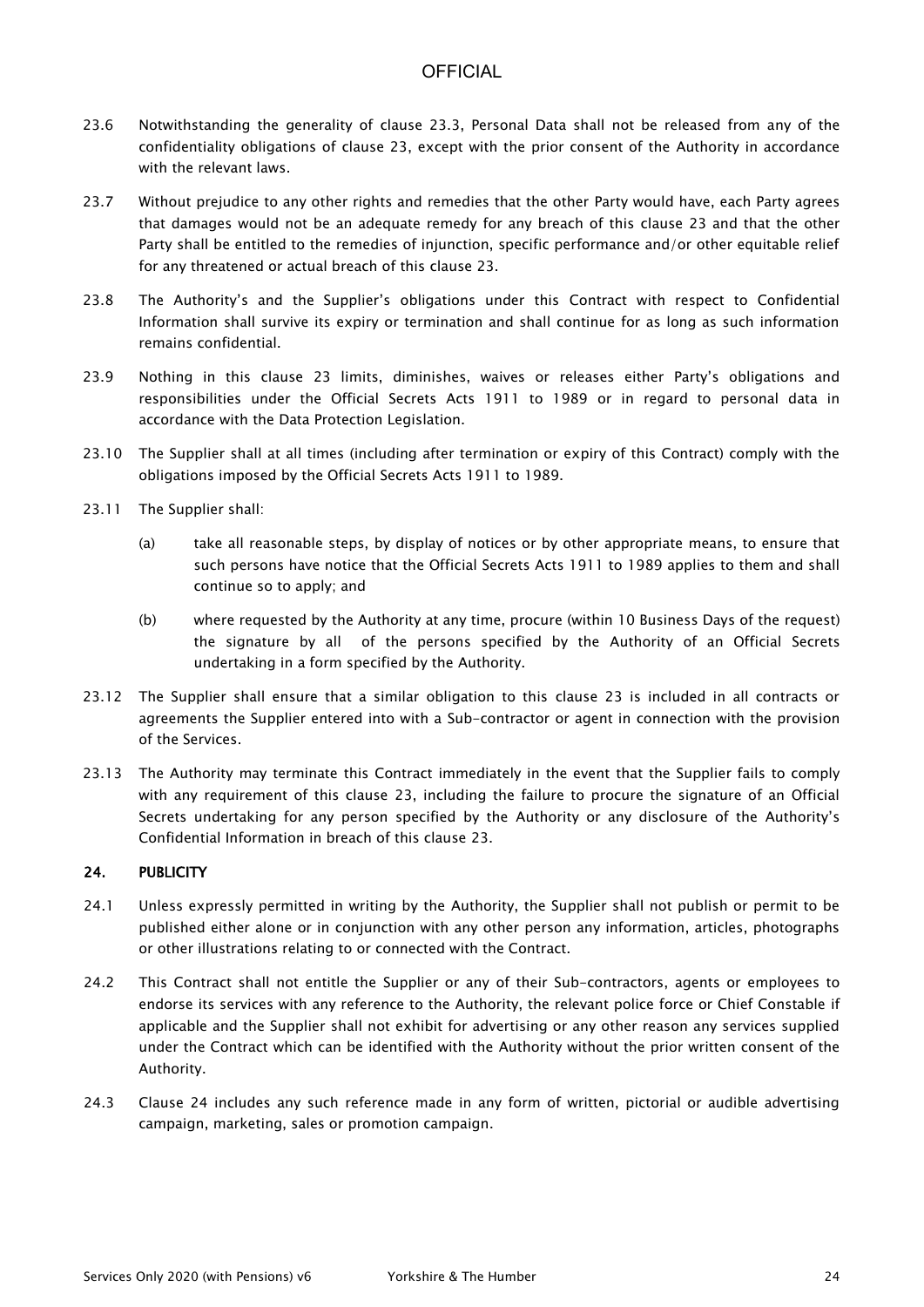### 25. INTELLECTUAL PROPERTY

All Intellectual Property Rights in any specifications, instructions, plans, data, drawings, databases, patents, patterns, models, designs or other material:

- (a) provided to the Supplier by the Authority and/or Chief Constable if applicable shall remain the Authority's property absolutely;
- (b) prepared by or for the Supplier specifically for the Authority in relation to the performance of the Contract shall belong to the Authority including the Deliverables;
- (c) pre-existing at the Commencement Date and owned or licensed by the Supplier shall be licensed to the Authority insofar as it is necessary for the Authority to exercise its other rights under the Contract. Such a license shall be perpetual, worldwide, irrevocable, royalty-free and capable of sub-license on those terms.

#### 26. ENVIRONMENTAL AND ETHICAL SOURCING

- 26.1 The Supplier shall perform its obligations under the Contract in accordance with the spirit and objectives of the Authority's environmental policy, if any.
- 26.2 The Supplier shall ensure that workers employed or engaged on the Contract are treated fairly, humanely and equitably.
- 26.3 In so far as the Supplier or any Sub-contractor or its employee dispose of any waste goods or other items (including electronic products) in the course of or in connection with the performance of the Supplier's obligations under the Contract, the Supplier shall ensure that those goods or other items are disposed of in an environmentally friendly manner and in accordance with all applicable EU and UK laws and regulations, including (where applicable) the Environmental Protection Act 1990 and the Waste Electrical and Electronic Equipment Regulations 2013.
- 26.4 If and when requested to do so by the Authority at any time, the Supplier shall provide the Authority with such documents and/or permit representatives of the Authority to have such access to the Supplier's premises and personnel as the Authority may reasonably require for the purposes of verifying compliance on the part of the Supplier with its obligations under this clause 26.
- 26.5 The Supplier shall procure that each of its Sub-contractors (if any) comply with obligations substantially similar to those set out in clauses 26.1 to 26.4 above.
- 26.6 In performing its obligations under this Contract, the Supplier shall:
	- (a) comply with all applicable anti-slavery and human trafficking laws, statutes, regulations and codes from time to time in force including but not limited to the Modern Slavery Act 2015; and
	- (b) not engage in any activity, practice or conduct that would constitute an offence under sections 1, 2 or 4, of the Modern Slavery Act 2015 if such activity, practice or conduct were carried out in the UK;
	- (c) include in contracts with its Subcontractors and suppliers provisions which are at least as onerous as those set out in this clause 26.
	- (d) notify the Authority as soon as it becomes aware of any actual or suspected slavery or human trafficking in a supply chain which has a connection with this Contract.
	- (e) maintain a complete set of records to trace the supply chain of all Services provided to the Authority in connection with this Contract; and permit the Authority and its third party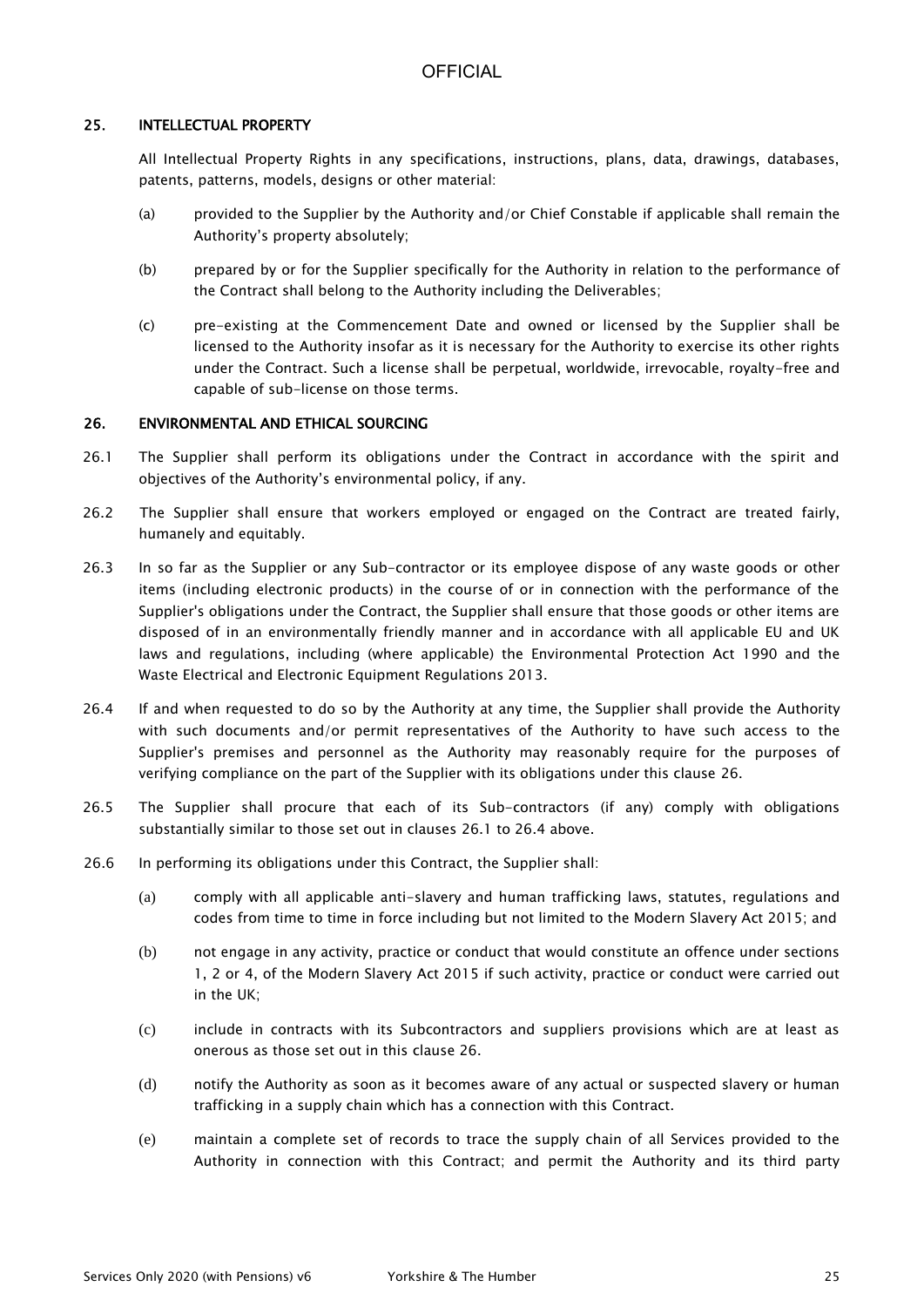representatives to inspect the Supplier's premises, records, and to meet the Supplier's personnel to audit the Supplier's compliance with its obligations under this clause 26.

- 26.7 The Supplier represents and warrants that it not has been convicted of any offence involving slavery and human trafficking; nor has it been the subject of any investigation, inquiry or enforcement proceedings regarding any offence or alleged offence of or in connection with slavery and human trafficking.
- 26.8 The Authority may terminate this Contract with immediate effect by giving written notice to the Supplier if the Supplier commits a breach of this clause 26.

#### 27. EQUALITY AND DIVERSITY

- 27.1 The Supplier shall not unlawfully discriminate either directly or indirectly on such grounds as race, colour, ethnic or national origin, disability, sex or sexual orientation, religion or belief, or age and without prejudice to the generality of the foregoing the Supplier shall not unlawfully discriminate within the meaning and scope of the Human Rights Act 1998, the Equality Act 2010 or other relevant or equivalent Laws from time to time in force (including any equivalent legislation in force in any other jurisdiction in which any activities are carried out under or in connection with the Contract by the Supplier or any of its employees or Sub-contractors or its employees), or any statutory modification or re-enactment thereof.
- 27.2 The Supplier shall take all reasonable steps to secure the observance of clause 27.1 by all employees, agents and Sub-contractors.

#### 28. ANTI-BRIBERY AND FRAUD

- 28.1 The Supplier shall not offer or give, or agree to give, to the Authority or any other public body or any person employed by or on behalf of the Authority or any other public body any gift or consideration of any kind as an inducement or reward for doing, refraining from doing, or for having done or refrained from doing, any act relating to obtaining or the signing of the Contract or any other contract with the Authority or any other public body or showing or refraining from showing favour or disfavour to any person, in relation to the Contract or any other contract with the Authority, or if similar acts have been done by any person employed by the Supplier, or acting on the Supplier's behalf (whether with or without the knowledge of the Supplier.
- 28.2 The Supplier warrants that it has not paid commission or agreed to pay commission to the Authority or any other public body or any person employed by or on behalf of the Supplier or any other public body in connection with the Contract.
- 28.3 The Supplier shall:
	- (a) comply with all applicable laws, statutes, regulations, and codes relating to anti-bribery and anti-corruption including but not limited to the Bribery Act 2010 ("Relevant Requirements");
	- (b) not engage in any activity, practice or conduct which would constitute an offence under sections 1, 2 or 6 of the Bribery Act 2010 if such activity, practice or conduct had been carried out in the United Kingdom;
	- (c) have and shall maintain in place throughout the term of this Contract its own policies and procedures, including but not limited to adequate procedures under the Bribery Act 2010, to ensure compliance with the Relevant Requirements and clause 28.3(b), and will enforce them where appropriate;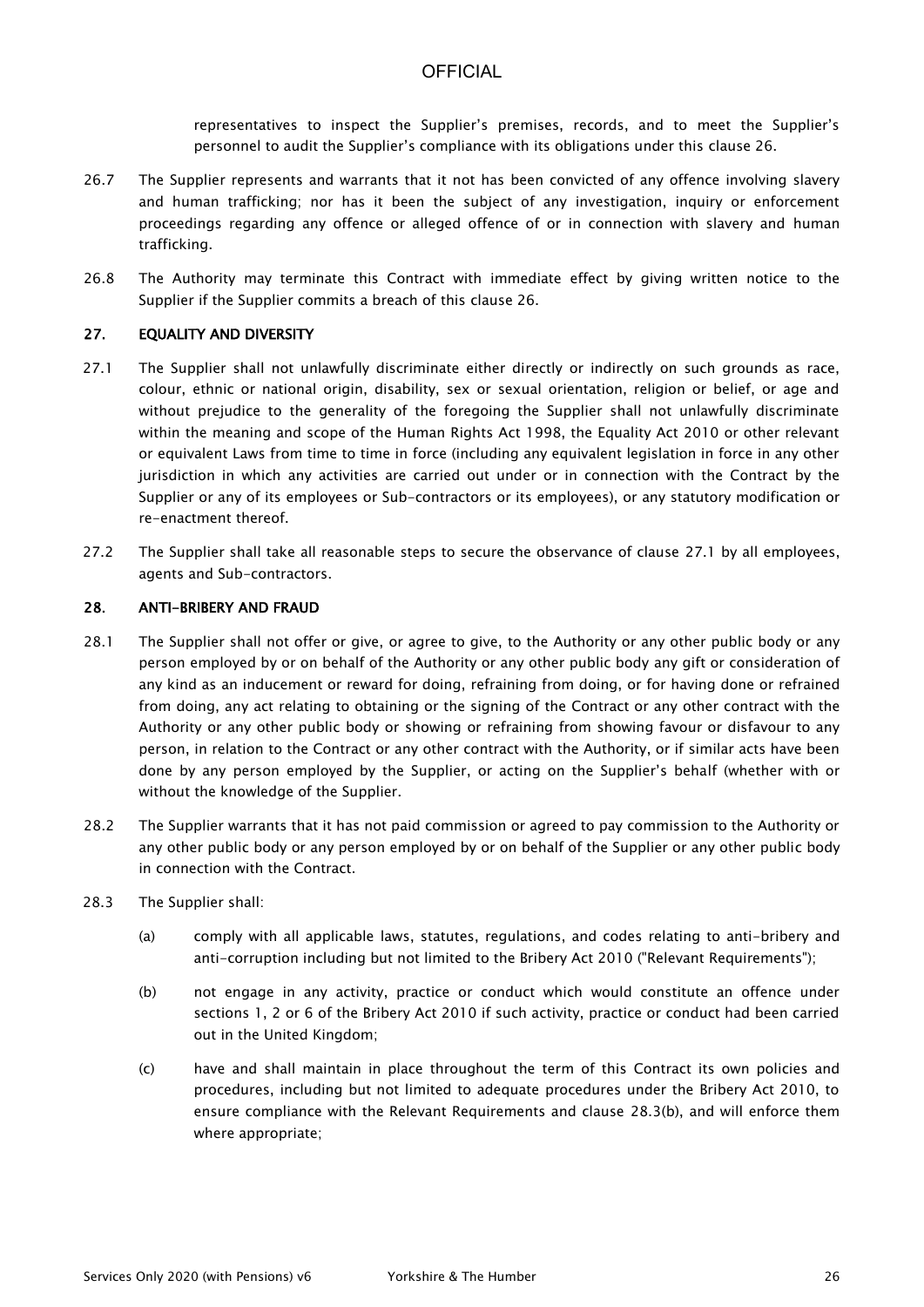- (d) promptly report to the Authority any request or demand for any undue financial or other advantage of any kind received by the Supplier in connection with the performance of this Contract;
- (e) immediately notify the Authority if a foreign public official becomes an officer or employee of the Supplier or acquires a direct or indirect interest in the Supplier (and the Supplier warrants that it has no foreign public officials as officers, employees or direct or indirect owners at the date of this Contract); and
- (f) ensure that all persons associated with the Supplier or other persons who are performing services in connection with this Contract comply with this clause 28.
- 28.4 The Supplier shall not engage in any activity practice or conduct which would constitute an offence under the Prevention of Corruption Acts 1889 to 1916 or Fraud Act 2006.
- 28.5 The Supplier shall not receive any fee or reward the receipt of which is offence under the sub-section (2) of Section 117 of the Local Government Act 1972.
- 28.6 Breach of this clause 28 shall entitle the Authority to terminate the Contract with immediate effect.
- 28.7 In the event of any breach of this clause 28 by the Supplier or by anyone employed by it or acting on its behalf (whether with or without the knowledge of the Supplier):
	- (a) the Supplier shall immediately give the Authority full details of any such breach and shall co-operate fully with the Authority in disclosing information and documents which the Authority may request; and/or
	- (b) the Authority shall (without prejudice to any of its rights or remedies under this Contract or otherwise) be entitled by notice in writing to terminate this Contract immediately; and
	- (c) the Supplier shall be liable for and shall indemnify and keep the Authority and the Chief Constable if applicable indemnified in respect of any and all loss resulting from such termination.
- 28.8 In any dispute, difference or question arising in respect of:
	- (a) the interpretation of this clause 28; or
	- (b) the right of the Authority to terminate this Contract; or
	- (c) the amount or value of any gift, consideration or commission

the decision of the Authority shall be final and conclusive.

### 29. DATA PROTECTION

- 29.1 The Supplier warrants that it will comply with the Data Protection Legislation and this clause is in addition to, and does not relieve, remove or replace the Supplier's obligations under the Data Protection Legislation.
- 29.2 The Supplier agrees that if it acts at any time under this Contract as a Data Processor of the Data Controller's Data, it shall enter into a data processing contract in the relevant Data Controller's standard form, such data processing contract to include the Data Processing Details setting out the scope, nature and purpose of the Processing by the Supplier, the duration of the Processing, the types of the Data Controller's Data and categories of Data Subject involved and the obligations and rights of the Supplier and the Data Controller.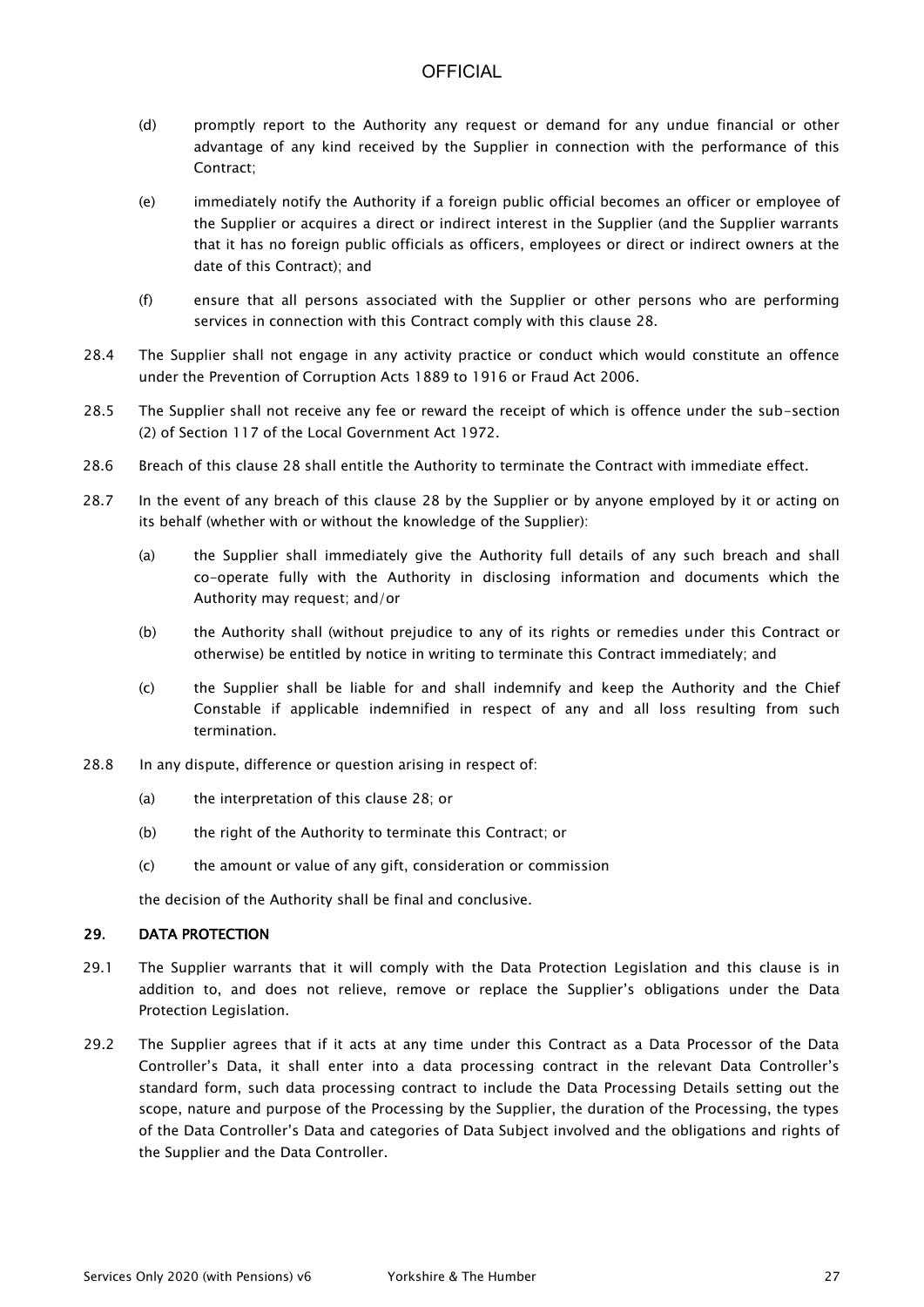- 29.3 The Supplier shall comply at all times with its obligations under the data processing contract referred to in clause 29.2 above and shall only Process the Data Controller's Data to the extent, and in such a manner, as is necessary for the purposes identified by the Data Controller and in the manner specified by the Data Controller and for no other purpose or in any manner except on the written instructions of the Data Controller or as required by any Laws. The Supplier shall not determine at any time the purpose or means of the Processing and, if it is so required by any Laws, the Supplier shall promptly notify the Data Controller before Processing the Data Controller's Data unless prohibited by such Laws. The Supplier will keep a record of any Processing of the Data Controller's Data it carries out under the Contract.
- 29.4 In addition to the provisions of any data processing agreement, where the Supplier processes Data Controller's Data on behalf of either the Authority or the Chief Constable if applicable, the following provisions of this clause 29 shall apply.
- 29.5 The Supplier shall notify the Authority immediately if it considers that any of the Data Controller's instructions infringe the Data Protection Legislation.
- 29.6 The Supplier shall provide all reasonable assistance to the Data Controller in the preparation of any Data Protection Impact Assessment prior to commencing any Processing. Such assistance may, at the discretion of the Data Controller, include:
	- (A) a systematic description of the envisaged Processing operations and the purpose of the Processing;
	- (b) an assessment of the necessity and proportionality of the Processing operations in relation to the Services;
	- (c) an assessment of the risks to the rights and freedoms of Data Subjects; and
	- (d) the measures envisaged to address the risks, including safeguards, security measures and mechanisms to ensure the protection of Personal Data.
- 29.7 The Supplier shall Process Personal Data only to the extent, and in such a manner, as is necessary for the purposes specified in the Data Processing Details Form and in accordance with the Data Controller 's instructions if applicable from time to time and shall not Process the Personal Data for any other purpose. The Supplier will keep a record of any Processing of Personal Data it carries out under this Contract.
- 29.8 The Supplier shall promptly comply with any request from the Data Controller requiring the Supplier to amend, transfer or delete the Personal Data.
- 29.9 The Supplier shall only collect any Personal Data in a form which is fully compliant with the Data Protection Legislation which will contain a data protection notice informing the Data Subject of the identity of the Data Controller, the identity of any data protection representative it may have appointed, the purposes or purposes for which their Personal Data will be Processed and any other information which is necessary having regard to the specific circumstances in which the data is, or is to be, Processed to enable Processing in respect of the Data Subject to be fair.
- 29.10 If the Supplier receives any complaint, notice or communication which relates directly or indirectly to the Processing of the Personal Data or to either Party's compliance with the Data Protection Legislation and the data protection principles set out therein, it shall immediately notify the Data Controller and it shall provide the Data Controller with full co-operation and assistance in relation to any such complaint, notice or communication.
- 29.11 At the Data Controller's request, the Supplier shall provide to the Data Controller a copy of all Personal Data held by it in the format and on the media reasonably specified by the Data Controller.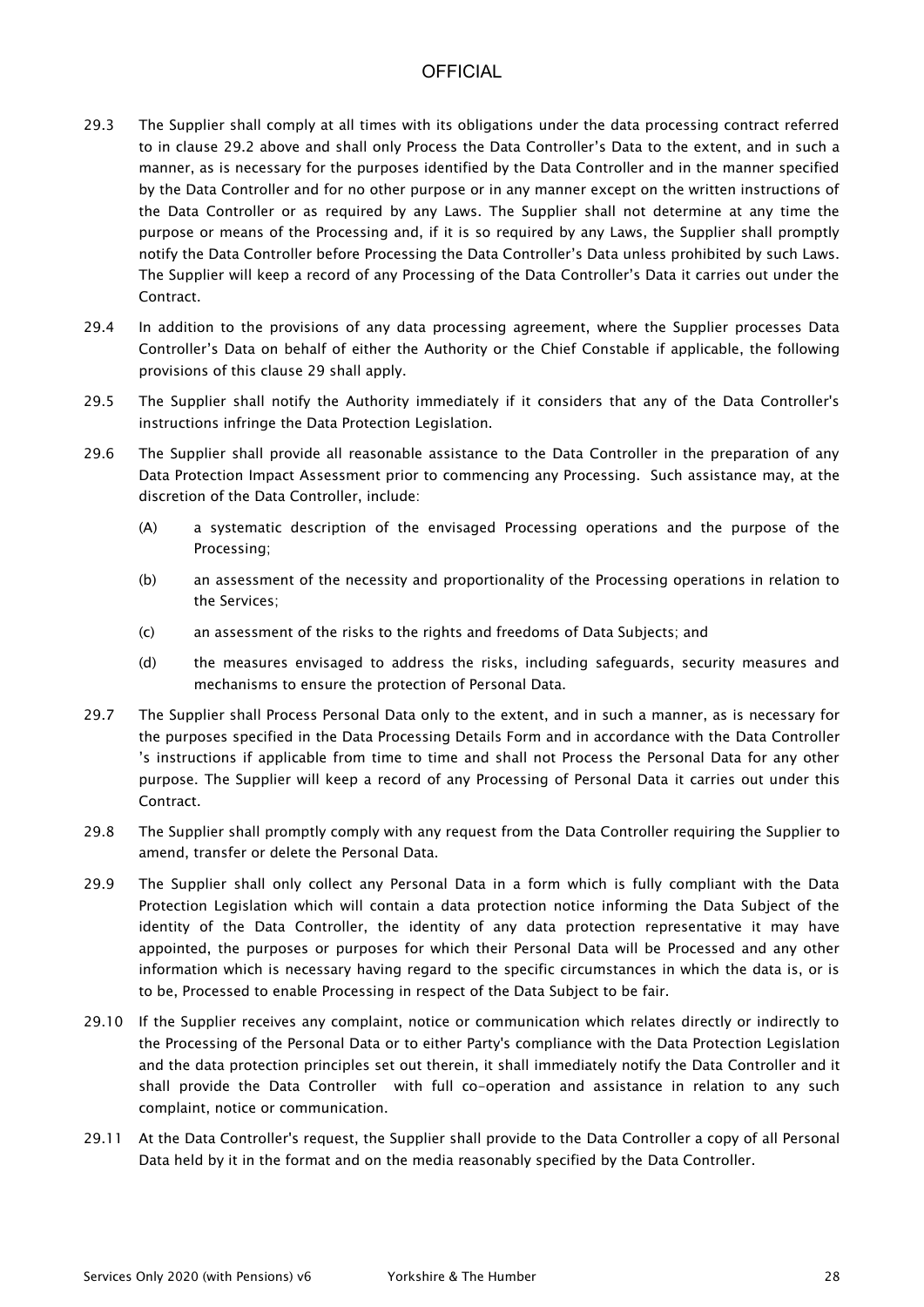- 29.12 The Supplier shall not transfer the Personal Data outside the European Economic Area without the prior written consent of the Data Controller and in accordance with the Data Protection Legislation.
- 29.13 The Supplier shall promptly inform the Data Controller if any Personal Data is lost or destroyed or becomes damaged, corrupted, or unusable. The Supplier will restore such Personal Data at its own expense.
- 29.14 The Supplier shall ensure that access to the Personal Data is, in accordance with the Data Protection Legislation, limited to:
	- (a) those employees who need access to the Personal Data to meet the Supplier's obligations under this Contract; and
	- (b) in the case of any access by any employee, such part or parts of the Personal Data as is strictly necessary for performance of that employee's duties.
- 29.15 The Supplier shall ensure that all employees:
	- (a) are informed of the confidential nature of the Personal Data;
	- (b) have undertaken training in the Data Protection Legislation relating to handling Personal Data; and
	- (c) are aware both of the Supplier's duties and their personal duties and obligations under the Laws, the Data Protection Legislation and this Contract.
- 29.16 The Supplier shall take reasonable steps to ensure the reliability of any of the Supplier's employees who have access to the Personal Data including any vetting status required.
- 29.17 The Supplier shall provide the Data Controller with full co-operation and assistance in relation to any request made by a Data Subject to have access to that person's Personal Data.
- 29.18 The Supplier shall not disclose the Personal Data to any Data Subject or to a third party other than at the request of the Data Controller or as provided for in this Contract in accordance with the Data Protection Legislation.
- 29.19 The Supplier warrants that:
	- (a) it will Process the Personal Data in compliance with the Data Protection Legislation;
	- (b) where applicable, it will comply with all obligations of any data Processing contract the Data Controller requires the Supplier to sign; and
	- (c) it will take appropriate technical and organisational measures against the unauthorised or unlawful Processing of Personal Data and against the accidental loss or destruction of, or damage to, Personal Data to ensure the Data Controller's compliance with the seventh data protection principle.
- 29.20 The Supplier shall notify the Data Controller immediately if it:
	- (a) receives a Data Subject Access Request (or purported Data Subject Access Request);
	- (b) receives a request to rectify, block or erase any Personal Data;
	- (c) receives any other request, complaint or communication relating to either Party's obligations under the Data Protection Legislation;
	- (d) receives any communication from the Information Commissioner or any other regulatory authority in connection with Personal Data Processed under this Contract; or
	- (e) receives a request from any third party for disclosure of Personal Data where compliance with such request is required or purported to be required by Law.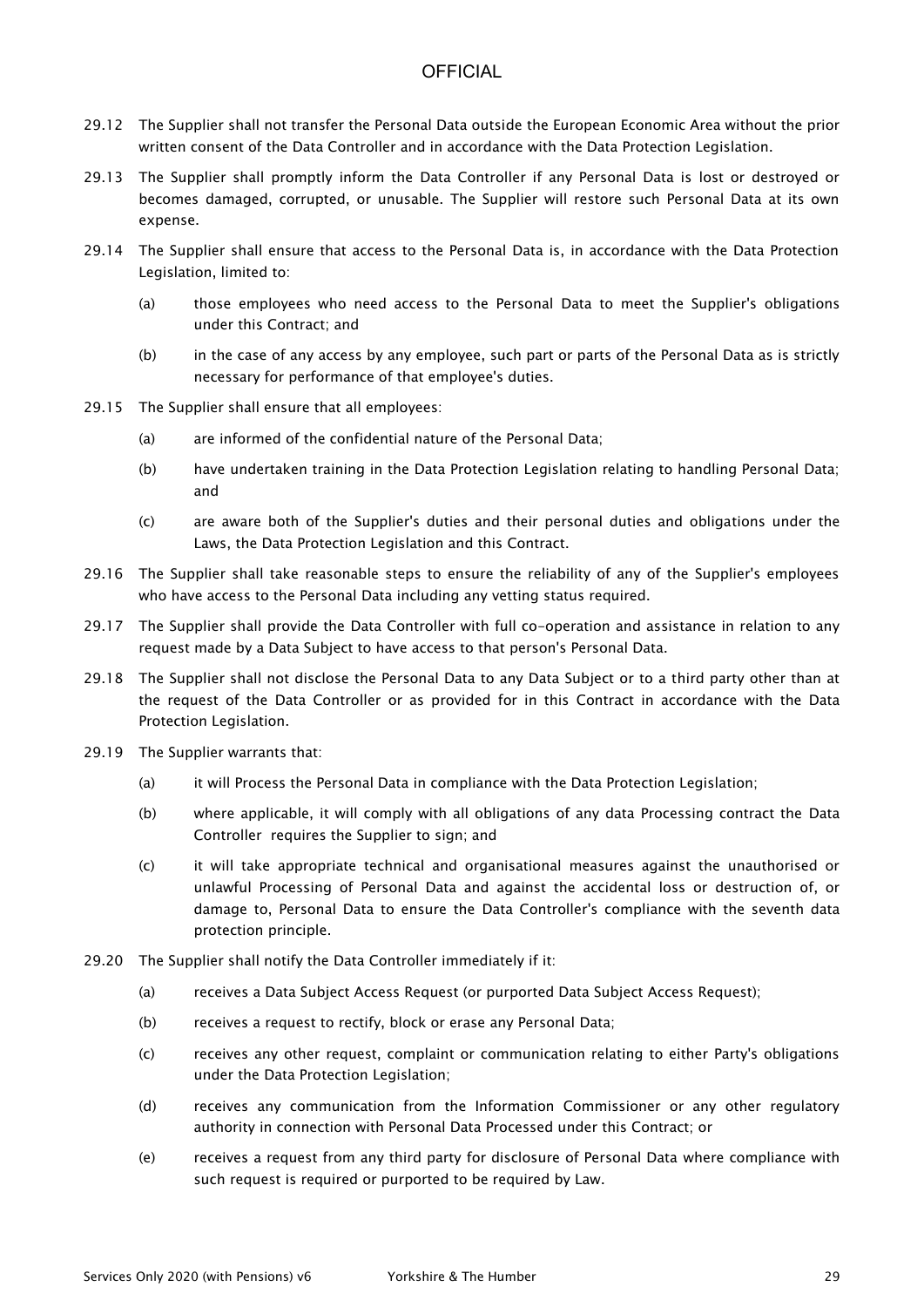- 29.21 The Supplier shall notify the Data Controller immediately if it becomes aware of any unauthorised or unlawful Processing, loss of, damage to or destruction of the Personal Data.
- 29.22 The Supplier shall, at the written direction of the Data Controller, delete or return Personal Data (and any copies of it) to the Data Controller on termination of the Contract unless the Supplier is required by Law to retain the Personal Data.
- 29.23 The Supplier agrees to indemnify and keep indemnified and defend at its own expense the Data Controller against all costs, claims, damages or expenses incurred by the Data Controller or for which the Data Controller may become liable due to any failure by the Supplier or its employees or agents to comply with any of its obligations under this clause 29.
- 29.24 Before allowing any Sub-processor to process any Personal Data related to this Agreement, the Supplier must:
	- (a) notify the Data Controller in writing of the intended Sub-processor and processing;
	- (b) obtain the written consent of the Data Controller;
	- (c) enter into a written agreement with the Sub-processor which give effect to the terms set out in this clause 29 such that they apply to the Sub-processor; and
	- (d) provide the Data Controller with such information regarding the Sub- processor as the Data Controller may reasonably require.
- 29.25 The Supplier shall remain fully liable for all acts or omissions of any of its Sub-processors.
- 29.26 The Supplier shall comply with the Authority's or the Chief Constable's baseline security requirements as updated from time to time by the relevant body and notified to the Supplier.
- 29.27 If requested by the Authority, the Supplier to enter into a Security Aspects Letter ("SAL") with the relevant force if applicable and the Supplier shall comply with that the protocols set out in that SAL. In the event the Supplier fails to adhere to the SAL protocols, the Authority shall have the right to terminate this Contract and to recover from the Supplier the amount of any loss resulting from any such termination.

### 30. FREEDOM OF INFORMATION AND ENVIRONMENTAL INFORMATION REGULATIONS

- 30.1 The Supplier acknowledges that the Authority and the Chief Constable if applicable are subject to the requirements of the Freedom Of Information Act 2000, (FOIA), and the Environmental Information Regulations 2004 (EIR) and the Supplier agrees to assist and cooperate with the Authority and the Chief Constable if applicable (at the Supplier's expense) as mandated by the Authority or Chief Constable if applicable in relation to these laws.
- 30.2 Any Requests received by the Supplier shall be forwarded to the Authority or Chief Constable immediately.
- 30.3 The provisions of clause 30 shall extend to Sub-contractors and the Supplier shall ensure compliance with this requirement.
- 30.4 The Supplier acknowledges that the Authority and the Chief Constable if applicable may, acting in accordance with the FOIA, or the EIR be obliged to disclose information relating to the Contract:
	- (a) without consulting with the Supplier; or
	- (b) following consultation with the Supplier and having taken the Supplier's views into account: or
	- (c) in accordance with legislation and procedural transparency requirements.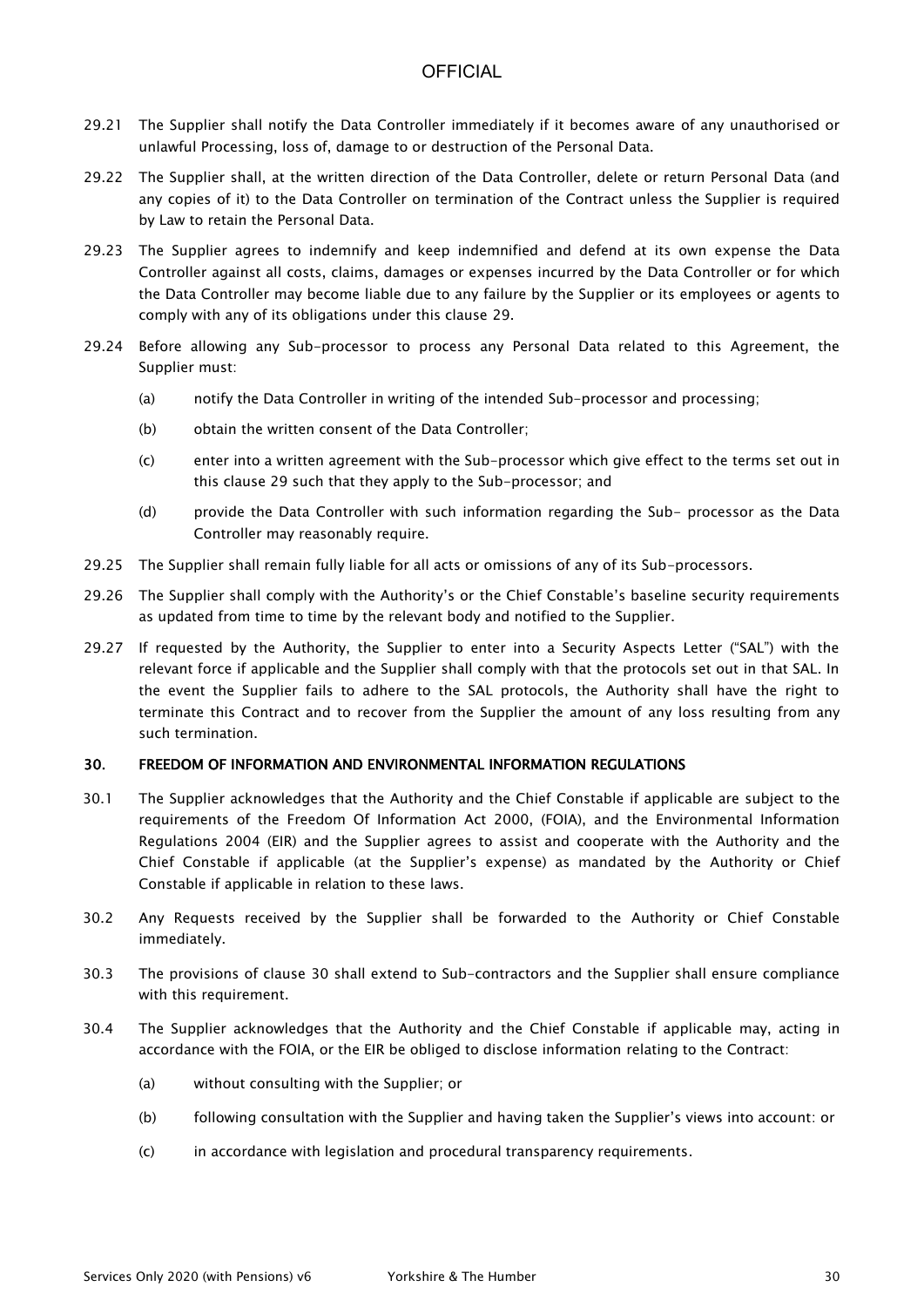- 30.5 Where it is necessary for the Supplier to provide information to the Authority which it believes to be information falling into the exemptions set out in the FOIA ("Exempt Information"), it shall state in writing to the Authority the nature of the information and the relevant exemption. The Authority will use reasonable endeavours to consult with the Supplier before disclosing such information under the FOIA. The Supplier acknowledges that the final decision whether to disclose such information will rest with the Authority and not with the Supplier. Nothing contained in this Contract or any documents or negotiations relating to this Contract shall prevent the Authority from disclosing any information which (in the Authority's reasonable opinion or in accordance with any recommendation, notice or decision of a competent Authority) it is required to disclose under the FOIA.
- 30.6 The Supplier shall observe the Authority's Retention and Destruction Policy (details of which shall be provided by the Authority to the Supplier upon request) and shall not destroy information other than in accordance with this policy. If the Authority notifies the Supplier of a request for information held by the Supplier, which is due for destruction the Supplier shall immediately suspend destruction of that information to allow disclosure to take place. Upon the termination of this Contract the parties shall agree which party has the control of the retained information. Should the Supplier retain control of the information this clause 30 shall remain in force beyond the termination of this Contract.
- 30.7 The Supplier shall maintain an adequate records management system which will enable it to access the information within the time limits prescribed.
- 30.8 The Supplier shall indemnify the Authority against all claims, demands, actions, costs, proceedings and liabilities that the Authority directly incurs due to the Supplier's or any Sub-contractor breach of this clause 30 or any part of it.

### 31. RE-TENDERING AND HANDOVER

- 31.1 Within twenty eight (28) days of being so requested by the Authority, the Supplier shall provide, all the information necessary to enable the Authority to issue invitations to tender for the future provision of the Services including (but not limited to) the information relating to employees who will or may transfer as detailed in clause 31.2 below, and the Supplier hereby agrees to the use of such information for these express and any implied purposes. For the avoidance of any doubt all or any such information can be requested by the Authority at any time whether in relation to an intention to issue such an invitation or otherwise.
- 31.2 Where, in the opinion of the Authority, TUPE may apply to the Contract on its termination or expiration, the information to be provided by the Supplier under clause 31.1 shall include, as applicable, accurate information relating to the employees (whether of the Supplier or any Subcontractor or other organisation) whose employment would or may be transferred pursuant to TUPE, including in particular but not limited to:
	- (a) the number of employees who would be transferred and their job titles, but with no obligation on the Supplier to specify their names save as permitted by TUPE;
	- (b) sufficient details of the work undertaken by each of the employees who will or may transfer under TUPE to enable the Authority and/or any replacement supplier to take their own informed view as to whether TUPE will or could apply (including sufficient details, particulars and breakdown of working time as is reasonably required or requested);
	- (c) their dates of birth, sex, salary, length of service, hours of work, salary and/or pay rates, and any other factors affecting their redundancy entitlement, any specific terms applicable to those employees individually whether during their employment or on its termination;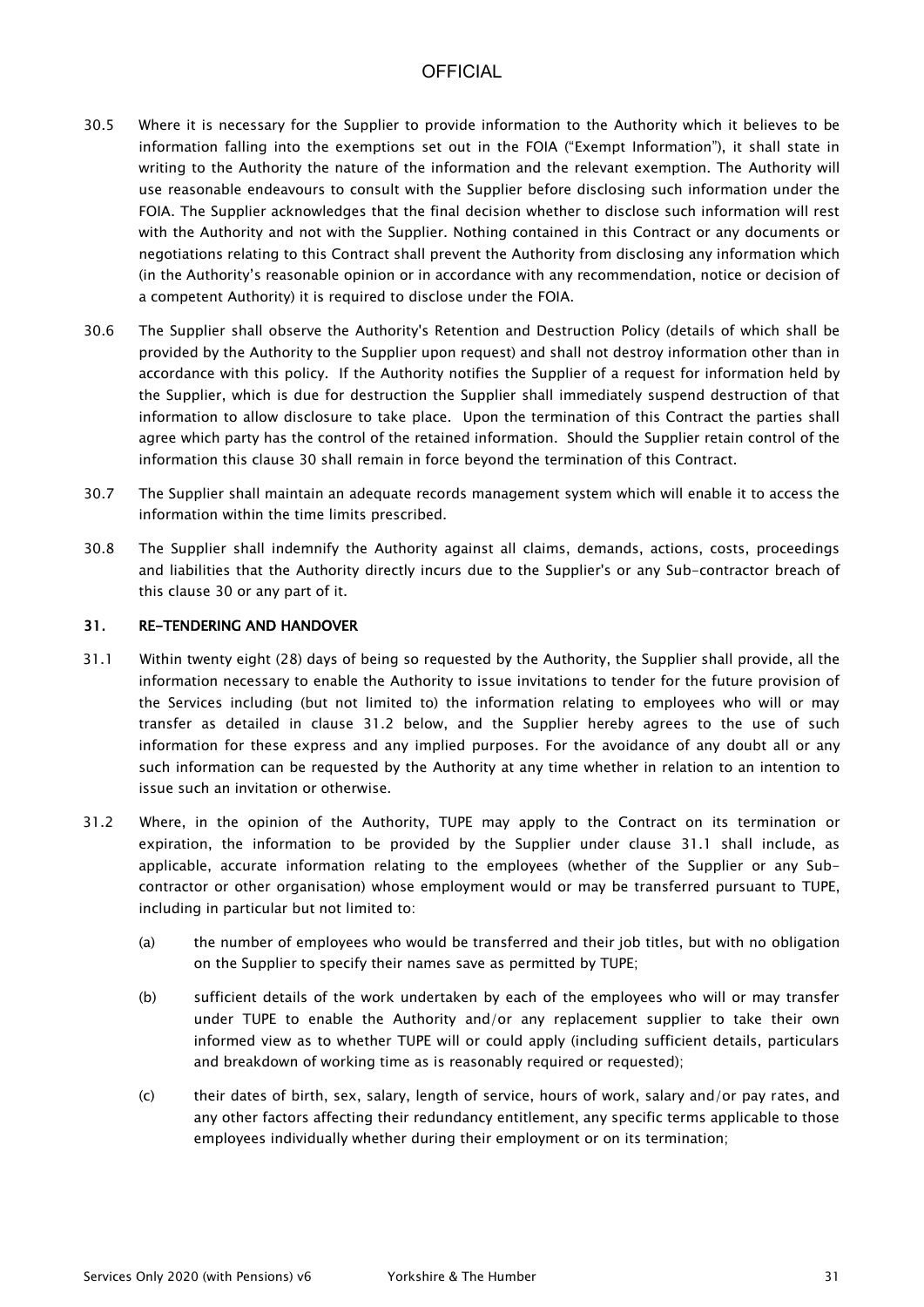- (d) details of any disciplinary action taken within the previous two years in respect of the employees;
- (e) details of any grievances brought by the employees in the previous two years;
- (f) details of any outstanding claims arising from the employees' employment or its termination including any claims which the Supplier believes those employees might bring; and
- (g) the terms and conditions of employment applicable to those employees, including but not limited to probationary periods, information relating to pension entitlements or provision, periods of notice, current pay agreements and structures, special pay allowances, working hours, entitlement to annual leave (and details of how pay for annual leave is calculated), sick leave, maternity and special leave, injury benefit, redundancy rights, terms of mobility, any loan or leasing agreements, and any relevant collective agreements, facility time arrangements and additional employment benefits.
- 31.3 The Supplier shall comply with its obligations under TUPE where applicable (including without limitation its duties to inform and consult under Regulation 13 of TUPE) pursuant to this Contract and shall indemnify the Authority and the Chief Constable if applicable and any replacement supplier against any claims sustained as a result of any breach of this clause or any award of compensation under Regulation 15 save where such failure arises from the failure of the Authority and/or the Chief Constable if applicable or any replacement supplier to comply with its or their duties under Regulation 13 of TUPE.
- 31.4 The Supplier shall indemnify the Authority and the Chief Constable if applicable against any claim made against the Authority or the Chief Constable or any replacement supplier at any time by any person in respect of the liability incurred by the Authority and/or the Chief Constable if applicable or any replacement supplier arising from any deficiency or inaccuracy in information, which the Supplier is required to provide under clauses 31.1, 31.2 and/or TUPE.
- 31.5 The Supplier shall co-operate fully with the Authority and/or the Chief Constable if applicable during the handover arising from the completion or earlier termination of this Contract. This co-operation, during the setting up operations period of the replacement Supplier (if any), shall extend to allowing full access to, and providing copies of all documents, reports, summaries and other information necessary in order to achieve an effective transition and if required, access to the Supplier's employees including those who the Supplier considers will transfer pursuant to TUPE to the Authority and/or the Chief Constable if applicable or a replacement supplier on the termination of this Contract.
- 31.6 The Supplier shall provide, and shall procure that each Sub-contractor shall provide, all reasonable cooperation and assistance to the Authority and/or the Chief Constable if applicable, any replacement supplier and/or any replacement sub-contractor to ensure the smooth transfer of any employees who transfer under TUPE on the termination of this Contract including providing sufficient information in advance of the transfer date to ensure that all necessary payroll arrangements can be made to enable the transferring employees to be paid as appropriate. Without prejudice to the generality of the foregoing, within 5 Business Days following the transfer date, the Supplier shall provide, and shall procure that each Sub-contractor shall provide, to the Authority and/or the Chief Constable if applicable or, at the direction of the Authority and/or the Chief Constable if applicable, to any replacement supplier and/or any replacement sub-contractor (as appropriate), in respect of each transferring employee:
	- (a) the most recent month's copy pay slip data;
	- (b) details of cumulative pay for tax and pension purposes;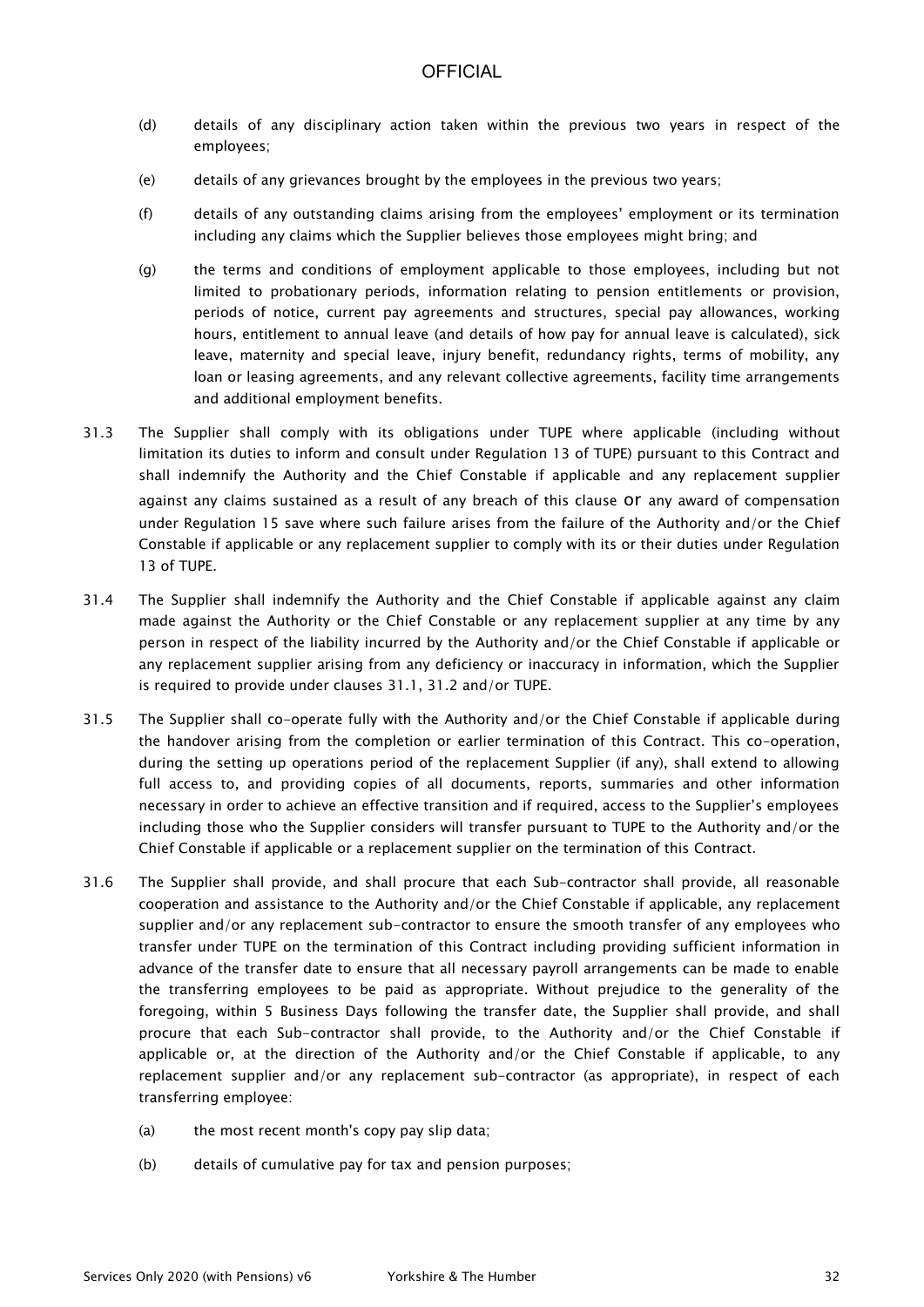- (c) details of cumulative tax paid;
- (d) tax code;
- (e) details of any voluntary deductions from pay; and
- (f) bank/building society account details for payroll purposes.
- 31.7 Where TUPE does not apply to the Contract on its termination or expiration, the Supplier shall retain all responsibility for outgoings in respect of its employees after the end of the Contract including without limitation all wages, holiday pay, bonuses, commission, payment of PAYE, national insurance contributions, pension contributions, redundancy costs and otherwise and shall indemnify the Authority and the Chief Constable if applicable and any replacement supplier against any claims sustained as a result of any breach of this clause.

#### 32. EMPLOYEES AND TUPE

- 32.1 If TUPE applies to a number of staff engaged in the provision of services equivalent to the Services (or some of them) prior to the start of the Contract Period, the contracts of employment (together with any collective agreement) of such staff (subject to Regulation 4(7) of TUPE) will be from the Commencement Date as if they were originally made between the relevant staff member and the Supplier.
- 32.2 The Supplier shall take all necessary steps including those required by law to ensure that all employees, servants or agents of the Supplier and any Sub-contractors, their employees, servants or agents, employed in the execution of the Contract have the right to work in the United Kingdom, have complied and will in the future comply with any restrictions in force concerning their right to work in the United Kingdom (including but not limited to any restrictions on their hours of work) and are not claiming any benefit payable to jobseekers.
- 32.3 During the Term the Supplier shall provide, and shall procure that each Sub-contractor shall provide, to the Authority or to the Chief Constable if applicable any information they may reasonably require relating to the manner in which the Services are organised, which shall include, but is not limited to, the following:
	- (a) the numbers of employees engaged in providing the Services;
	- (b) the percentage of time spent by each employee engaged in providing the Services; and
	- (c) a description of the nature of the work undertaken by each employee by location.
- 32.4 The Supplier shall indemnify and keep indemnified the Authority and the Chief Constable if applicable against any loss incurred by the Authority and/or the Chief Constable or any replacement supplier connected with or arising from any claim or proceedings by any trade union, elected employee representative or staff association made against the Authority and/or the Chief Constable if applicable or any replacement supplier in respect of any or all of the Supplier's staff or employees or any other employee of the Supplier or its Sub-contractors and which arises from or is connected with any failure by the Supplier to comply with its legal obligations in relation thereto whether under Section 188 of the Trade Union and Labour Relations (Consolidation) Act 1992 or TUPE.
- 32.5 The Supplier shall indemnify and keep indemnified the Authority and the Chief Constable if applicable against any claim demand or loss incurred by the Authority and/or the Chief Constable if applicable or any replacement supplier at any time whether connected with or arising from the employment of or any policy applicable to, or any collective agreement in respect of any of the Supplier's staff or any other person at any time employed by (or engaged by) the Supplier or its Sub-contractors or otherwise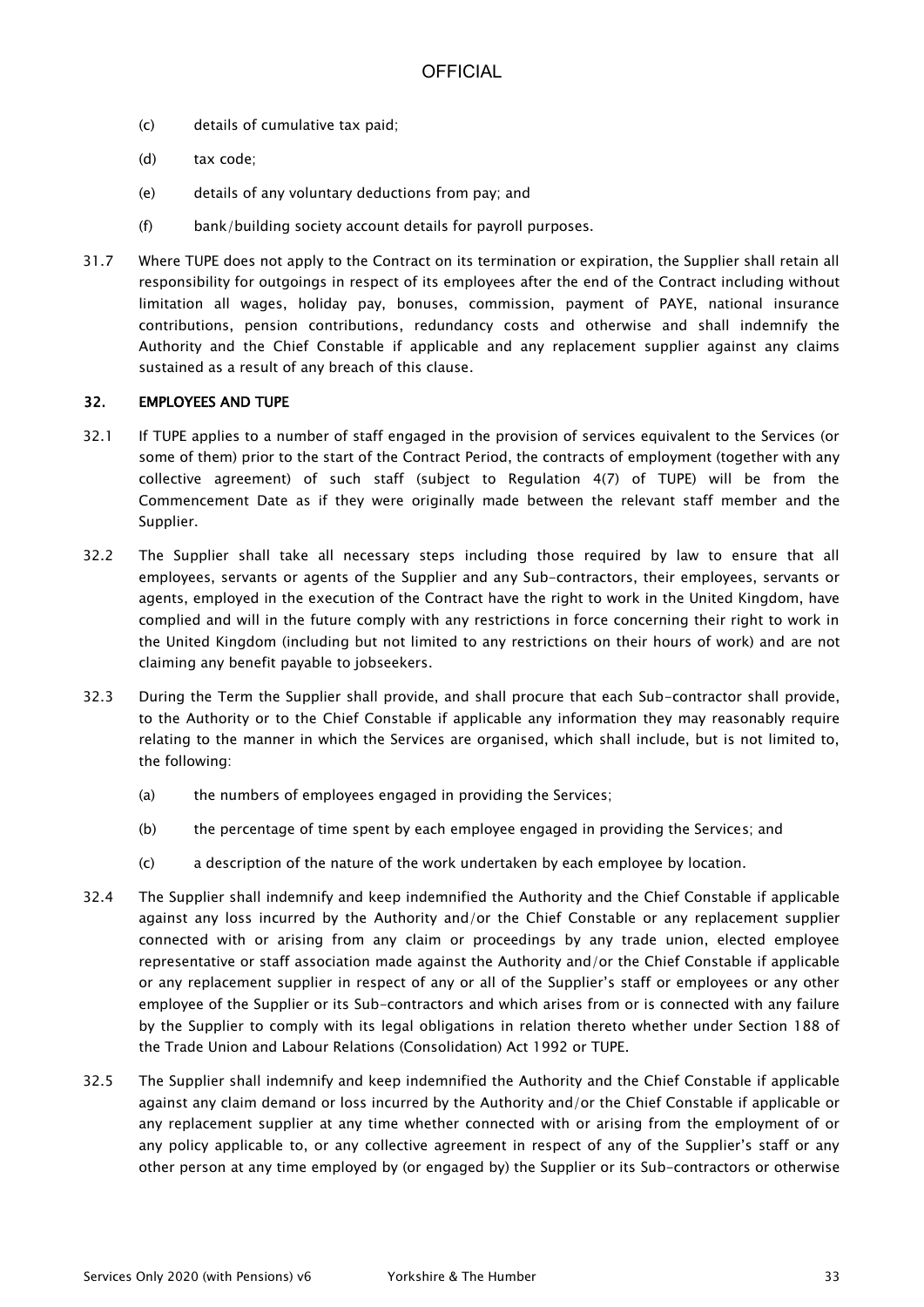including but not limited to any claims for: breach of contract; breach of policy; unfair dismissal; a redundancy payment; pay including a claim for unlawful deductions from wages and/or any claim in relation to holiday pay entitlement; discrimination; equal pay; industrial or personal injury; a claim for failure to consult, claims arising by virtue of custom and practice, any claims or demand from HMRC or any other statutory authority which relates to financial obligations but not limited to PAYE, and primary and secondary national insurance contributions; or otherwise relating to their employment by the Supplier save to the extent that the liability arises from any wrongful act by the Authority and/or the Chief Constable if applicable or its employees.

- 32.6 The Supplier shall indemnify and keep indemnified the Authority and the Chief Constable if applicable against any loss incurred from any change or proposed change to the terms and conditions of employment of any or all of the Supplier's staff or any other employee of the Supplier or its Subcontractors where such change is or is proposed to be effected following the transfer of any such person pursuant to this Contract and in respect of any loss incurred by the Authority and/or the Chief Constable if applicable or any replacement supplier arising from the employment or proposed employment of any such person otherwise than on terms the same as those enjoyed by any such person immediately prior to such transfer.
- 32.7 Except with the prior written consent of the Authority, the Supplier shall not at any time after the Authority has served notice of the termination of the Contract, within twelve months of the date upon which the Contract will terminate in accordance with its provisions, or after the Supplier shall have otherwise become aware of the proposed termination or re-tendering of this Contract, any Contract or the provision by it of the Services in respect of any employee employed by or assigned by the Supplier or its Sub-contractors to the discharge of the Contract:
	- (a) vary any terms and conditions of employment of any employee or any policy or collective agreement applicable to any employee (provided always that this provision shall not affect the right of the Supplier to give effect to any pre-existing contractual obligation to any such employee);
	- (b) remove or replace any particular employee or significantly alter the proportion of work which such employee undertakes on work arising from the provision of the Services under this cCntract (unless requested by such employee or upon the resignation of such employee in which case the Supplier shall replace such person with another person of similar skills, qualifications and experience);
	- (c) increase or decrease the number of employees or Sub-contractors engaged in the discharge of the Contract.
- 32.8 The Supplier shall indemnify and keep indemnified and hold harmless the Authority and the Chief Constable if applicable and any replacement supplier from and against all liabilities whatsoever (to include legal expenses on a full indemnity basis) (and including but without limitation any claim by or liability to a Sub-contractor or any employee, agent or independent contractor of such Sub-contractor or any other person whatsoever) arising out of any breach by the Supplier or any of its Sub-contractors of clause 32.7.
- 32.9 The Authority and Supplier shall continue to monitor the performance and objectives of the Contract throughout its duration and to make any amendments or changes necessary to the Contract, or its performance or objectives in order further to promote equality, diversity and equal opportunity.
- 32.10 The Supplier shall notify the Authority immediately in writing as soon as it becomes aware of any investigation or proceedings brought against it in relation to equality, diversity or equal opportunity whether under the Act or otherwise.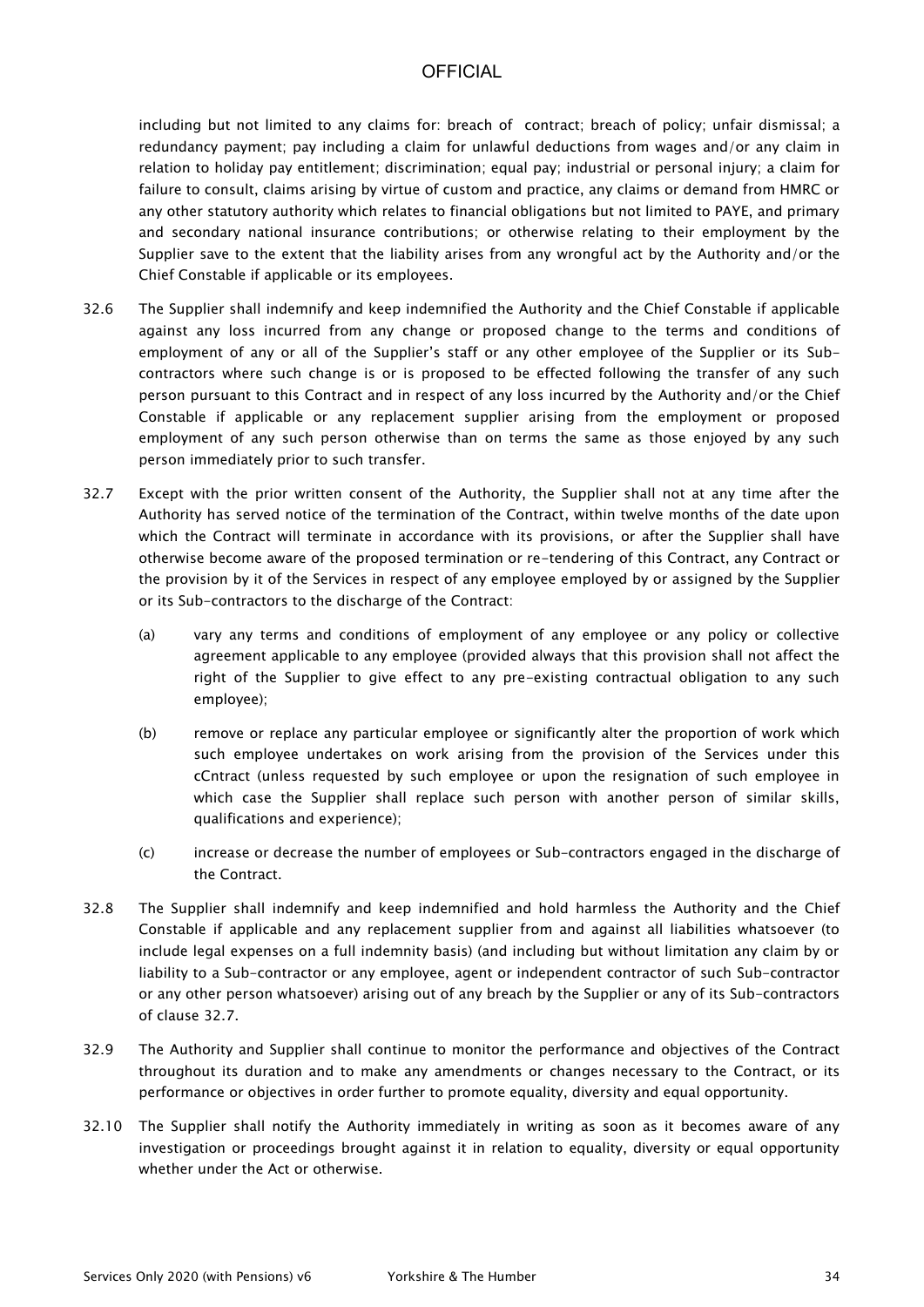- 32.11 Where any investigation is undertaken by a person or body empowered to conduct such an investigation and/or proceedings are instituted following such an investigation against the Supplier or against the Authority either in connection with any contract awarded to the Supplier or generally, the Supplier shall, without charge:
	- (a) provide any information requested by or on behalf of the Authority in the timescale allotted;
	- (b) attend and permit its employees, workers, agents, consultants and Sub-contractors to attend any meetings as required;
	- (c) allow the Authority access to and investigation of any information, documents or data deemed to be relevant to the investigation;
	- (d) allow itself and any of its employees, workers, agents, consultants and Sub-contractors to appear as witnesses in any proceedings; and
	- (e) co-operate fully with the person or body conducting the investigation.
- 32.12 Where any investigation is conducted, or proceedings are brought which arise directly or indirectly out of any act or omission of the Supplier, its staff, employees, workers, consultants, agents or Subcontractors and where there is a finding against the Supplier in any such investigation or proceedings, the Supplier shall indemnify and keep indemnified and hold harmless the Authority and the Chief Constable if applicable with respect to all costs, charges and expenses (including legal and administrative expenses on an indemnity basis) incurred by the Authority and the Chief Constable if applicable during or in connection with any such investigation or proceedings and further indemnify and keep indemnified and hold harmless the Authority and the Chief Constable if applicable from and against all and any compensation, damages, costs, losses ,fines, penalties or other award (including any interest) the Authority or the Chief Constable may be ordered or required to pay.
- 32.13 If a finding of unlawful discrimination or breach of equal opportunities legislation (including but not limited to the Act) is made against the Supplier or against the Authority arising from the conduct of the Supplier or any of its employees, workers, consultants, agents or Sub-contractors, the Supplier shall take immediate remedial steps to prevent further recurrences and shall advise the Authority of the steps taken.
- 32.14 If the Supplier enters into any sub-contract as authorised in this Contract in connection with this Contract, it shall impose obligations and terms on its Sub-contractors which are identical to those imposed on it by this clause 32. The Authority expects that the Supplier will not Sub-contract to any person, organisation, business, service or group which has a poor history in regard to acts of unlawful discrimination. Any breach of this clause will be considered by the Authority as a fundamental breach of the Contract between the Authority and the Supplier.
- 32.15 Without prejudice to its remedies set out above, the Authority may terminate the Contract if notice has been given to the Supplier of a substantial or persistent breach of this section providing that in the case of persistent breach the Supplier has been given a reasonable period to rectify the breach and the Supplier has failed to do so.
- 32.16 The Supplier shall comply with the Authority's policies and procedures to prevent unlawful discrimination because of a Protected Characteristic from time to time.
- 32.17 The Supplier warrants that its own practices and procedures comply with the Equality Act 2010 and that its employees, workers, consultants and/or Sub-contractors are fully trained on matters relating to the prevention of unlawful discrimination and the promotion of equality and diversity and shall comply with the Authority's policies and procedures to prevent unlawful discrimination because of a Protected Characteristic from time to time.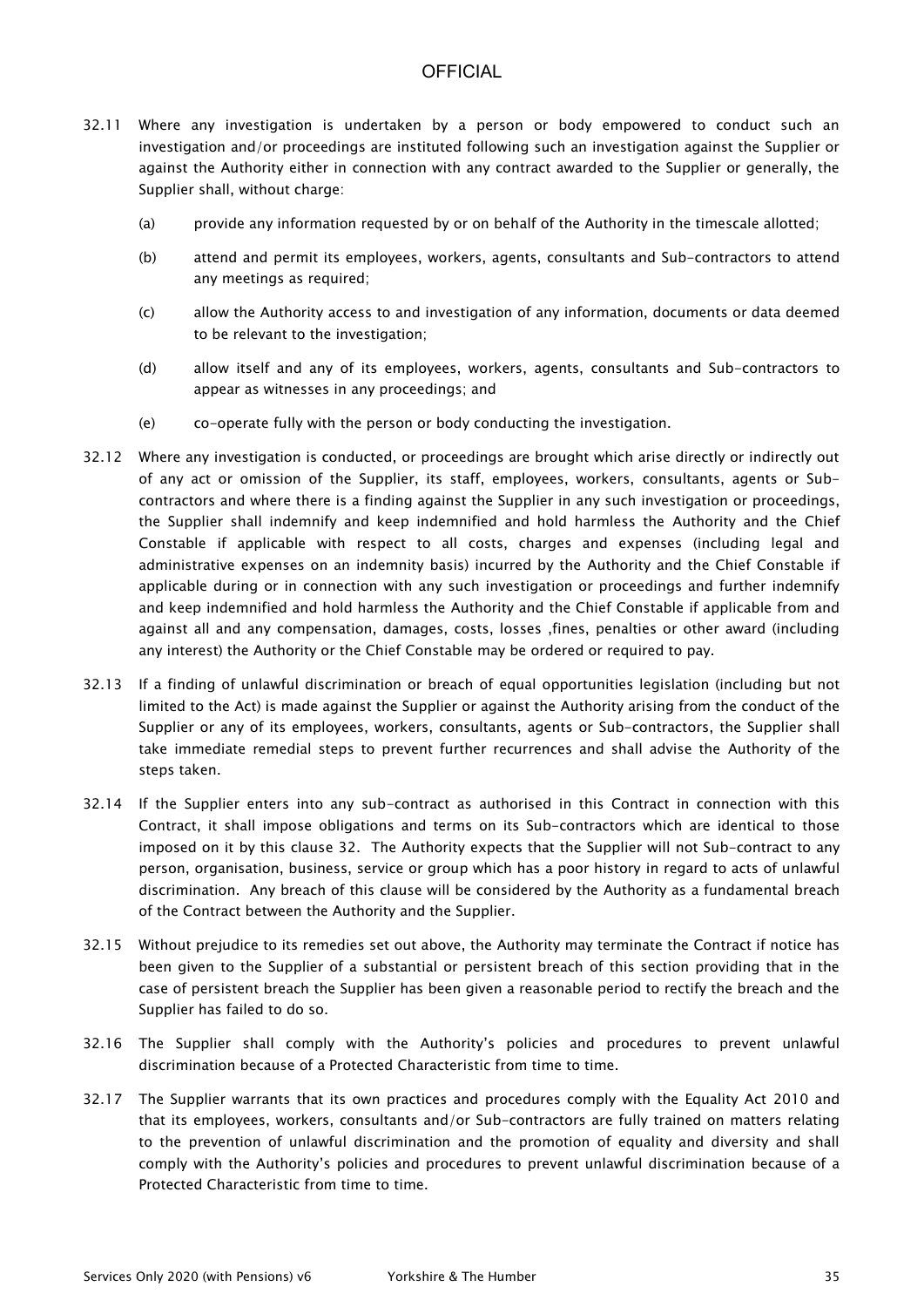### 33. PENSIONS

- 33.1 Where the Supplier employs any Eligible Employees from the Commencement Date the Supplier shall procure that it shall become an Admission Body. The Supplier shall before the Commencement Date execute an Admission Agreement which will have effect from and including the Commencement Date.
- 33.2 Without prejudice to the generality of this clause 33, the Supplier hereby indemnifies the Authority and the Chief Constable if applicable and/or any future supplier and, in each case, their Sub-contractors on demand from and against any direct loss suffered or incurred by it or them which arises from any breach by the Supplier of the terms the Admission Agreement to the extent that such liability arises before or as a result of the termination or expiry of this Contract (howsoever caused).
- 33.3 Without prejudice to the generality of the requirements of this clause 33, the Supplier shall procure that it shall as soon as reasonably practicable obtain any indemnity or bond required in accordance with the Admission Agreement,
- 33.4 The Authority shall have the right to set off against any payments due to the Supplier under this Contract an amount equal to any overdue employer and employee contributions and other payments (and interest payable under the LGPS Regulations) due from the Supplier under the Admission Agreement.
- 33.5 If the Supplier employs any Eligible Employees from the Commencement Date and:
	- (a) the Authority, and the Supplier are both of the opinion that it is not possible for the Supplier to become an Admission Body; or
	- (b) if for any reason after the Commencement Date the Supplier ceases to be an Admission Body other than on the date of termination or expiry of this Contract or because it ceases to employ any Eligible Employees;

then the provisions of clauses 33.1 to 33.4 (inclusive) shall not apply and the provisions of clause 33.6 shall apply.

- 33.6 Where this clause 33.6 applies pursuant to clause 33.5, the following shall apply:
	- (a) The Supplier shall not later than the Commencement Date or the Cessation date (as the case may be) nominate to the Authority in writing an occupational pension scheme which it proposes shall be "the Supplier Scheme" for the purposes of this clause 33. Such pension scheme must be
		- (i) established within three (3) months or as soon as reasonably practicable of the Commencement Date or Cessation Date (as the case may be);
		- (ii) reasonably acceptable to the Authority (such acceptance not to be unreasonably withheld or delayed);
		- (iii) registered under section 153 of the Finance Act 2004; and
		- (iv) certified by the Government Actuary's Department or an actuary nominated by the Authority in accordance with relevant guidance produced by the Government Actuary's Department as providing benefits which are broadly comparable to those provided by the LGPS.
	- (b) The Supplier undertakes to the Authority (for the benefit of the Authority itself and the Chief Constable if applicable and for the Authority as agent and trustee for the benefit of the Eligible Employees) that it shall procure that: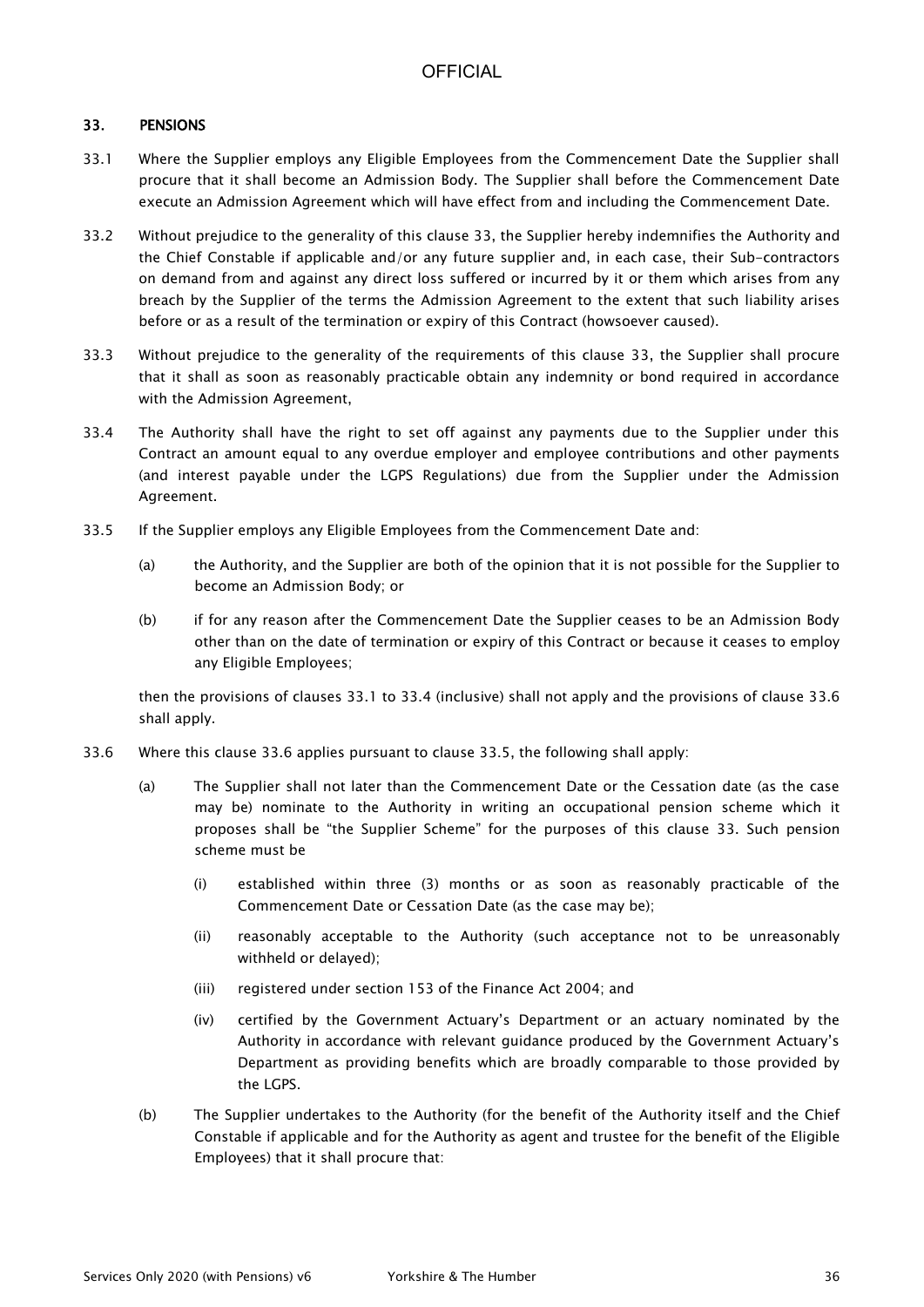- (i) the Eligible Employees shall by three (3) months before the Commencement Date or the Cessation Date (as the case may be) or, alternatively, by such date as is agreed between the parties acting reasonably, be offered membership of the Supplier Scheme with effect from and including the Commencement Date or Cessation Date (as the case may be);
- (ii) the Supplier Scheme shall provide benefits in respect of the Eligible Employees' periods of service on or after the Commencement Date or Cessation Date (as the case may be) which the Government Actuary's Department or an actuary nominated by the Authority in accordance with relevant guidance produced by the Government Actuary's Department shall certify to be broadly comparable to the benefits which the Eligible Employees would have been entitled to under the LGPS had they continued in membership of the LGPS;
- (iii) if the Supplier Scheme is terminated, a replacement pension scheme shall be provided with immediate effect for those Eligible Employees who are still employed by the Supplier. The replacement scheme must comply with this clause 33.6 as if it were the Supplier Scheme;
- (iv) before the Commencement Date or Cessation Date (as the case maybe) the Supplier shall use its best endeavours to ensure that the trustees of the Supplier Scheme shall comply with the provisions of clauses 33.6(a) to 33.6(b)(iii) (inclusive), clause 33.7(a) 33.7(c) and 33.7(d); and
- (v) where the Supplier Scheme has not been established at the Commencement Date or Cessation Date (as the case may be), the Eligible Employees shall be provided with benefits in respect of death-in-service which are no less favourable than the death-inservice benefits provided by the LGPS immediately before the Commencement Date or Cessation Date (as the case may be). Such benefits will continue to be provided until death-in-service benefits are provided by the Supplier Scheme.
- (c) Where this clause 33.6 applies, as soon as reasonably practicable and in any event no later than 20 working days after the establishment of the Supplier Scheme or the commencement of membership of the Eligible Employees in the Supplier Scheme, the Supplier must provide the Eligible Employees with the option to transfer their accrued LGPS benefits to the Supplier Scheme on terms to be provided by the Authority. Such terms will also apply to any subsequent bulk transfers on termination or expiry of this contract.
- 33.7 The Supplier undertakes to the Authority (for the benefit of the Authority itself and the Chief Constable if applicable and for the Authority as agent and trustee for the benefit of the Eligible Employees) that:
	- (a) all information which the Authority or the Administering Authority or their respective professional advisers may reasonably request from the Supplier for the administration of the LGPS or concerning any other matters raised in clauses 33.5 to 33.6 (inclusive) or this clause 33.7 shall be supplied to them as expeditiously as possible;
	- (b) it shall not without the consent in writing of the Authority (which shall only be given subject to the payment by the Supplier of such reasonable costs as the Authority or the Administering Authority may require) consent to instigate, encourage or assist any event which could impose on the LGPS a cost in respect of any Eligible Employee greater than the cost which would have been payable in respect of that Eligible Employee had that consent, instigation, encouragement or assistance not been given;
	- (c) until the Commencement Date, it shall not issue any announcements (whether in writing or not) to the Eligible Employees concerning the matters stated in clauses 33.1 to 33.4 (inclusive)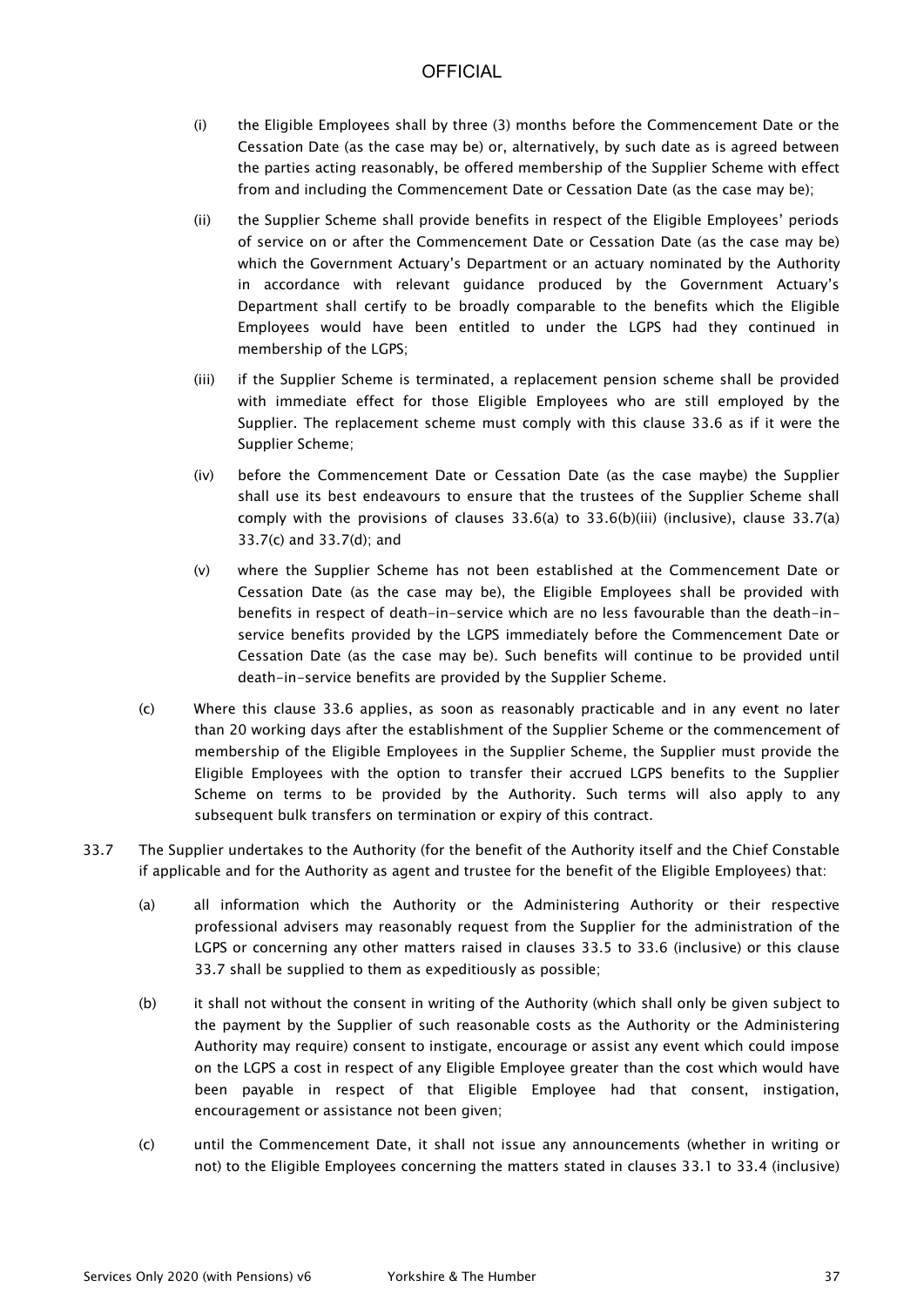without the consent in writing of the Authority and the Administering Authority (not to be unreasonably withheld or delayed); and

- (d) it shall not take or omit to take any action which would materially affect the benefits under the LGPS or under the Supplier Scheme of any Eligible Employees who are or will be employed in connection with the Services without the prior written agreement of the Authority (not to be unreasonably withheld or delayed) provided that the Supplier will be so entitled without the requirement of consent to give effect to any pre-existing contractual obligations to any Eligible Employees.
- 33.8 Where the Supplier is an Admission Body, the Supplier shall award benefits (where permitted) to the Eligible Employees under the LGPS in circumstances where the Eligible Employees would have received such benefits had they still been employed by their former Scheme employer (as defined in the LGPS Regulations).
- 33.9 Where the award of benefits in clause 33.8 is not permitted under the LGPS or the Supplier is not an Admission Body, the Supplier shall award benefits to the Eligible Employees which are identical to the benefits the Eligible Employees would have received under the LGPS in circumstances where the Eligible Employees would have received such benefits had they still been employed by their former Scheme employer (as defined in the LGPS Regulations).
- 33.10 Under clauses 33.8 and 33.9, where such benefits are of a discretionary nature, they shall be awarded on the basis of the former Scheme employer's (as defined in the LGPS Regulations) written policy in relation to such benefits at the time of the Commencement Date (which the Authority shall provide on request). Where the payment of such benefits is not, for whatever reason, possible, the Supplier shall compensate the Eligible Employees in a manner which is broadly comparable or equivalent in cash terms.
- 33.11 The Supplier hereby indemnifies the Authority and the Chief Constable if applicable and/or successor supplier and, in each case, their Sub-contractors from and against any losses suffered or incurred by it or them which arises from claims by Eligible Employees of the Supplier and any Sub-contractors or by any trade unions, elected employee representatives or staff associations in respect of all or any such Eligible Employees which losses:
	- (a) relate to pension rights in respect of periods of employment on and after the Commencement Date until the termination or expiry of this Contract; or
	- (b) arise out of the failure of the Supplier to comply with the provisions of this clause 33 (Pensions) before the date of termination or expiry of this Contract.
- 33.12 Save on expiry or termination of this Contract, if the employment of any Eligible Employee transfers to another employer (by way of a transfer under TUPE or otherwise) the Supplier shall:
	- (a) consult with and inform those Eligible Employees of the pension provisions relating to that transfer; and
	- (b) procure that the employer to which the Eligible Employees are transferred (the "New Employer") complies with the provisions of this clause 33 provided that references to the "Supplier" will become references to the New Employer, references to "Commencement Date" will become references to the date of the transfer to the New Employer and references to "Eligible Employees" will become reference to the Eligible Employees so transferred to the New Employer.
- 33.13 Where a Sub-contractor employs any Transferring Employees, the Supplier shall procure that the Subcontractor shall deal with the provision of pension benefits in accordance with this clause 33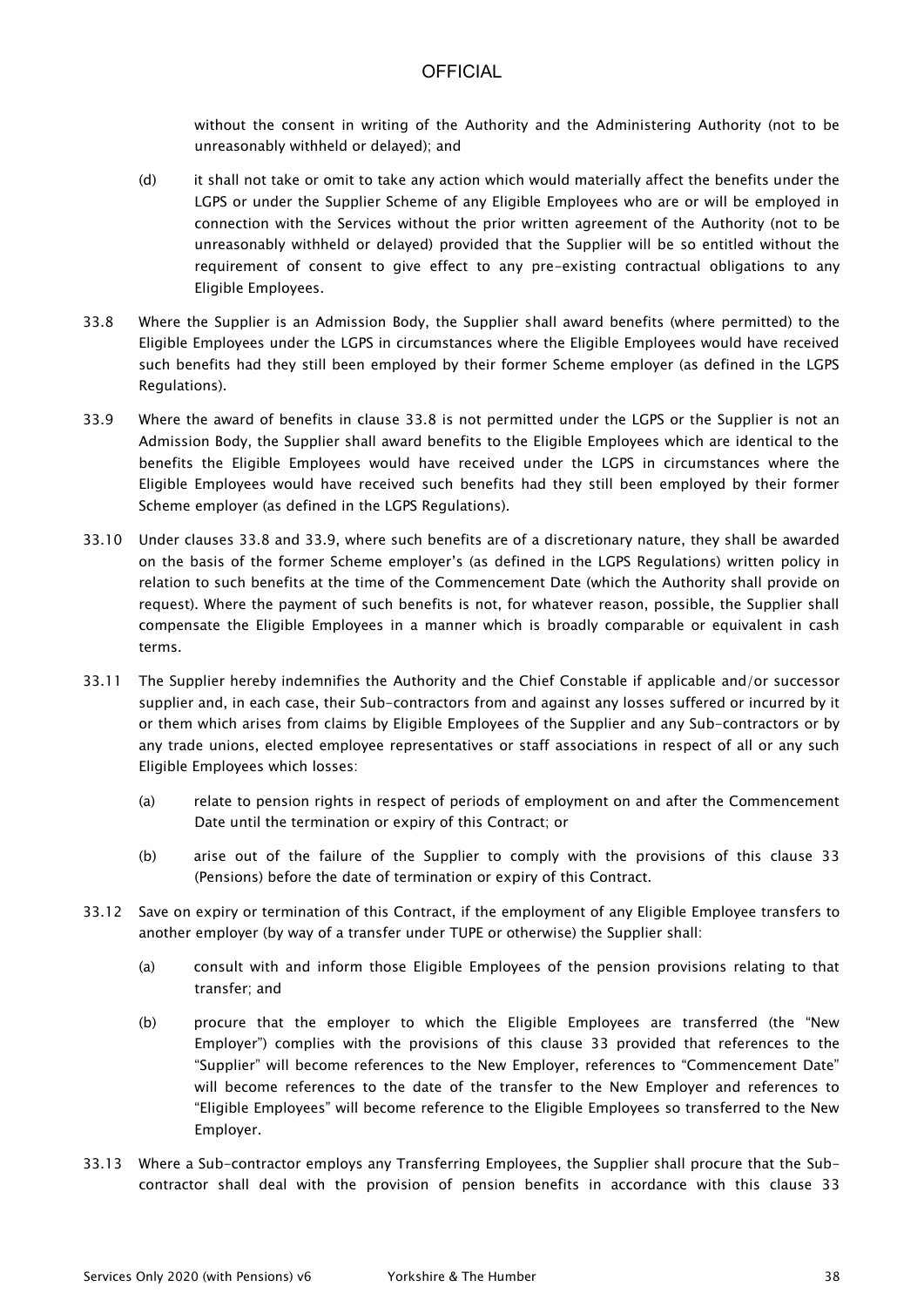(Pensions) as though references in this clause 33 to the Supplier were references to the Sub-contractor and references to the "Commencement Date" were references to the date of transfer to the Subcontractor. The Supplier shall indemnify and keep indemnified the Authority and the Chief Constable if applicable against breach by the Supplier or Sub-contractor of this clause 33.13.

- 33.14 The Supplier shall:
	- (a) maintain such documents and information as will be reasonably required to manage the pension aspects relating to the Admission Agreement and the Supplier Scheme during the term of the Contract and the onward transfer of any person engaged or employed by the Supplier in the provision of the Services on the expiry or termination of this Contact (including without limitation identification of the Eligible Employees);
	- (b) promptly (not exceeding one calendar month) provide the Authority with such documents and information mentioned in clause 33.14(a) which the Authority may reasonably request during the term of and in advance of the expiry or termination of this Contract; and
	- (c) fully co-operate (and procure that the trustees of the Supplier's Scheme shall fully co-operate) with the reasonable requests of the Authority relating to any administrative tasks necessary to deal with the pension aspects of any onward transfer of any person engaged or employed by the Supplier in the provision of the Services on the expiry or termination of this Contract.
- 33.15 The provisions of this clause 33 may be directly enforced by an Eligible Employee against the Supplier and the parties agree that the Contracts (Rights of Third Parties) Act 1999 will apply to the extent necessary to ensure that any Eligible Employee will have the right to enforce any obligation owed to him or her by the Supplier under this clause 33 in his or her own right under section 1(1) of the Contracts (Rights of Third Parties) Act 1999.
- 33.16 Further, the Supplier must ensure that the Contracts (Rights of Third Parties) Act 1999 will apply to any sub-contract to the extent necessary to ensure that any Eligible Employee will have the right to enforce any obligation owed to them by the Sub-Contractor in his or her own right under section 1(1) of the Contracts (Rights of Third Parties) Act 1999.

### 34. VETTING

- 34.1 The Authority may request any such employees of the Supplier, or any Sub-contractor, who are involved in performing the Services, that it deems necessary to undergo a security vetting procedure or have the Authority's approval and secure vetting to the appropriate level prior to commencing any work on this Contract.
- 34.2 To facilitate the relevant vetting when so requested by the Authority, the Supplier shall provide a list of the names and addresses of all persons (if any) who it is expected will be engaged in the provision of the Services, specifying the capacities in which they are concerned with the Contract and giving such other particulars as the Authority may reasonably require to permit appropriate security checking. This may include the requirement for the individuals concerned to provide personal details about family members and financial circumstances and make a personal declaration as to the accuracy of the information provided.
- 34.3 For the avoidance of doubt, where the Authority has requested employees to undergo security vetting, only employees who have completed the vetting process and/or received written confirmation of their successful application can work on this Contract.
- 34.4 If requested by the Authority, the Supplier will be responsible for the vetting costs of all employees, or any Sub-contractor, who are required to be vetted under clause 34.1 above.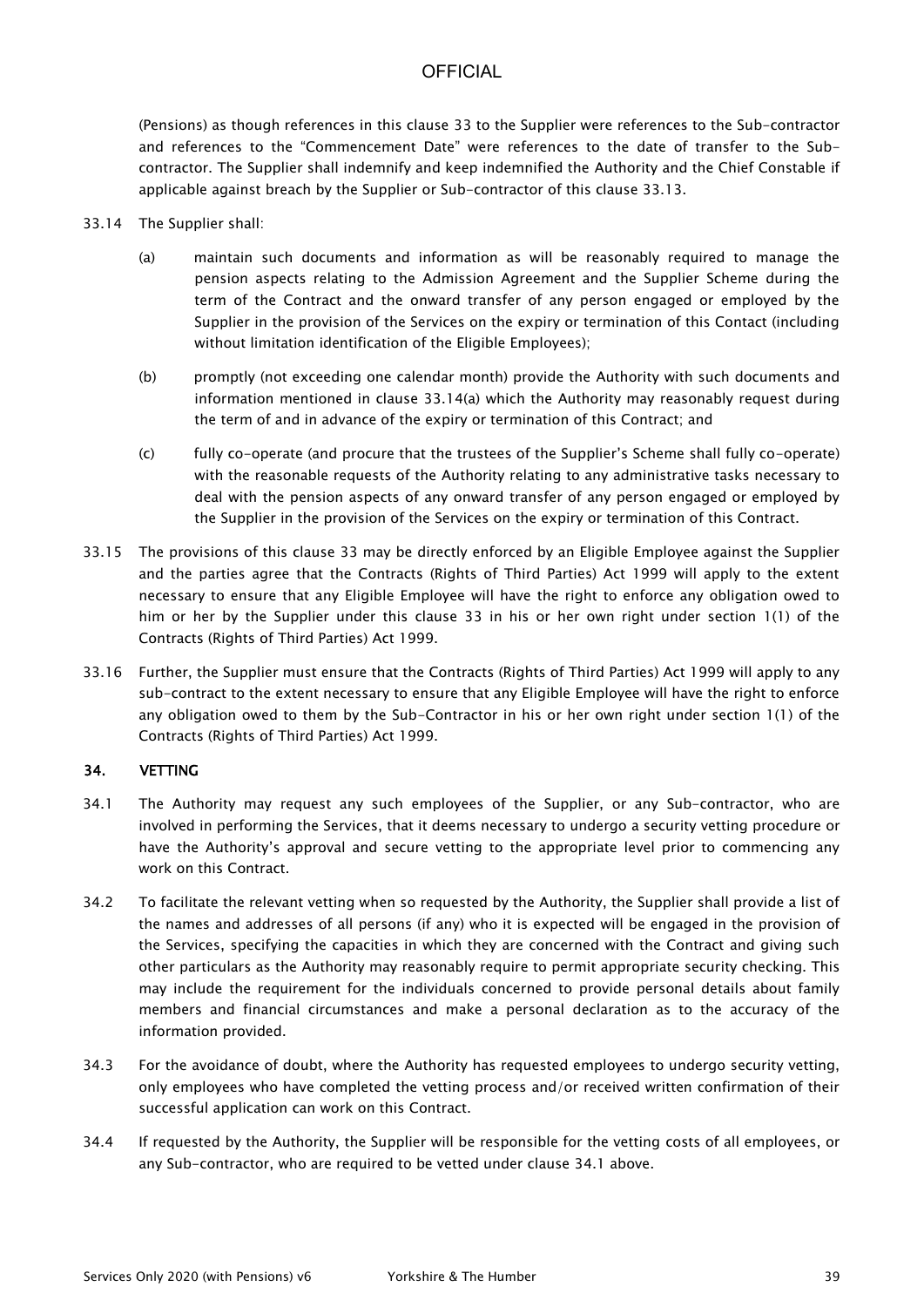- 34.5 The Authority does not accept liability for delays relating to the period between vetting forms being submitted to the Authority and confirmation to the Supplier of the vetting application outcome.
- 34.6 The outcome of vetting and the decision from the Authority is final and binding. Employees who have not received vetting clearance by the Authority are not permitted to work on this Contract and the Supplier shall replace any of its employees who, the Authority shall have decided in its absolute discretion, have failed the appropriate security checking. The Authority shall not have to disclose why an employee has failed security checking. Following the removal of any of the Supplier's employees for failing vetting, the Supplier shall ensure such person is replaced promptly with another person with the necessary training and skills to meet the requirements of the Contract.
- 34.7 The Supplier is responsible for ensuring all personnel supporting the Contract, including but not limited to, Sub-contractors employees are successfully vetted in line with any vetting requested by the Authority and shall ensure throughout the term of the Contract that they are at all times compliant with the vetting requirements of the Authority
- 34.8 It is the Supplier's responsibility to ensure all staff working on this Contract, who need to be vetted in accordance with clause 34.1 above, submit completed forms and supply any information required by the Authority's vetting unit and any changes in circumstances that occur after vetting has taken place during the term of the Contract are notified to the Authority. Any delay in the performance of the Contract resulting from the Supplier's employees or Sub-contractor employees not submitting fully and accurately completed forms and submitting any further information required or from declined vetting applications shall be the responsibility of the Supplier.
- 34.9 The Supplier shall keep an accurate and up to date record of their vetted employees and Subcontractors employees and must ensure that vetting remains current for any individual involved in the delivery of this Contract.

### 35. INDEPENDENT POLICE COMPLAINT COMMISSION

The Supplier must ensure that their staff are made aware of the ability of the Independent Police Complaints Commission to investigate any matters reported to them under the Independent Police Complaints Commission (Complaints and Misconduct) (Contractors) Regulations 2015 including but not limited to the conduct of the Supplier and their staff.

#### 36. DISPUTE RESOLUTION PROCEDURE

- 36.1 If a dispute arises out of or in connection with this Contract or the performance, validity or enforceability of it ("Dispute") then except as expressly provided in the Contract, the Parties shall follow the procedure set out in this clause:
	- (a) either Party shall give to the other written notice of the Dispute, setting out its nature and full particulars ("Dispute Notice"), together with relevant supporting documents. On service of the Dispute Notice, the Authorised Person and the Contract Manager shall attempt in good faith to resolve the Dispute;
	- (b) if the Authorised Person and the Contract Manager are for any reason unable to resolve the Dispute within the reasonable timescale set out in the Dispute Notice, the Dispute shall be referred to the appropriate senior member of procurement staff of the Authority and a similarly suitable employee of the Supplier who shall attempt in good faith to resolve it; and
	- (c) if the appropriate employees referred to in clause 36.1(b) are for any reason unable to resolve the Dispute within a reasonable time of it being referred to them, the Parties will attempt to settle it by mediation in accordance with the CEDR Model Mediation Procedure. Unless otherwise agreed between the Parties, the mediator shall be nominated by CEDR Solve. To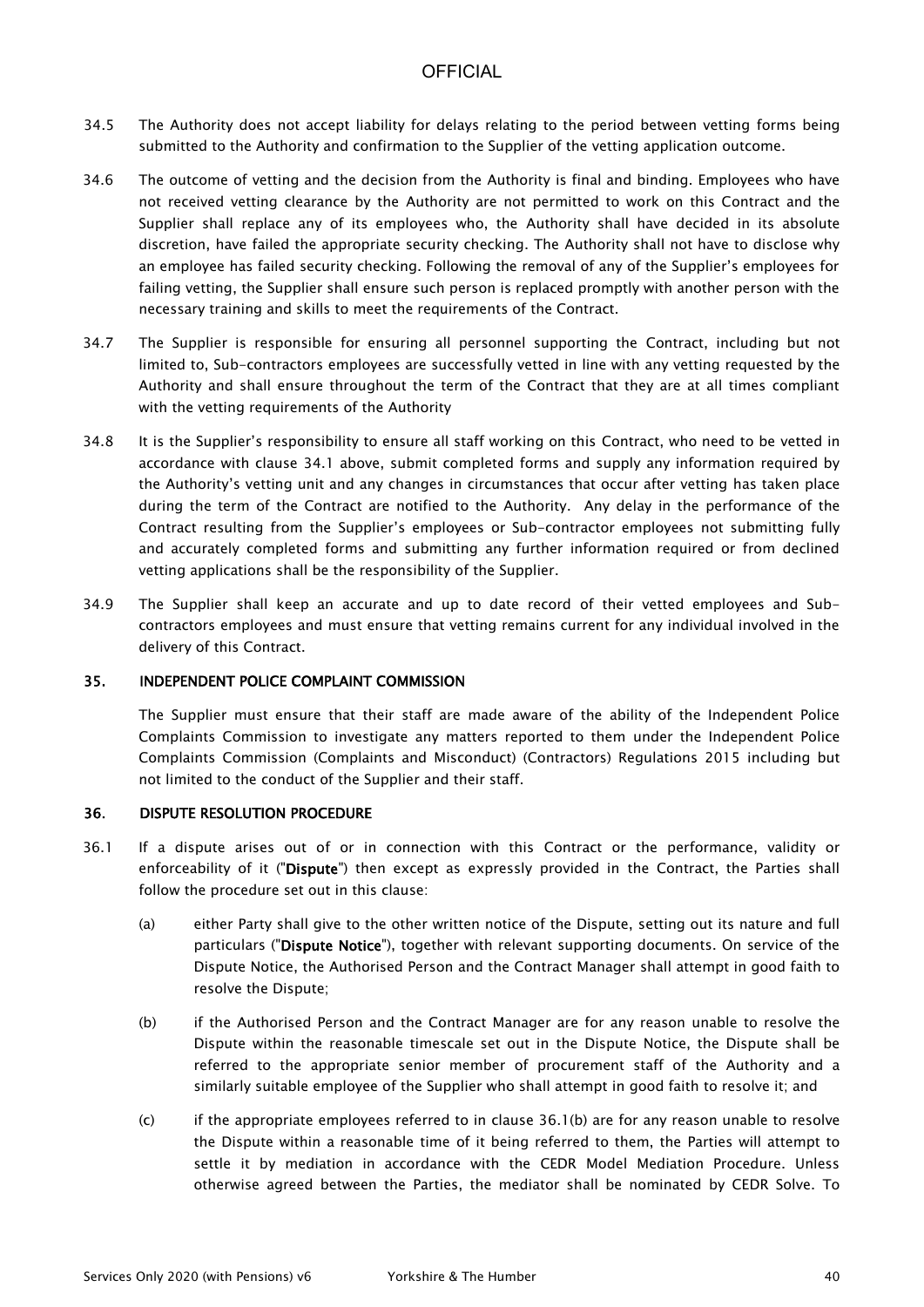initiate the mediation, a Party must serve notice in writing ("ADR Notice") to the other Party to the Dispute, requesting a mediation. A copy of the ADR notice should be sent to CEDR Solve. The mediation will start not later than the date set out in the ADR Notice.

- 36.2 Subject to clause 36.3 below, no Party may commence any court or arbitration proceedings in relation to the whole or part of the Dispute until the mediation has taken place, provided that the right to issue proceedings is not prejudiced by a delay.
- 36.3 If the Dispute is not resolved at mediation or either Party fails to participate or to continue to participate in the mediation, the Dispute may be finally resolved by the courts of England and Wales in accordance with clause 45.10 in this Contract.

### 37. TRANSPARENCY

- 37.1 Following the publication of the Statutory Instrument 2012 Amendment 2479 [\(http://www.legislation.gov.uk/uksi/2012/2479/made\)](http://www.legislation.gov.uk/uksi/2012/2479/made), all Police Forces of England and Wales have an obligation to make publicly available a copy of each contract with a value exceeding £10,000 to which (i) the elected local policing body, or (ii) the chief officer of the police force maintained by the body, is or is to be a party.
- 37.2 As part of the transparency agenda, Government has made the following commitments with regard to procurement and contracting:
	- (a) All new contracts over the value of £10,000 to be published in full online;
	- (b) All items of spending over £500 per month to be published online.
- 37.3 To meet this requirement the Authority intends to publish all contracts over a value exceeding £10,000 on the Freedom of Information (FOI) page of the Bluelight Procurement Database [\(www.blpd.gov.uk\)](http://www.blpd.gov.uk/).
- 37.4 The full list of criteria for which redactions may be permitted as set out as follows:
	- (a) Exemptions (absolute or qualified) provided for by the Freedom of Information Act 2000, regarding the disclosure of information;
	- (b) Provisions provided for in the Public Contracts Regulations 2015, regarding the disclosure of confidential information;
	- (c) Protection of personal privacy as required under the Data Protection Act;
	- (d) The protection of Intellectual Property Rights (IPR);
	- (e) Third party confidential information e.g. contracts with foster carers and child minders.
- 37.5 Information and guidance on understanding exemptions and other FOI matters can be accessed from the Information Commissioner's Office [www.ico.gov.uk.](http://www.ico.gov.uk/)

### 38. BUSINESS CONTINUITY

- 38.1 The Supplier shall ensure that it implements and maintains at all times a Business Continuity plan.
- 38.2 Where a Business Continuity Event affects the Authority, the Supplier shall comply with instructions from the Authority where applicable as to the order of priority in which the services should be restored.
- 38.3 The Supplier shall undertake regular risk assessments in relation to the provision of the Services not less than once every six (6) months (or such other period as the Parties agree in writing) (commencing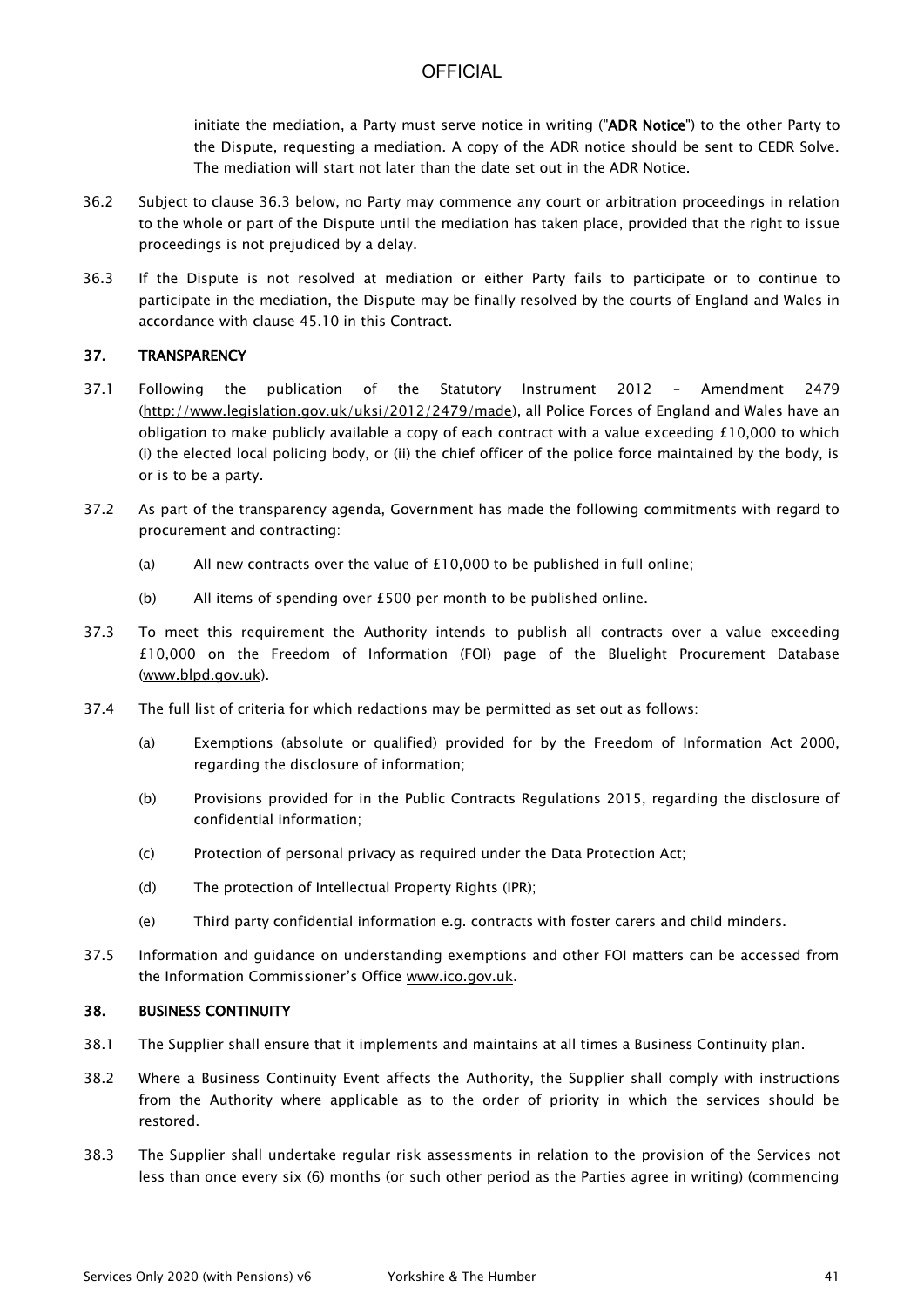from the start of the Contract) and shall provide the results of, and any recommendations in relation to, those risk assessments to the Authority promptly in writing following each review.

38.4 The Supplier shall establish, maintain and review its own internal processes and procedures with respect to the identification of any threats or risks to the provision of the Services, how such threats and risks may be mitigated and how the provision of the Services may be maintained in the event of any such identified threats or risks materialising.

#### 39. BARRED LIST

- 39.1 This clause 39 shall apply where the Services being provided under the Contract include functions of a public nature which relate to policing and law enforcement.
- 39.2 In accordance with the Part 4A of the Police Act 1996, no employees of the Supplier, or any Subcontractor, are permitted to be involved in the provision of the Services if they are on the police barred list published from time to time by the College of Policing ("Barred List").
- 39.3 The Supplier is responsible for ensuring all personnel supporting the Contract, including but not limited to, Sub-contractors employees are not on the Barred List and shall ensure throughout the term of the Contract that they are at all times compliant with the requirements of clause 39.2 above.
- 39.4 To enable the Authority to comply with its duties under Part 4A of the Police Act 1996, when so requested by the Authority, the Supplier shall provide a list of the names of all persons who it is expected will be engaged in the performance of the Services, specifying the capacities in which they are concerned with the Contract and giving such other particulars as the Authority may reasonably require to permit the Barred List and the Police Advisory List to be checked.
- 39.5 The outcome of any check made pursuant to clause 39.4 above and the decision from the Authority in respect of the same is final and binding. Employees who are found by the Authority or notified to the Authority as being on the Barred List are not permitted to work on this Contract and the Supplier shall replace any of its employees or Sub-contractor's employees who are on the Barred List.
- 39.6 Following the removal of any of the Supplier's or Sub-contractor's employees in accordance with clause 39.5 above, the Supplier shall ensure such person is replaced promptly with another person with the necessary training and skills to meet the requirements of the Contract.

### 40. IMPROVING VISIBILITY OF SUBCONTRACT OPPORTUNITIES AVAILABLE TO SMES AND VCSES IN THE SUPPLY CHAIN

- 40.1 This clause 40 and clause 41 shall apply where the advertised contract value for the Contract was valued above £5 million per annum,
- 40.2 The Supplier shall:
	- (a) subject to clause 40.4, advertise on Contracts Finder all subcontract opportunities arising from or in connection with the provision of the Services above a minimum threshold of  $E25,000$  that arise during the term of the Contract;
	- (b) within 90 days of awarding a subcontract to a sub-contractor, update the notice on Contracts Finder with details of the successful sub-contractor;
	- (c) monitor the number, type and value of the subcontract opportunities placed on Contracts Finder advertised and awarded in its supply chain during the term of the Contract;
	- (d) provide reports on the information at clause  $40.2(c)$  to a Authority in the format and frequency as reasonably specified by the Authority; and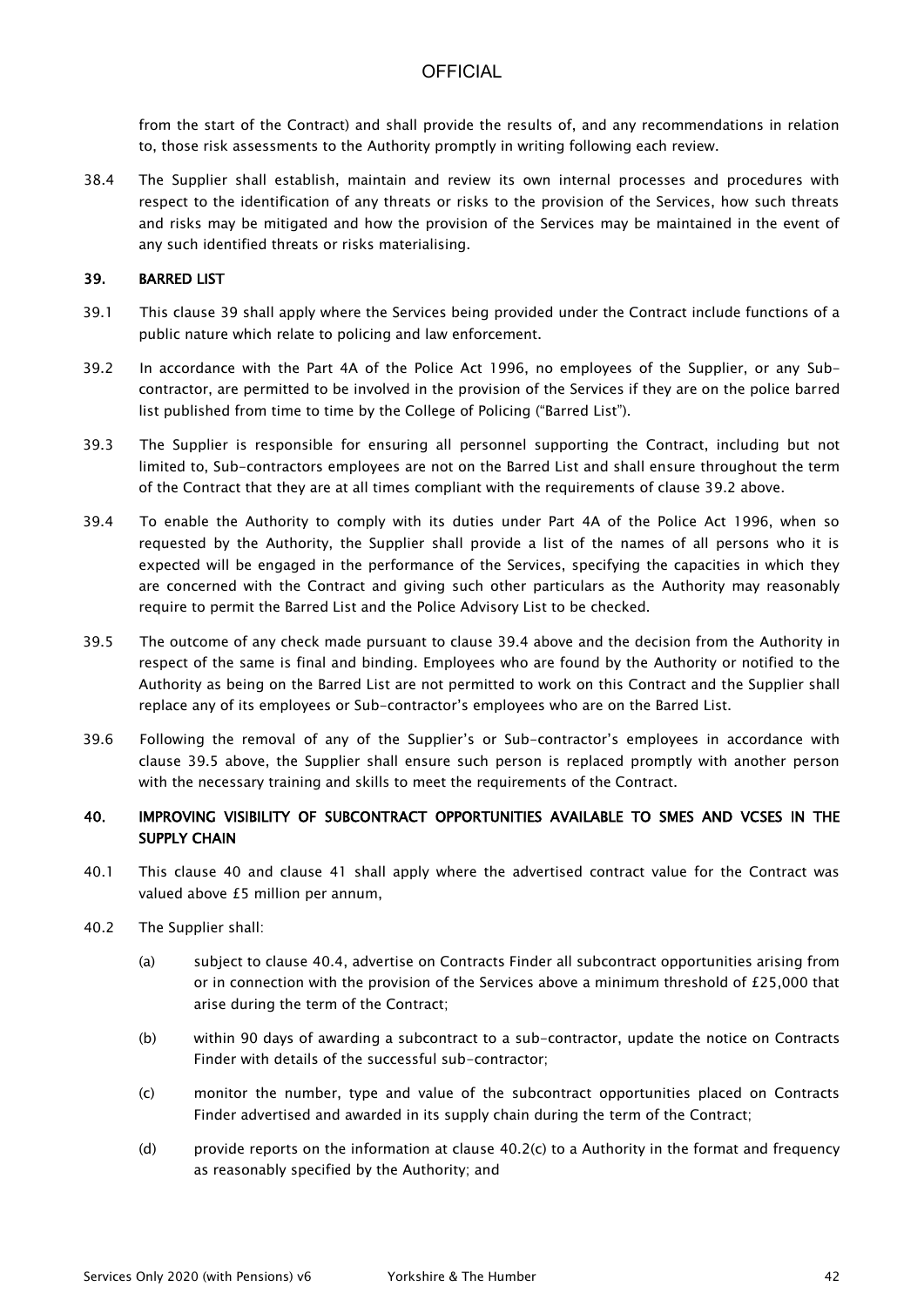- (e) promote Contracts Finder to its suppliers and encourage those organisations to register on Contracts Finder.
- 40.3 Each advert referred to at clause 40.2(a) above shall provide a full and detailed description of the subcontract opportunity with each of the mandatory fields being completed on Contracts Finder by the Supplier.
- 40.4 The obligation at clause 40.2(a) shall only apply in respect of subcontract opportunities arising after the contract award date.
- 40.5 Notwithstanding clause 40.2, the Authority may by giving its prior written approval, agree that a subcontract opportunity is not required to be advertised on Contracts Finder.

### 41. MANAGEMENT CHARGES AND INFORMATION

- 41.1 In addition to any other management information requirements set out in this Contract, the Supplier agrees and acknowledges that it shall, at no charge, provide timely, full, accurate and complete SME Management Information (MI) Reports to the Authority which incorporate the data described in the MI Reporting template which is:
	- (a) the total contract revenue received directly on a specific contract;
	- (b) the total value of sub-contracted revenues under the contract(including revenues for non-SMEs/non-VCSEs); and
	- (c) the total value of sub-contracted revenues to SMEs and VCSEs.
- 41.2 The SME Management Information Reports shall be provided in the correct format as required by the MI Reporting Template and any guidance issued by the Authority from time to time. The Supplier shall use the initial MI Reporting Template which is set out in the Annex to Public Procurement Policy Note 01/08: Supply Chain Visibility Action and which may be changed from time to time (including the data required and/or format) by the Authority by issuing a replacement version. The Authority shall give at least thirty (30) days' notice in writing of any such change and shall specify the date from which it must be used.
- 41.3 The Supplier further agrees and acknowledges that it may not make any amendment to the current MI Reporting Template without the prior written approval of the Authority.

### 42. FORCE MAJEURE

- 42.1 Subject to the remaining provisions of this clause 42 (and, in relation to the Supplier, subject to its compliance with its obligations in clause 38), a Party may claim relief under this clause 42 from liability for failure to meet its obligations under this Contract for as long as and only to the extent that the performance of those obligations is directly affected by a Force Majeure Event. Any failure or delay by the Supplier in performing its obligations under this Contract which results from a failure or delay by an agent, Sub-contractor or supplier shall be regarded as due to a Force Majeure Event only if that agent, Sub-contractor or supplier is itself impeded by a Force Majeure Event from complying with an obligation to the Supplier.
- 42.2 The Affected Party shall as soon as reasonably practicable issue a Force Majeure Notice, which shall include details of the Force Majeure Event, its effect on the obligations of the Affected Party and any action the Affected Party proposes to take to mitigate its effect.
- 42.3 If the Supplier is the Affected Party, it shall not be entitled to claim relief under this clause 42 to the extent that consequences of the relevant Force Majeure Event: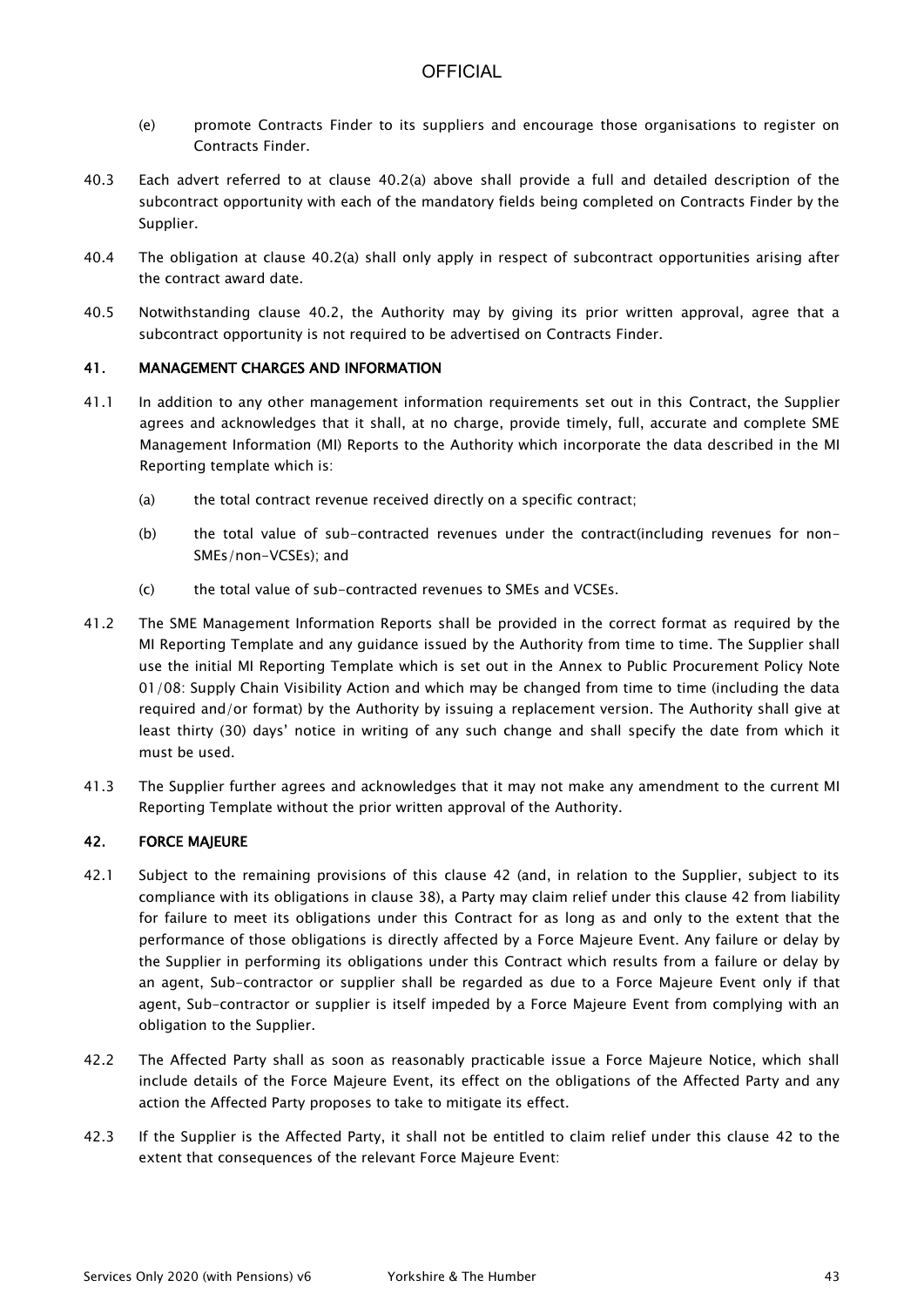- (i) are capable of being mitigated by any of the Services but the Supplier has failed to do so; and/or
- (ii) should have been foreseen and prevented or avoided by a prudent provider of services similar to the Services, operating to the standards required by this Contract.
- 42.4 Subject to clause 42.5, as soon as practicable after the Affected Party issues the Force Majeure Notice, and at regular intervals thereafter, the Parties shall consult in good faith and use reasonable endeavours to agree any steps to be taken and an appropriate timetable in which those steps should be taken, to enable continued provision of the Services affected by the Force Majeure Event.
- 42.5 The Parties shall at all times following the occurrence of a Force Majeure Event and during its subsistence use their respective reasonable endeavours to prevent and mitigate the effects of the Force Majeure Event. Where the Supplier is the Affected Party, it shall take all steps in accordance with Good Industry Practice to overcome or minimise the consequences of the Force Majeure Event.
- 42.6 Provided the Affected Party has complied with the clauses above, it shall not be in breach of this Contract or otherwise liable for any such failure or delay in the performance of such obligations which is as a result of a Force Majeure Event and the time for performance of such obligations shall be extended accordingly.
- 42.7 The Affected Party shall notify the other Party as soon as practicable after the Force Majeure Event ceases or no longer causes the Affected Party to be unable to comply with its obligations under this Contract.
- 42.8 Relief from liability for the Affected Party under this Clause 42 shall end as soon as the Force Majeure Event no longer causes the Affected Party to be unable to comply with its obligations under this Contract and shall not be dependent on the serving of notice under clause 42.7.
- 42.9 If the Force Majeure Event prevents, hinders or delays the Affected Party's performance of its obligations for a continuous period of more than 6 weeks, the party not affected by the Force Majeure Event may terminate this Contract by giving 4 weeks' written notice to the Affected Party.

### 43. SUPPLY CHAIN RIGHTS AND PROTECTIONS

### Appointment of Sub-contractors

- 43.1 The Supplier shall exercise due skill and care in the selection and appointment of any Sub-contractors to ensure that the Supplier is able to:
	- (a) manage any Sub-contractors in accordance with Good Industry Practice;
	- (b) comply with its obligations under this Contract in the delivery of the Services; and
	- (c) assign, novate or otherwise transfer to the Authority or any replacement supplier any of its rights and/or obligations under each Sub-contract that relates exclusively to this Contract.
- 43.2 Prior to sub-contracting any of its obligations under this Contract, the Supplier shall notify the Authority in writing of:
	- (a) the proposed Sub-contractor's name, registered office and company registration number;
	- (b) the scope of any Services to be provided by the proposed Sub-contractor; and
	- (c) where the proposed Sub-contractor is connected to the Supplier, evidence that demonstrates to the reasonable satisfaction of the Authority that the proposed Sub-contract has been agreed on "arm's-length" terms.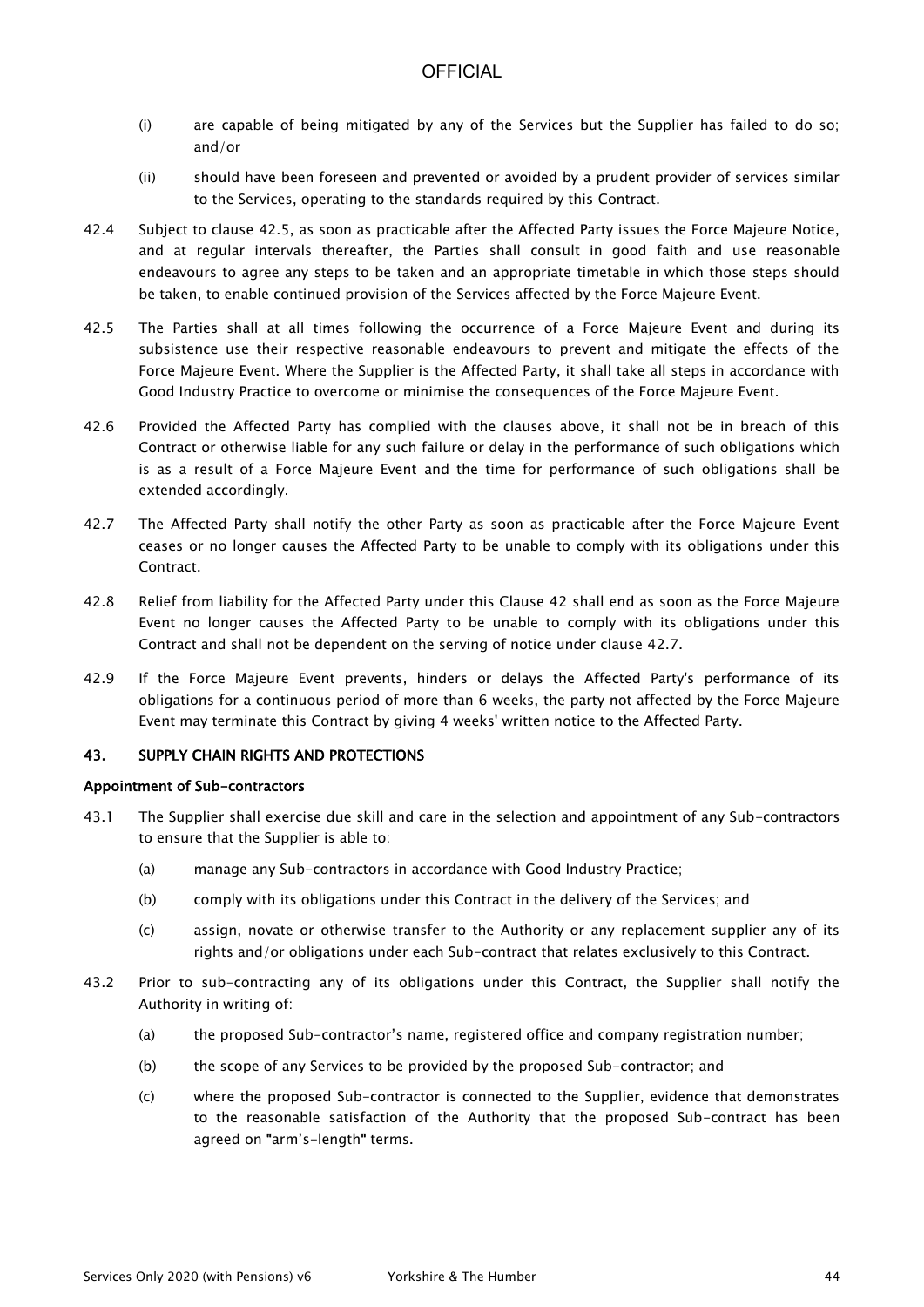- 43.3 If requested by the Authority within 10 Working Days of receipt of the Supplier's notice issued pursuant to clause 43.2, the Supplier shall also provide:
	- (a) a copy of the proposed Sub-contract; and
	- (b) any further information reasonably requested by the Authority.
- 43.4 The Authority may, within 10 Working Days of receipt of the Supplier's notice issued pursuant to clause 43.2 (or, if later, receipt of any further information requested pursuant to clause 43.3), object to the appointment of the relevant Sub-contractor if it considers that:
	- (a) the appointment of a proposed Sub-contractor may prejudice the provision of the Services and/or may be contrary to the interests of the Authority;
	- (b) the proposed Sub-contractor is unreliable and/or has not provided reasonable services to its other customers;
	- (c) the proposed Sub-contractor employs unfit persons; and/or
	- (d) the proposed Sub-contractor should be excluded in accordance with clause 43.12;

in which case, the Supplier shall not proceed with the proposed appointment.

- 43.5 If the Authority has not notified the Supplier that it objects to the proposed Sub-contractor's appointment by the later of 10 Working Days of receipt of:
	- (i) the Supplier's notice issued pursuant to clause 43.2; and
	- (ii) any further information requested by the Authority pursuant to clause 43.3;

the Supplier may proceed with the proposed appointment.

- 43.6 Except where the Authority has given its prior written consent, the Supplier shall ensure that each Subcontract shall include:
	- (a) provisions which will enable the Supplier to discharge its obligations under this Contract;
	- (b) a right under Contracts (Rights of Third Parties) Act 1999 for the Authority to enforce any provisions under the Sub-contract which are capable of conferring a benefit upon the Authority;
	- (c) a provision enabling the Authority to enforce the Sub-contract as if it were the Supplier;
	- (d) a provision enabling the Supplier to assign, novate or otherwise transfer any of its rights and/or obligations under the Sub-contract to the Authority or any Replacement Supplier without restriction (including any need to obtain any consent or approval) or payment by the Authority;
	- (e) obligations no less onerous on the Sub-contractor than those imposed on the Supplier under this Contract in respect of:
		- (i) data protection requirements set out in clause 30 (*Data Protection*);
		- (ii) FOIA requirements set out in clause 31 (Freedom of Information and environmental information regulations);
		- (iii) vetting requirements set out in clause 34 (Vetting); and
		- (iv) the keeping of records in respect of the services being provided under the Sub-contract in accordance with clause 44 (Records and Audits access);
	- (f) provisions enabling the Supplier to terminate the Sub-contract on notice on terms no more onerous on the Supplier than those imposed on the Authority under this Contract;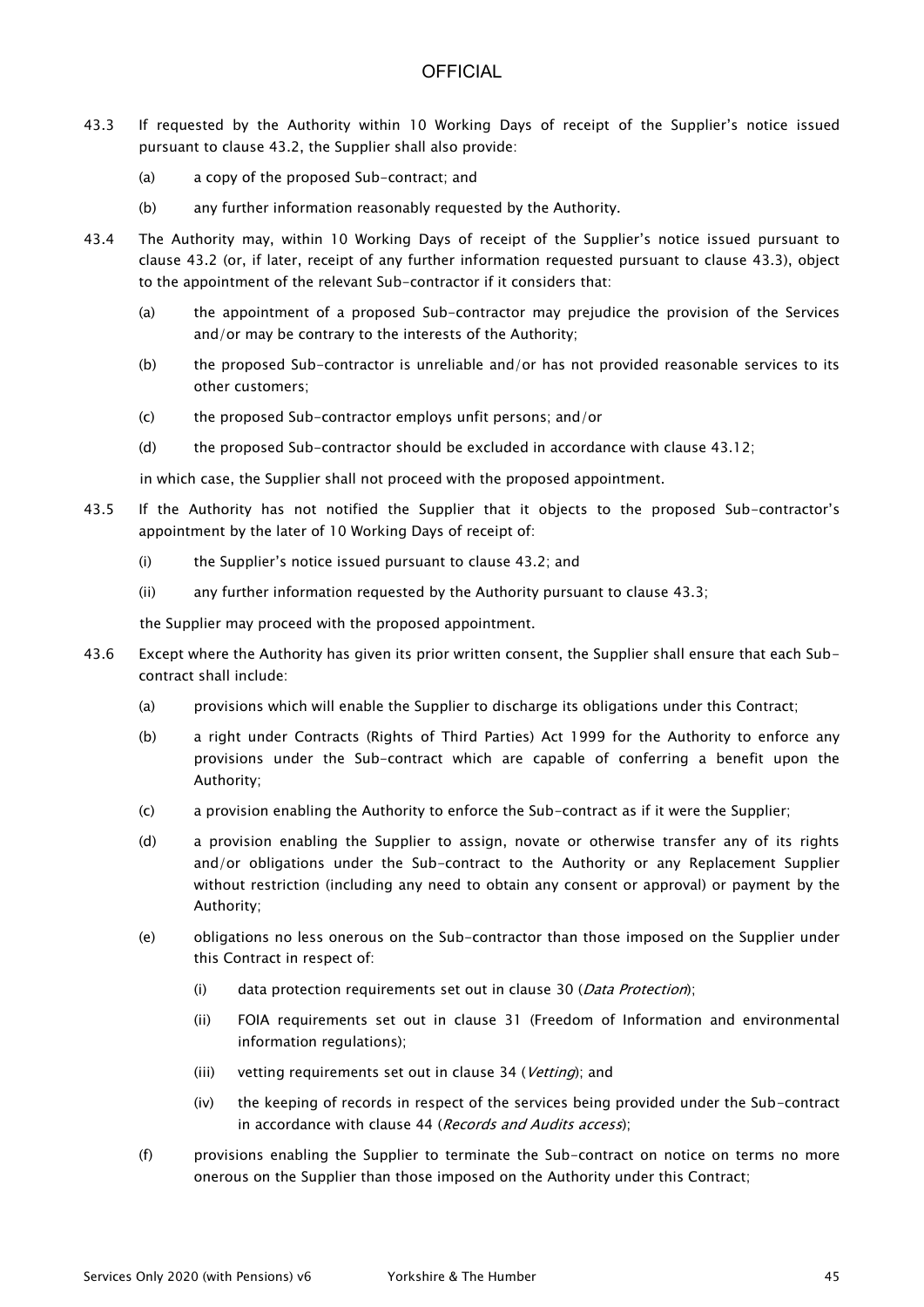43.7 The Supplier shall not terminate or materially amend the terms of any Sub-contract without the Authority's prior written consent, which shall not be unreasonably withheld or delayed.

### Supply chain protection

- 43.8 The Supplier shall ensure that all Sub-contracts (which in this sub-clause includes any contract in the Supplier's supply chain made wholly or substantially for the purpose of performing or contributing to the performance of the whole or any part of this Contract contain provisions:
	- (a) giving the Supplier a right to terminate the Sub-contract if the Sub-contractor fails to comply in the performance of the Sub-contract with legal obligations in the fields of environmental, social or labour law;
	- (b) requiring the Supplier or other party receiving services under the contract to consider and verify invoices under that contract in a timely fashion;
	- (c) that if the Supplier or other party fails to consider and verify an invoice in accordance with sub-clause (b), the invoice shall be regarded as valid and undisputed for the purpose of subclause (d) after a reasonable time has passed;
	- (d) requiring the Supplier or other party to pay any undisputed sums which are due from it to the Sub-contractor within a specified period not exceeding 30 days of verifying that the invoice is valid and undisputed;
	- (e) giving the Authority a right to publish the Supplier's compliance with its obligation to pay undisputed invoices within the specified payment period; and
	- (f) requiring the Sub-contractor to include a clause to the same effect as this clause in any contracts it enters into wholly or substantially for the purpose of performing or contributing to the performance of the whole or any part of this Contract
- 43.9 The Supplier shall pay any undisputed sums which are due from it to a Sub-contractor within 30 days of verifying that the invoice is valid and undisputed;

#### Termination of Sub-contracts

- 43.10 The Authority may require the Supplier to terminate a Sub-contract where:
	- (a) the acts or omissions of the relevant Sub-contractor have caused or materially contributed to the Authority's right of termination pursuant to clause 20 (Termination);
	- (b) the relevant Sub-contractor has failed to comply in the performance of its Sub-contract with legal obligations in the fields of environmental, social or labour law;
	- (c) there is a Change of Control of the relevant Sub-contractor, unless:
		- (i) the Authority has given its prior written consent to the particular Change of Control, which subsequently takes place as proposed; or
		- (ii) the Authority has not served its notice of objection within 6 months of the later of the date the Change of Control took place or the date on which the Authority was given notice of the Change of Control.

### Retention of Legal Obligations

43.11 Notwithstanding the Supplier's right to sub-contract pursuant to this clause 43, the Supplier shall remain responsible for all acts and omissions of its Sub-contractors and the acts and omissions of those employed or engaged by the Sub-contractors as if they were its own. In respect of any element of the Services delivered by the Supplier and/or which are Sub-contracted by the Supplier, an obligation on the Supplier to do or to refrain from doing any act or thing under this Contract, shall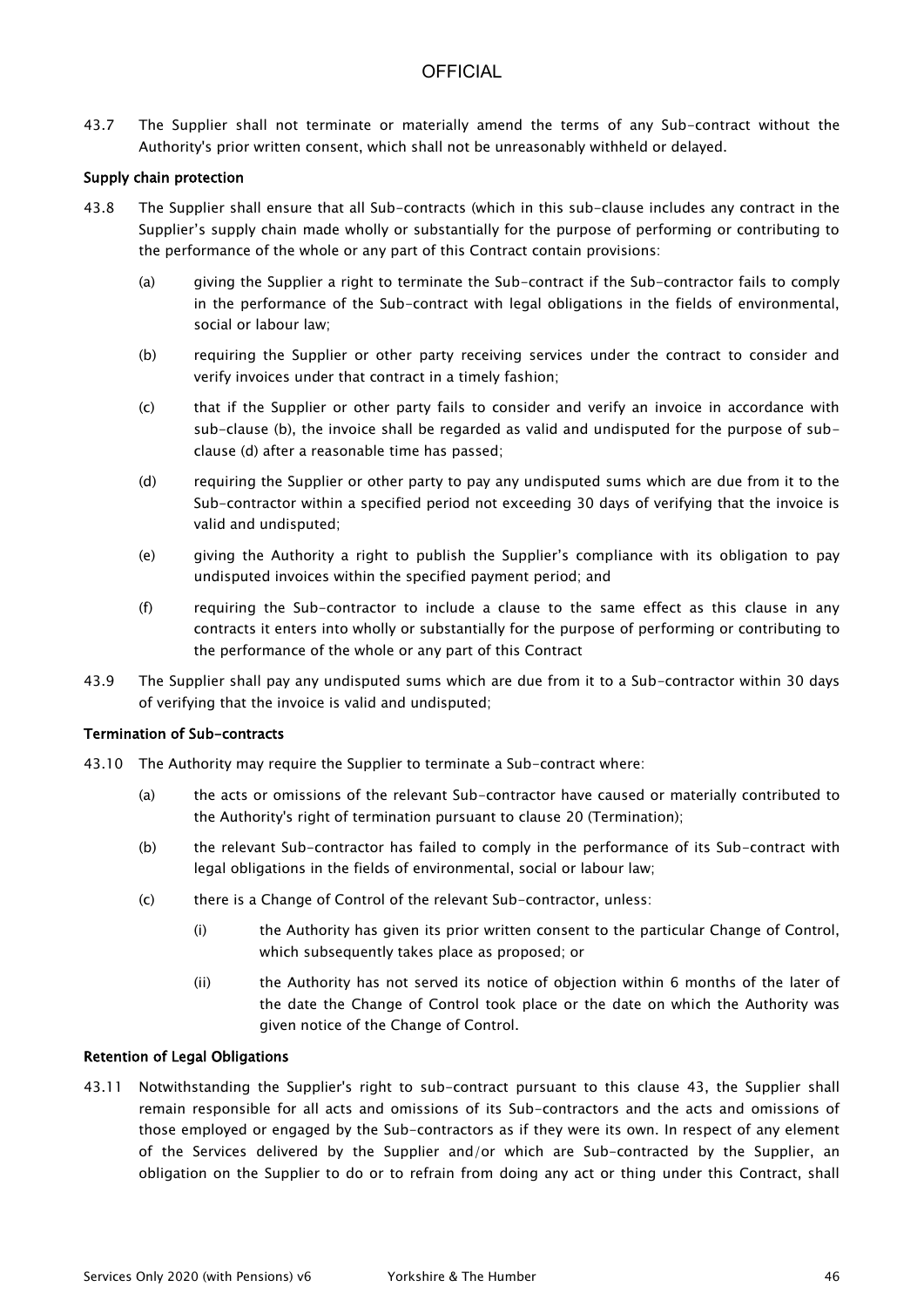include an obligation on the Supplier to procure that employees of the Supplier and the Sub-contractor also do or refrain from doing such act or thing in their delivery of those elements of the Services.

#### Exclusion of Sub-contractors

- 43.12 Where the Authority considers whether there are grounds for the exclusion of a Sub-contractor under Regulation 57 of the Public Contracts Regulations 2015, then:
	- (a) if the Authority finds there are compulsory grounds for exclusion, the Supplier shall replace or shall not appoint the Sub-contractor;
	- (b) if the Authority finds there are non-compulsory grounds for exclusion, the Authority may require the Supplier to replace or not to appoint the Sub- contractor and the Supplier shall comply with such a requirement.

#### 44. RECORDS AND AUDIT ACCESS

- 44.1 The Supplier shall keep and maintain for seven (7) years after the Expiry Date (or as long a period as may be agreed between the Parties), full and accurate records and accounts of the operation of this Contract including the Services provided under it, any Sub-Contracts and the amounts paid by the Authority.
- 44.2 The Supplier shall keep the records and accounts referred to in clause 44.1 in accordance with Good Industry Practice and all Laws.
- 44.3 the Authority shall use reasonable endeavours to ensure that the conduct of each audit does not unreasonably disrupt the Supplier or delay the provision of the Services save insofar as the Supplier accepts and acknowledges that control over the conduct of audits carried out by the Auditors is outside of the control of the Authority.
- 44.4 Subject to the Authority's obligations of confidentiality, the Supplier shall on demand provide the Auditors with all reasonable co-operation and assistance in relation to each Audit, including by providing:
	- (a) all information within the scope of the audit requested by the Auditor;
	- (b) reasonable access to any sites controlled by the Supplier and to equipment used in the provision of the Services; and
	- (c) access to the Supplier's personnel.
- 44.5 If an audit reveals that the Supplier has overpaid any charges due in respect of any one year then, without prejudice to the Authority's other rights under this Contract, the Supplier shall reimburse the Authority such overpaid charges and its reasonable costs incurred in relation to the audit.
- 44.6 If an audit reveals that a Material Breach has been committed by the Supplier, the Authority shall be entitled to terminate this Contract.
- 44.7 The Parties agree that they shall bear their own respective costs and expenses incurred in respect of compliance with their obligations under this clause, unless the audit reveals a Default by the Supplier in which case the Supplier shall reimburse the Authority for the Authority's reasonable costs incurred in relation to the audit.

#### 45. GENERAL

#### 45.1 Assignment and subcontracting

(a) The Authority may at any time assign, transfer, charge, subcontract or deal in any other manner with any or all of its rights or obligations under the Contract in the event of a change in the legal status of the Authority by reason of any statute.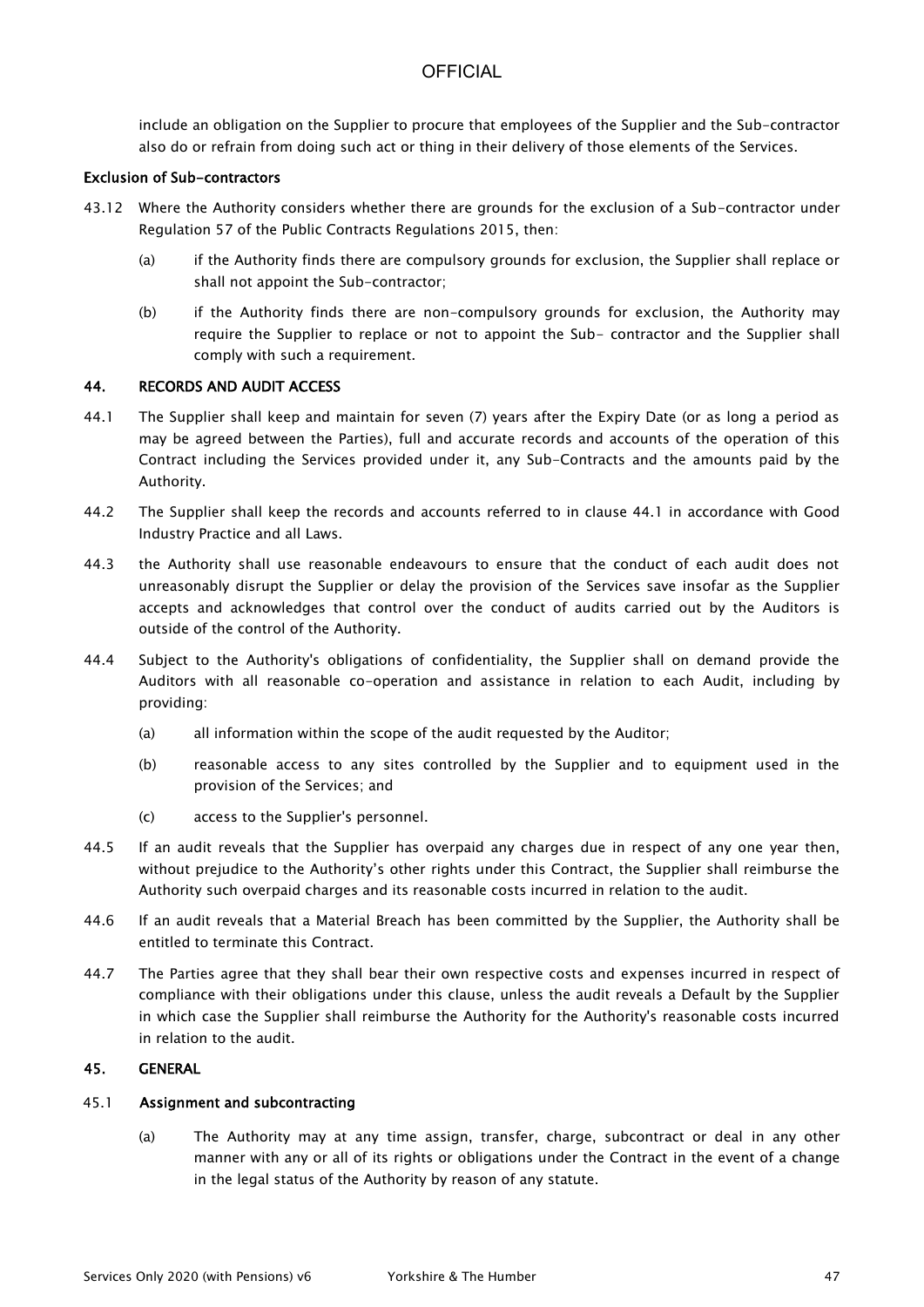- (b) The Supplier must not assign, transfer or sub-let the Contract or any part, share or interest in it either directly or indirectly to any person and shall not sub-contract except in accordance with this Contract.
- (c) The Supplier will be liable under this Contract irrespective of any sub-contracting.
- (d) If there is a breach of the provisions of this condition, the Authority shall be entitled to cancel the Contract immediately and clause 20 will apply.

#### 45.2 Notices

- (a) Any notice or other communication given to a Party under or in connection with the Contract shall be in writing, addressed to the that Party at its registered office (if it is a company) or its principal place of business or such other address as either Party may have specified to the other Party in writing in accordance with this clause, and shall be delivered personally, or sent by pre-paid first class post, recorded delivery, commercial courier or fax.
- (b) A notice or other communication shall be deemed to have been received: if delivered personally, when left at the address referred to in clause 45.2(a); if sent by pre-paid first class post or recorded delivery, at 9.00 am on the second Business Day after posting; if delivered by commercial courier, on the date and at the time that the courier's delivery receipt is signed; or, if sent by fax, one Business Day after transmission.
- (c) The provisions of this clause shall not apply to the service of any proceedings or other documents in any legal action.

#### 45.3 Severance

- (a) If any court or competent authority finds that any provision of the Contract (or part of any provision) is invalid, illegal or unenforceable, that provision or part-provision shall, to the extent required, be deemed to be deleted, and the validity and enforceability of the other provisions of the Contract shall not be affected.
- (b) If any invalid, unenforceable or illegal provision of the Contract would be valid, enforceable and legal if some part of it were deleted, the provision shall apply with the minimum modification necessary to make it legal, valid and enforceable.

#### 45.4 Variation

Subject to clause 8, no variation of this Contract, any Purchase Order, Purchase Order Amendment or any document referred to in it shall be valid unless it is in writing and signed by or on behalf of each of the Parties (save for any documents referred to in this Contract which may expressly or implicitly vary from time to time). In the case of the Authority this must be by an Authorised Person.

#### 45.5 Waiver

A waiver of any right or remedy under the Contract is only effective if given in writing and shall not be deemed a waiver of any subsequent breach or default. No failure or delay by a Party to exercise any right or remedy provided under the Contract or by law shall constitute a waiver of that or any other right or remedy, nor shall it preclude or restrict the further exercise of that or any other right or remedy. No single or partial exercise of such right or remedy shall preclude or restrict the further exercise of that or any other right or remedy.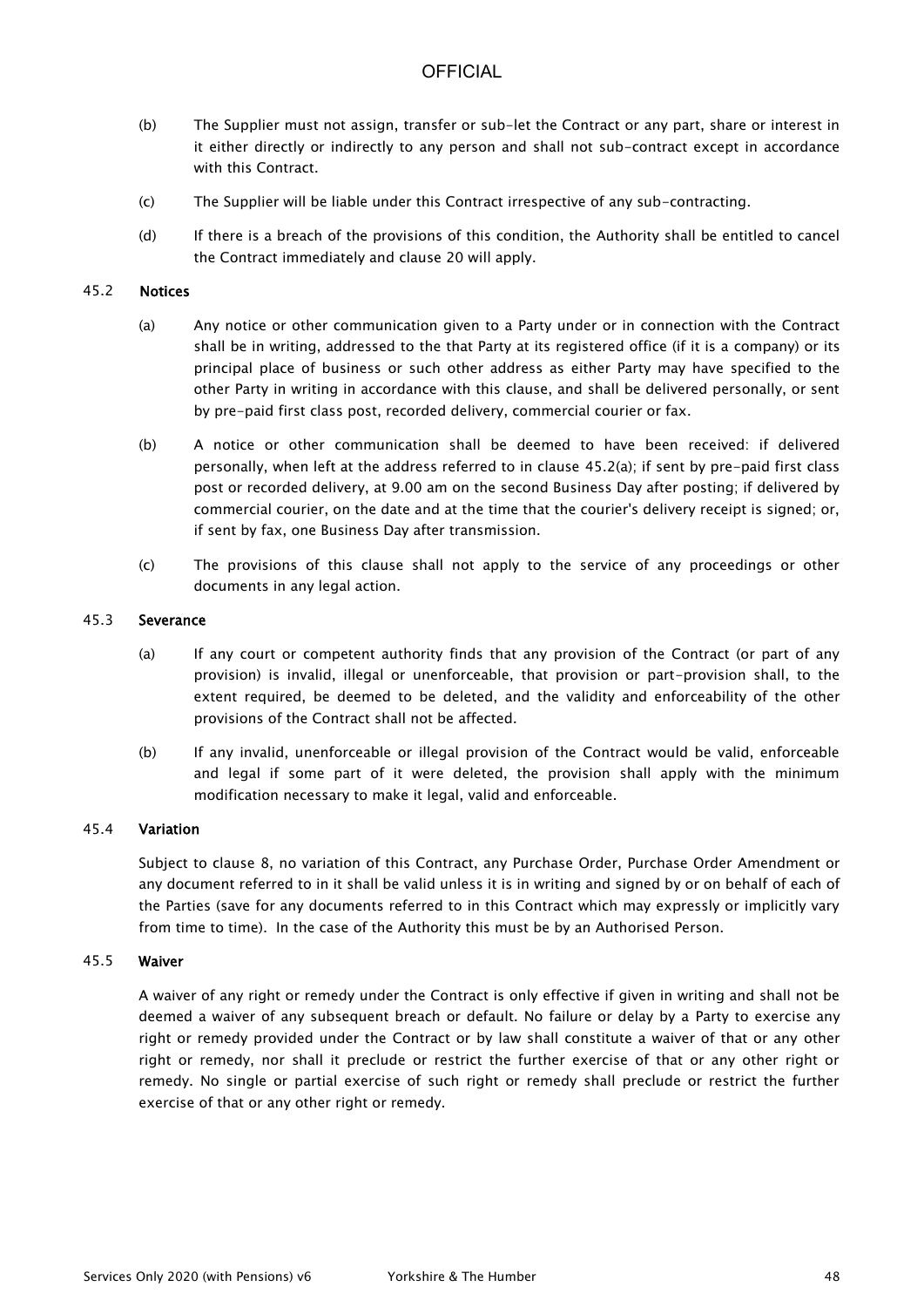### 45.6 Third party rights

- (a) Except as expressly provided in clause 45.6(b) below, a person who is not party to this Contract shall not have any rights under the Contracts (Rights of Third Parties) Act 1999 to enforce any term of this Contract.
- (b) The Chief Constable also has the benefit of this Contract and is able to enforce all the Supplier's obligations set out in the Contract.
- (c) The rights of the Parties to terminate, rescind or agree any variation, waiver or settlement under this Contract are not subject to any other party.

#### 45.7 Counterparts

This Contract may be executed in any number of counterparts, each of which when executed and delivered shall constitute a duplicate original, but all the counterparts shall together constitute the one agreement.

#### 45.8 Entire Agreement

- (a) This Contract, and any documents referred within it, constitutes the entire agreement between the Parties and supersedes and extinguishes all previous agreements, promises, assurances, warranties, representations and understandings between them, whether written or oral, relating to its subject matter.
- (b) Each Party agrees that it shall have no remedies in respect of any statement, representation, assurance or warranty (whether made innocently or negligently) that is not set out in this Contract. Each Party agrees that it shall have no claim for innocent or negligent misrepresentation based on any statement in this Contract.

#### 45.9 Status

- (a) The relationship of the Supplier (and the Supplier's employees) to the Authority will be that of independent contractor and nothing in this Contract shall render it (nor the Supplier's personnel) an employee, worker, agent or partner of the Authority or the Chief Constable if applicable and the Supplier shall not hold itself out as such and shall procure that the Supplier's employees shall not hold themselves out as such.
- (b) Neither the Supplier nor its employees shall in any circumstances hold itself or themselves out as being authorised to enter into any contract on behalf of the Authority, or in any other way to bind the Authority in the performance, variation, release or discharge of any obligation.
- (c) This Contract constitutes a contract for the provision of services and not a contract of employment and accordingly the Supplier shall be fully responsible for and shall indemnify the Authority and the Chief Constable if applicable for and in respect of:
	- (i) any income tax, National Insurance and social security contributions and any other liability, deduction, contribution, assessment or claim arising from or made in connection with either the performance of the Services or any payment or benefit received by the Supplier's employees in respect of the Services, where such recovery is not prohibited by law. The Consultant shall further indemnify the Employer and the Chief Constable if applicable against all reasonable costs, expenses and any penalty, fine or interest incurred or payable by the Authority or the Chief Constable in connection with or in consequence of any such liability, deduction, contribution, assessment or claim;